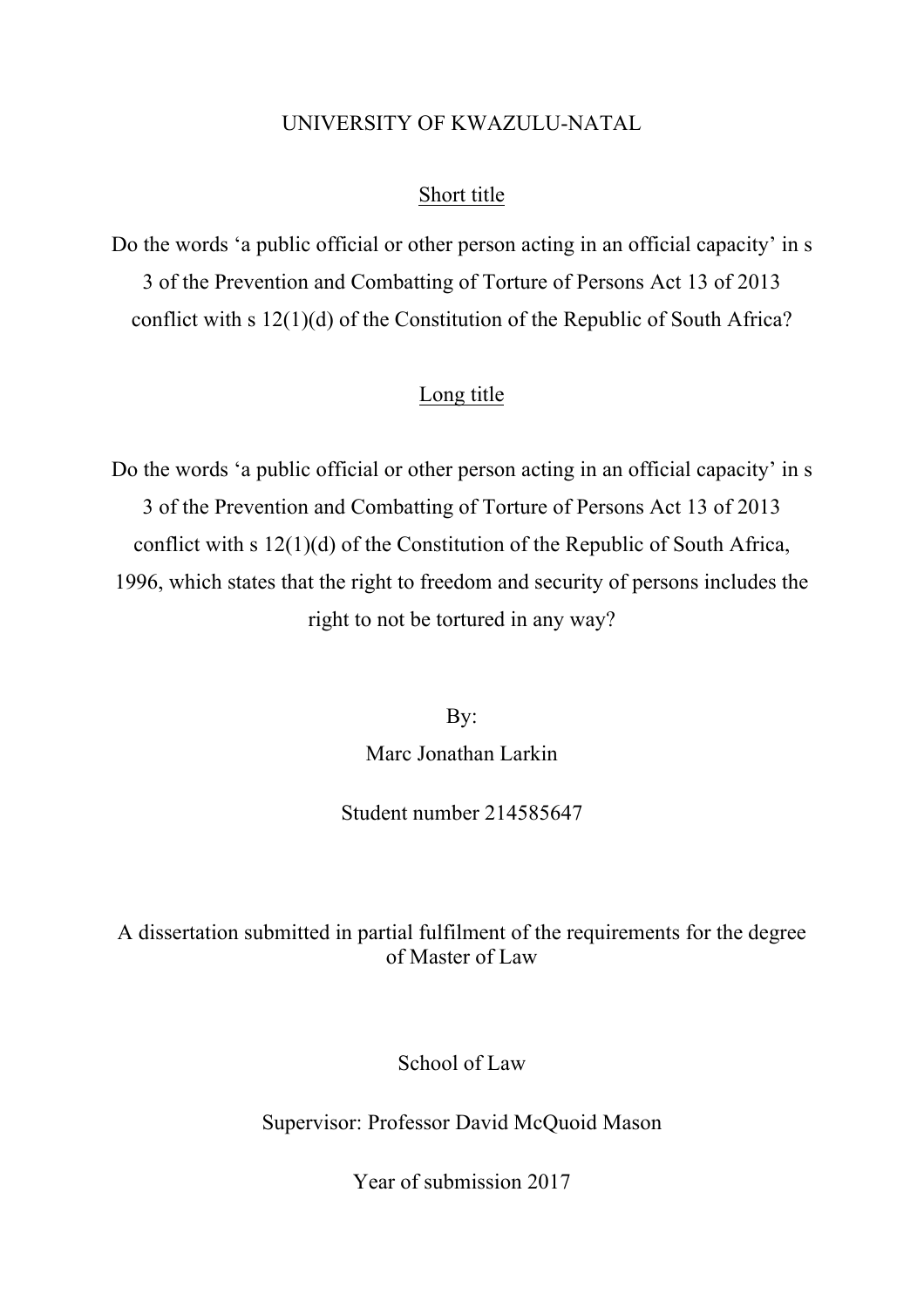## *Acknowledgments*

Dear Professor McQuoid Mason: You lead by example. The best way I could think of to thank you for your time and patience is to make sure that I use the education that you have provided me with to always follow your example. This I will do through the pursuit of justice, regardless of who my opponent may be. Thank you Prof, I hope to make you proud.

My dear wife Ria and daughter Maya: The loves of my life. We've missed weekends and and postponed all sorts of adventures so that I could get this work done. Your support and understanding has been an essential part of this work.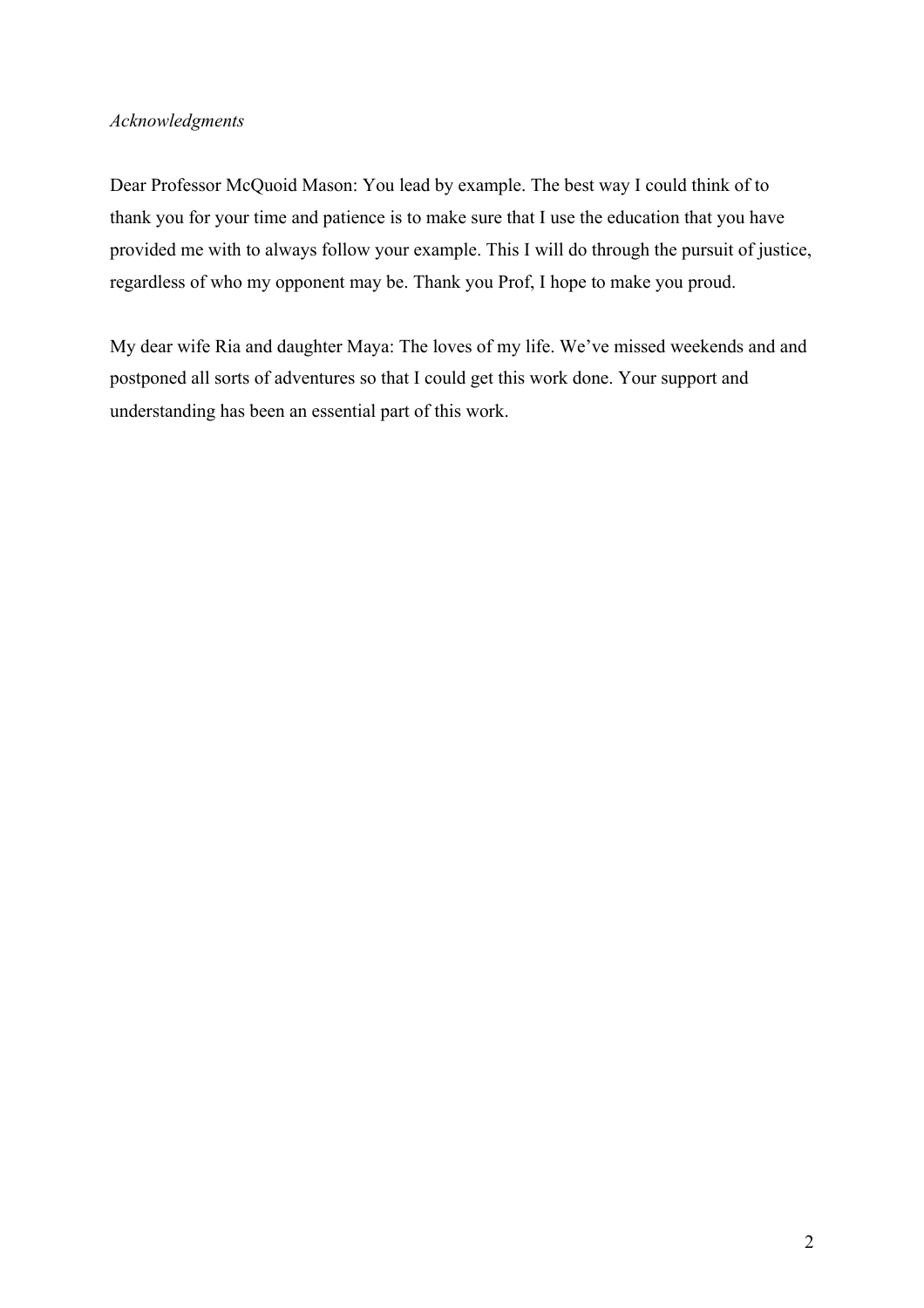# Declaration

This project is an original piece of work which is made available for photocopying and for interlibrary loan.

Signed at Durban on this the  $28<sup>th</sup>$  day of April 2017

Marc Jonathan Larkin Student number 214585647

 $\mathcal{L}_\text{max}$  , where  $\mathcal{L}_\text{max}$  is the set of  $\mathcal{L}_\text{max}$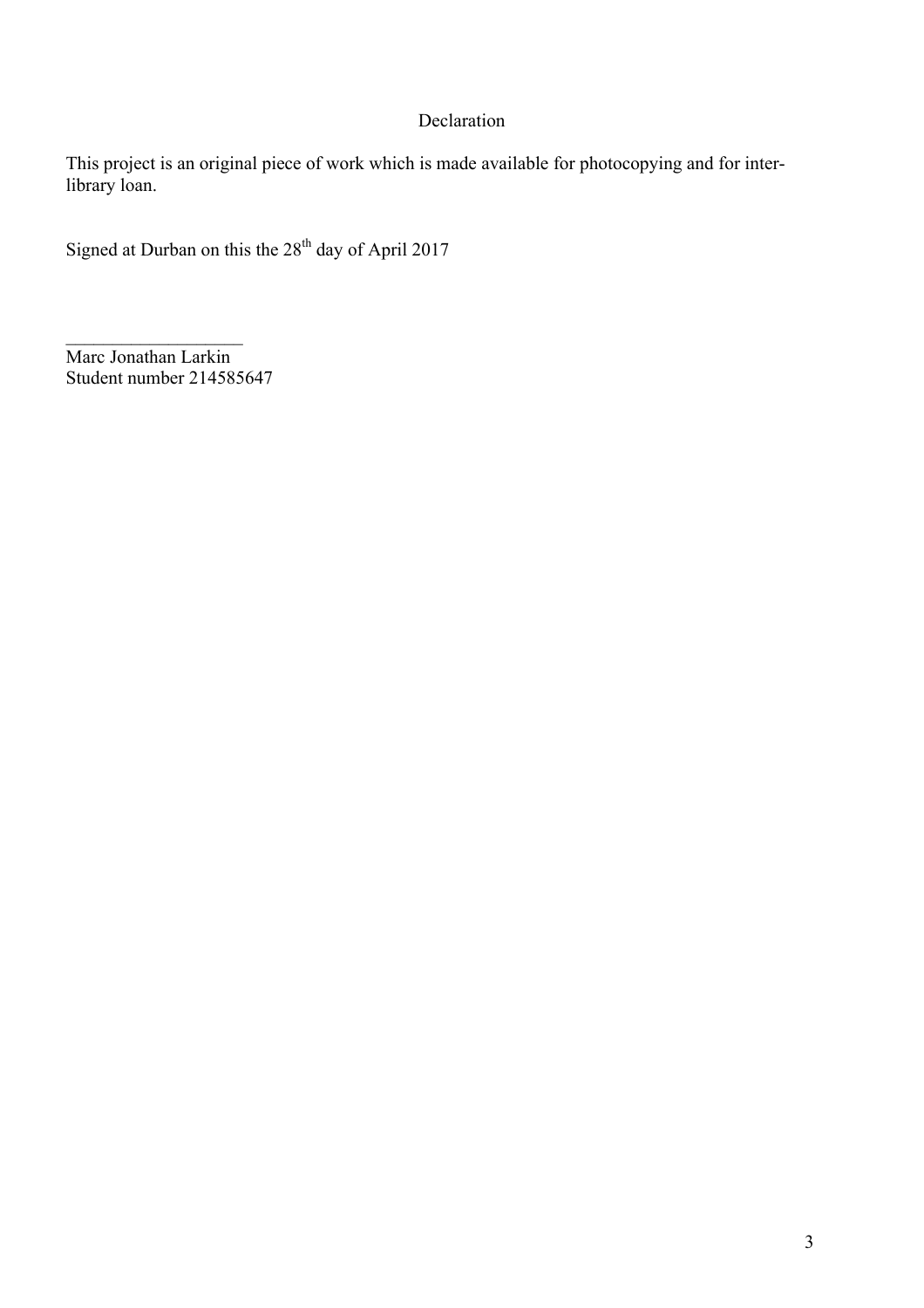# *List of abbreviations*

| <b>Abbreviated term</b> | <b>Full description</b>                                       |
|-------------------------|---------------------------------------------------------------|
| <b>UNCAT</b>            | United Nations Convention Against Torture and Other Cruel,    |
|                         | Inhuman or Degrading Treatment, A/RES/39/64 (1984).           |
| <b>ICCPR</b>            | International Covenant on Civil and Political Rights UN Doc.  |
|                         | $A/6316(1966)$ .                                              |
| <b>Rome Statute</b>     | Rome Statute of the International Criminal Court              |
|                         | A/CONF.183/9 (2002).                                          |
| Declaration of Tokyo    | World Medical Association Declaration of Tokyo: Guidelines    |
|                         | for Physicians Concerning Torture and other Cruel, Inhuman or |
|                         | Degrading Treatment or Punishment in Relation to Detention    |
|                         | and Imprisonment (1975).                                      |
| <b>CT</b>               | United Nations Committee Against Torture.                     |
| <b>HRC</b>              | United Nations Human Rights Committee.                        |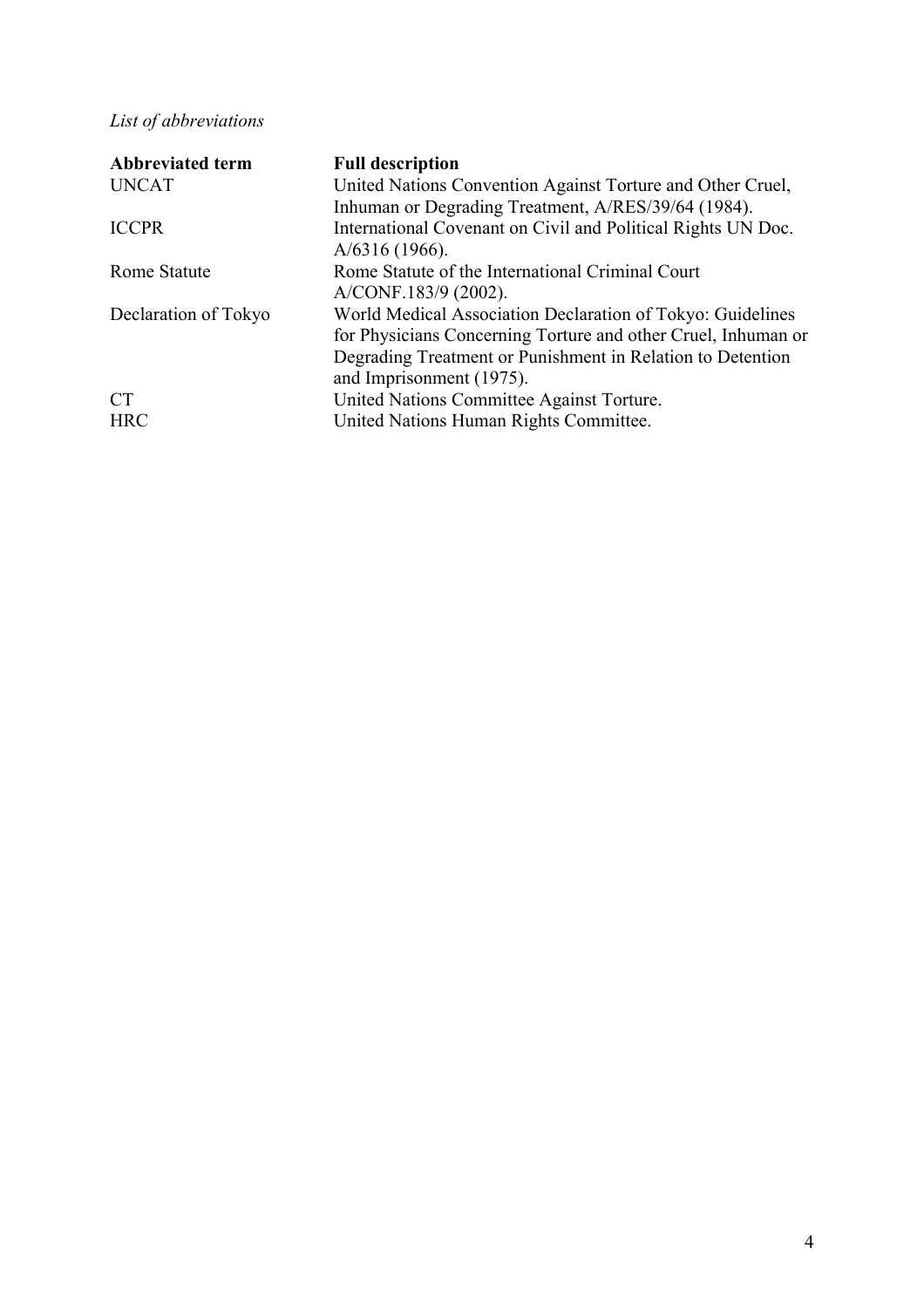# **Table of contents**

| l.l                                                                      |     |
|--------------------------------------------------------------------------|-----|
|                                                                          |     |
|                                                                          |     |
|                                                                          |     |
|                                                                          |     |
|                                                                          |     |
|                                                                          |     |
|                                                                          |     |
|                                                                          |     |
|                                                                          |     |
|                                                                          |     |
|                                                                          |     |
| Chapter 3: An interpretation of the constitutional right to be free from |     |
|                                                                          | .21 |
|                                                                          |     |
|                                                                          |     |
|                                                                          |     |
|                                                                          |     |
|                                                                          |     |
|                                                                          |     |
|                                                                          |     |
|                                                                          |     |
|                                                                          |     |
| 3.3.2.4 The United Nations Human Rights Committee and the International  |     |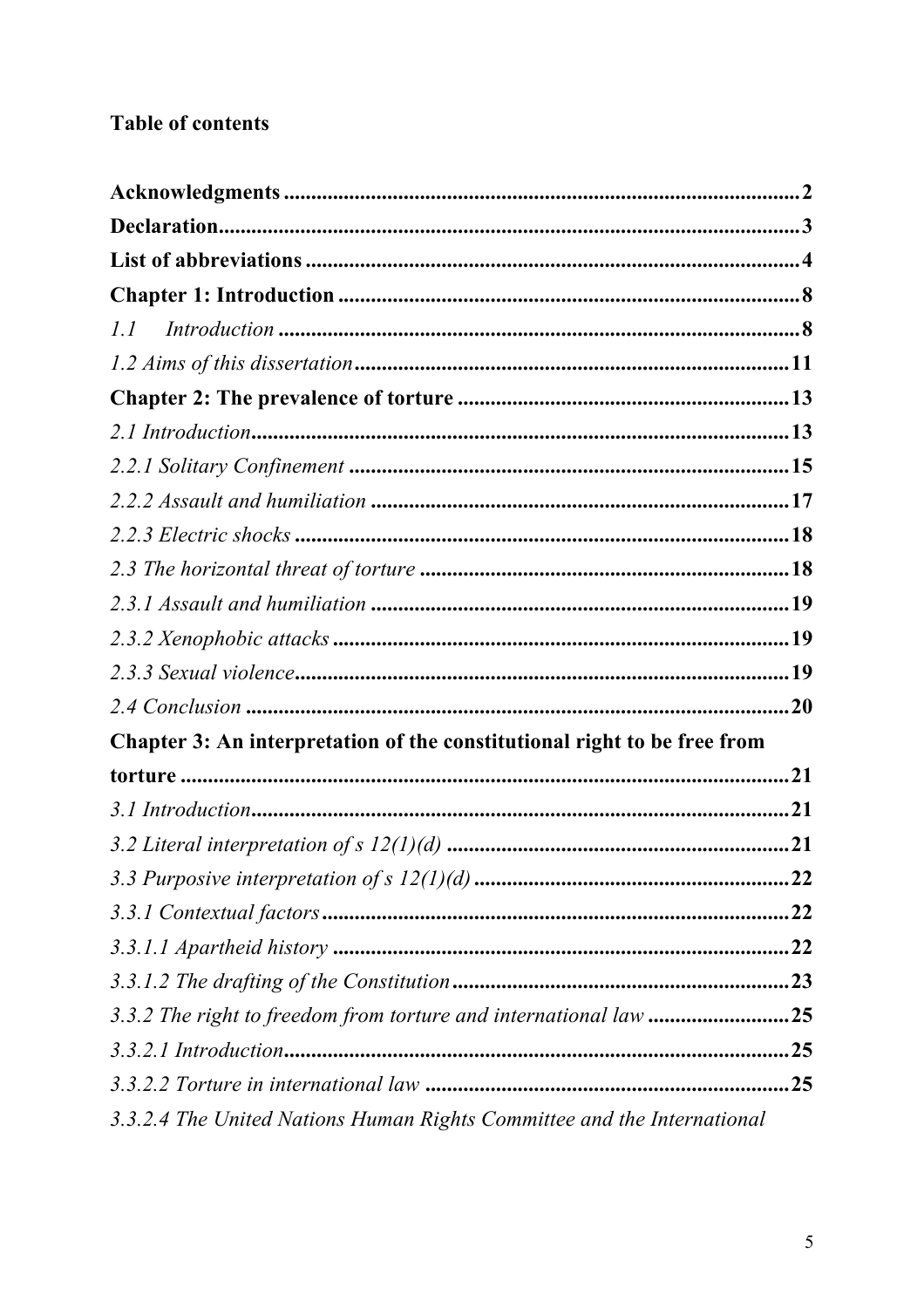| 3.3.2.5 The Rome Statute of the International Court of Justice29            |  |
|-----------------------------------------------------------------------------|--|
| 3.3.2.6 The World Medical Association's Declaration of Tokyo30              |  |
|                                                                             |  |
| Chapter 4: A purposive interpretation of 'a public official or other person |  |
|                                                                             |  |
|                                                                             |  |
|                                                                             |  |
|                                                                             |  |
|                                                                             |  |
|                                                                             |  |
|                                                                             |  |
|                                                                             |  |
| Chapter 5: Remedies available to victims of private instances of torture37  |  |
|                                                                             |  |
|                                                                             |  |
|                                                                             |  |
|                                                                             |  |
|                                                                             |  |
|                                                                             |  |
|                                                                             |  |
|                                                                             |  |
|                                                                             |  |
|                                                                             |  |
|                                                                             |  |
|                                                                             |  |
|                                                                             |  |
|                                                                             |  |
|                                                                             |  |
|                                                                             |  |
|                                                                             |  |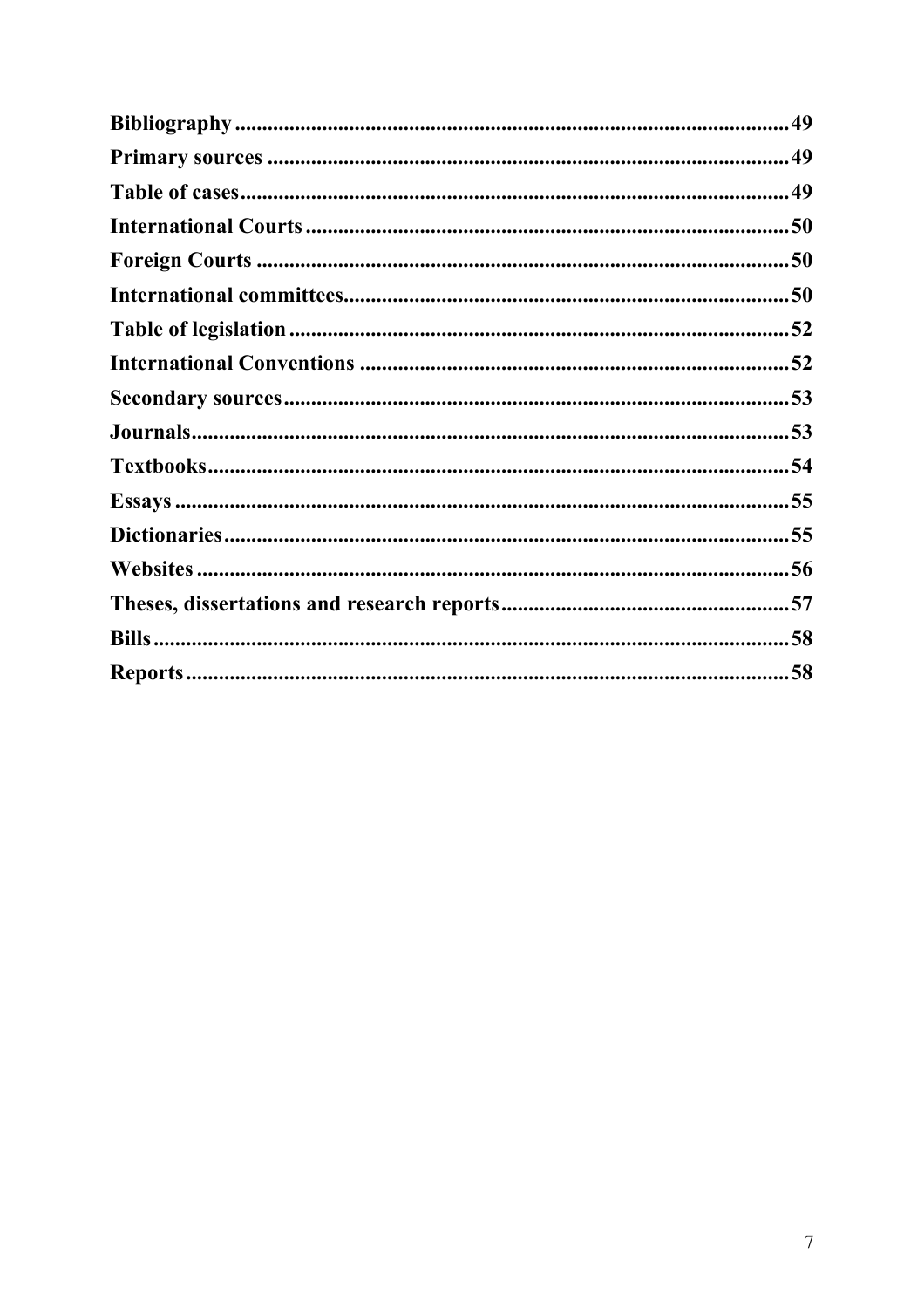## *Chapter 1: Introduction*

#### *1.1 Introduction*

A full account of human history would be incomplete without frequent reference to torture. States have used and continue to use<sup>1</sup> torture as a weapon against those persons it considers enemies. For instance, in 1252 Pope Innocent IV decreed that torture be used when questioning persons accused of heresy.<sup>2</sup> Under Royal authority in  $17<sup>th</sup>$  century Scotland, Catholic priests were tortured as punishment for holding mass. Methods used included sleep deprivation, driving needles under the victim's nails, prodding victims with stakes and throwing the suspect to the ground.<sup>3</sup> Between 1882 and 1940, in an attempt to restore white minority rule in the Southern States of the United States of America, people of colour were lynched in their thousands, while several hundred of these victims were first tortured. In these cases the public authorities either played a part or at the very least acquiesced in it by doing nothing to stop the violence. Reports exist of victims being burned with blow torches, receiving severe beatings, being shot in a manner so as to prolong their suffering, and having flesh ripped from their bodies with red hot tongs.<sup>4</sup> More recently under Apartheid torture was used extensively. On one occasion this included the slamming of a fourteen year old child's penis and testicles in a drawer<sup>5</sup> and taking an un-weaned baby from his mother for 8 consecutive days and nights. All the time the child was separated from his mother she was played the sounds of his crying.<sup>6</sup> Details have recently emerged of the torture of a specific person accused of withholding information regarding possible attacks against the United States of America. Techniques included keeping the detainee in a coffin for a total of 11 days and 2 hours over a twenty day period, not including the 29 hours he was kept in a box measuring 2.5 feet in height and depth with a width of 21 inches. Further to this detainees were kept naked except for nappies in concrete cells, held in total darkness, forced to listen to

 <sup>1</sup> Mahomed Ayob Dada, Kirasi Alex Olumbe, David Jan McQuoid-Mason *Concise Text and Manual of Forensic* 

*Medicine, Medical Law and Ethics in East Africa* (2005) at page 167.<br><sup>2</sup> Henry C Lea *Superstition and Force: Essays on the Wager of Law, the Wager of Battle, the Ordeal, Torture*<br>(2<sup>nd</sup> ed rev) 1870 at page 397.

<sup>&</sup>lt;sup>3</sup> McCarry Kidd *King James VI and the Demonic Conspiracy: Witch-hunting and anti-Catholicism in 16c. and early 17c. Scotland (MPhil History 'dissertation'. University of Glasgow. 2004) at page 30* 

<sup>&</sup>lt;sup>4</sup> D Roberts 'Torture and the biopolitics of race' (2008) 62 University of Miami Law Review 229, 231 – 232.<br><sup>5</sup> Truth and Reconciliation Commission of South Africa Final Report Volume 2 Chapter 3 (29 October 1998) at

para 118.

<sup>6</sup> *Truth and Reconciliation Commission Final Report of South Africa* Volume 2 Chapter 3 (29 October 1998) at paras 115 – 116.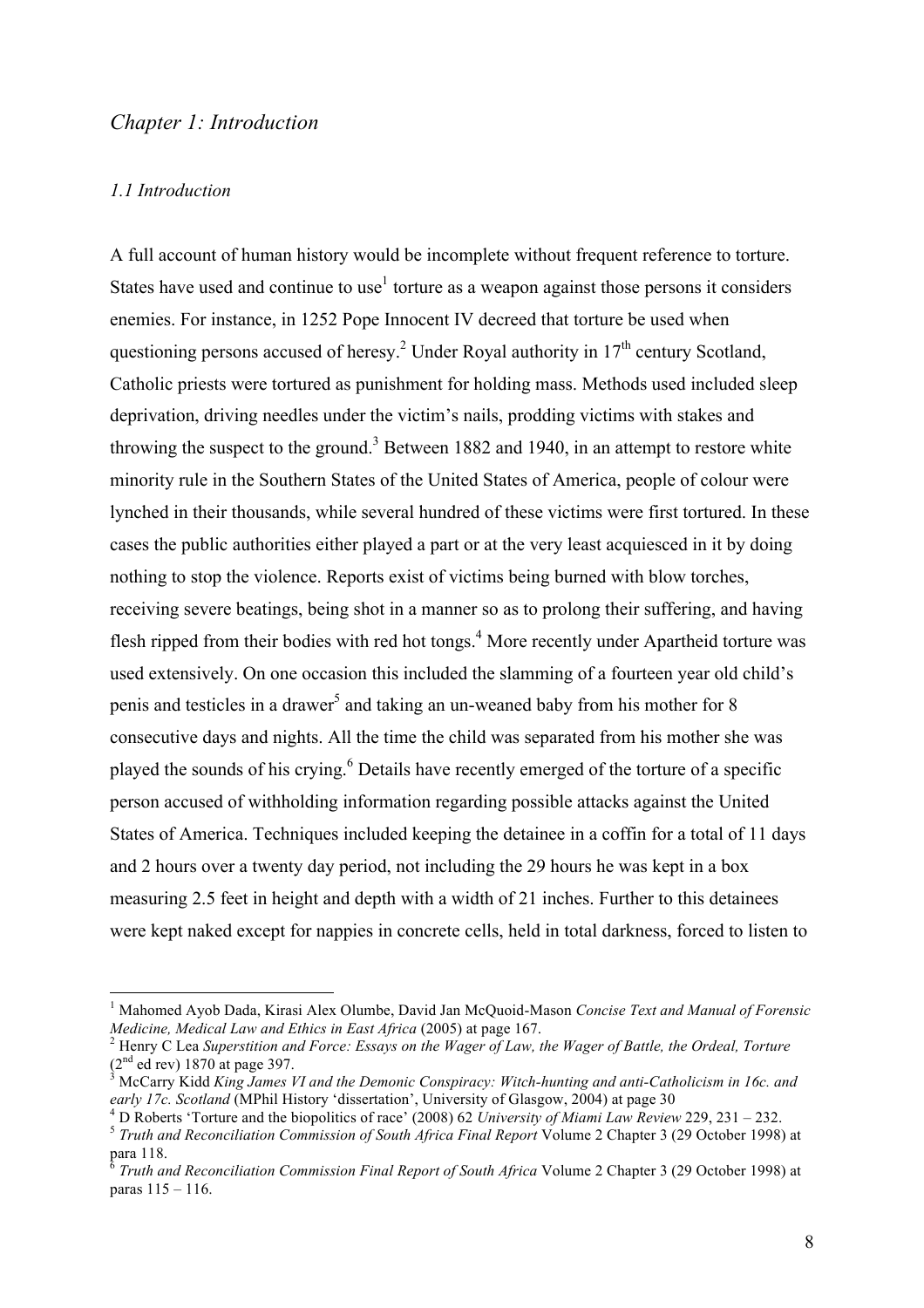loud rock music played 24 hours a day, were deprived of sleep for as long as 52 hours at a time, severely beaten, water-boarded and placed in uncomfortable postures for extended periods of time.7 Other popular forms of torture include the application of electricity to sensitive areas of a victim such as their nipples or genitals. Another form of torture that is popular in modern times is waterboarding. Waterboarding is any form of torture where a victim is suffocated with water to produce the sense of drowning and dying.<sup>8</sup> There are many forms of waterboarding such as when victims are forced under water to produce the feeling of drowning. In some cases water under pressure is forced into the patients mouth and nose, making it impossible to breathe.<sup>9</sup> reports that some victims face having their heads completely covered with a plastic bag, which is removed just before the victim dies from suffocation.<sup>10</sup> This form of torture is sometimes referred to as the 'dry submarino'.<sup>11</sup>

In line with international norms<sup>12</sup> post - Apartheid South Africa included a right to be free from torture in its Bill of Rights in the Constitution of the Republic of South Africa, 1996 (the Constitution) where it provides that 'Everyone… has the right to not be tortured in any way'.13

While in South Africa, the freedom from torture as a specific right was given life at the end of apartheid, it was only recently on 29 July 2013, when the Prevention and Combatting of Torture Act<sup>14</sup> (Torture Act) came into effect,  $15$  that torture became a crime with legislation designed to prevent it.<sup>16</sup> The Torture Act attempts to legislate a right contained in the Constitution. As the Constitution is supreme,  $17$  it falls to be determined whether the Torture Act definition of torture meets the constitutional requirements placed on it by the right to

 <sup>7</sup> *United States Senate Select Committee on Intelligence Committee Study of the Central Intelligence Agency's Detention and Interrogation Program* (13 December 2012) https://www.amnestyusa.org/pdfs/sscistudy1.pdf (date accessed 7 September 2016) at pages 42, 66 – 68 and 113. <sup>8</sup> Mahomed Ayob Dada, Kirasi Alex Olumbe, David Jan McQuoid-Mason *Concise Text and Manual of Forensic* 

*Medicine, Medical Law and Ethics in East Africa* (2005) at page 167.<br><sup>9</sup> C Correa 'Waterboarding prisoners and justifying torture: lessons for the US from the Chilean experience'

<sup>(2007) 14(2)</sup> Human Rights Brief 21, 21 - 22.<br><sup>10</sup> Pekka Saukko and Bernard Knight *Knight's Forensic Pathology* (2004) at page 304.<br><sup>11</sup> J Pavne-James, A Busuttil and W Smock (eds) *Forensic Medicine Clinical and Patholog* 

page 61.

 $12$  Such as article 5 of the Universal Declaration on Human Rights (1948) (UDHR) and article 7 of the International Covenant on Civil and Political Rights UN Doc.  $\angle A/6316$  (1966).<br><sup>13</sup> Section 12(1)(d).<br><sup>14</sup> Prevention and Combatting of Torture of Persons Act 13 of 2013 (Torture Act).<br><sup>15</sup> Government Notice 545 of Gover

is invalid. Section 1(c) provides that South Africa is founded on, *inter alia*, the supremacy of the Constitution.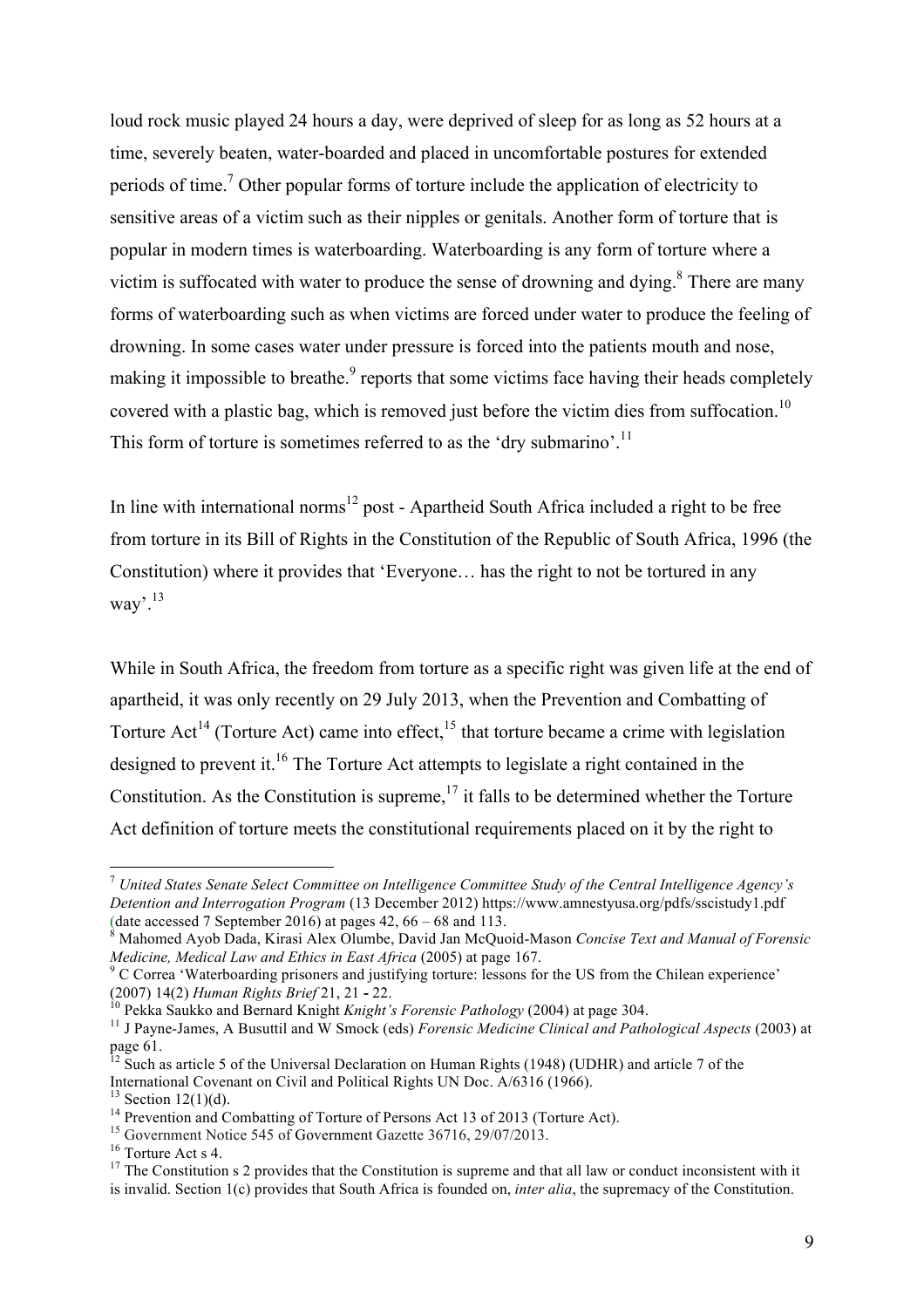freedom from torture. The Torture Act defines torture as:

'For the purposes of this Act, ''torture'' means any act by which severe pain or suffering, whether physical or mental, is intentionally inflicted on a person—

(a) for such purposes as to  $-$ 

(i) obtain information or a confession from him or her or any other person;

(ii) punish him or her for an act he or she or any other person has committed, is suspected of having committed or is planning to commit; or

(iii) intimidate or coerce him or her or any other person to do, or to refrain from doing, anything; or

(b) for any reason based on discrimination of any kind,

when such pain or suffering is inflicted by or at the instigation of, or with the consent or acquiescence of a public official or other person acting in an official capacity, but does not include pain or suffering arising only from, inherent in or incidental to lawful sanctions.'

Of particular interest to this dissertation is the phrase 'a public official or other person acting in an official capacity'18 as it is submitted that on a *prima facie* reading it applies only to state officials or persons acting under their direction as perpetrators, thus limiting the application of the crime, while the constitutional right to freedom from torture<sup>19</sup> is broadly worded, and may protect all persons, including those tortured by private actors.

The Torture Act specifically provides that despite the operation of the Torture Act, no person is released from liability imposed by any other law.<sup>20</sup> Thus, regardless of whether the criminal conduct falls under the ambit of the Torture Act or not, no victim of torture is precluded from seeking another remedy in criminal or civil law. It is acknowledged that instances of torture by private or state-linked persons may result in a claim under the law of delict. This dissertation, however, is concerned with, and will be limited to, the criminal aspects of torture. Criminal law remedies will be discussed without further reference to civil law remedies.

<sup>&</sup>lt;sup>18</sup> Torture Act s 3(b).<br><sup>19</sup> The Constitution s 12(1)(d).<br><sup>20</sup> Torture Act s 7.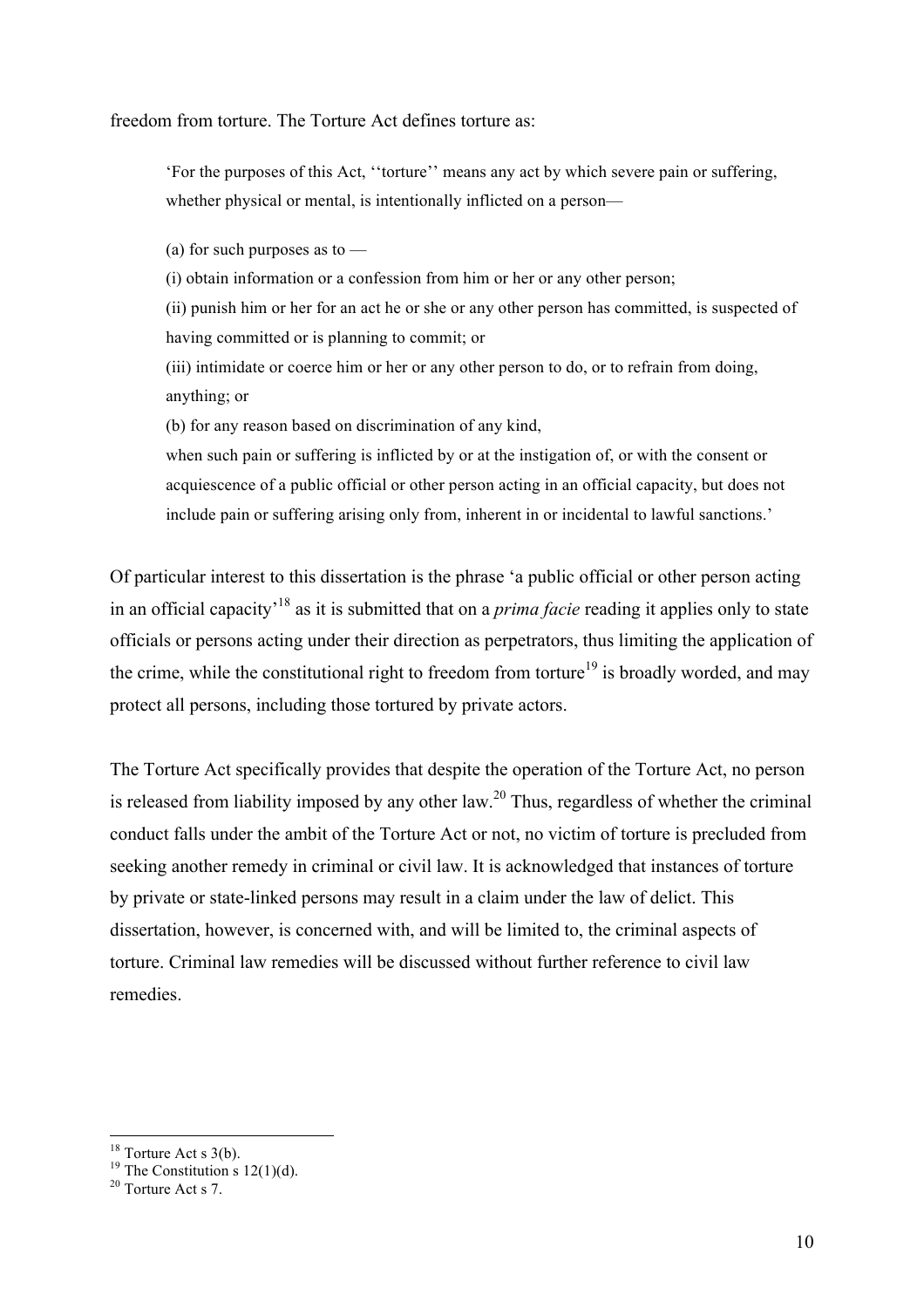#### *1.2 Aims of this dissertation*

Chapter two will establish whether torture is perpetrated by state - linked persons only or if private persons also commit the act. This investigation is important as there would be little point in determining if the right to torture protects victims tortured by state actors and private persons if the crime is only committed by state - linked individuals.<sup>21</sup>

Chapter three will provide a literal and a purposive interpretation<sup>22</sup> of the right to freedom from torture<sup>23</sup> with a view to determining whether or not the right extends protection to those tortured by state - linked actors only (a vertical application), or includes victims of private instances of torture (a horizontal application). $^{24}$ 

Chapter 4 deals with the fact that the supreme Constitution demands that legislation not be inconsistent with its provisions.<sup>25</sup> This requires that the definition of who qualifies as a perpetrator of torture as set out in the definition of 'torture' in the Torture Act<sup>26</sup> be purposively<sup>27</sup> interpreted so that it may be compared and contrasted to the interpretation of the right to freedom from torture.<sup>28</sup> This process will bring any inconsistencies between the two to light,<sup>29</sup> a matter which will be discussed in Chapter 5.

Chapter 5 will discuss statutory and common law crimes that amount to torture within the meaning of torture as set out in the Torture Act, $30$  as alternate remedies in cases where private

<sup>&</sup>lt;sup>21</sup> See page 10 above.<br><sup>22</sup> S v Makwanyane 1995 (6) BCLR 665 (CC) at paras 9 – 10.<br><sup>23</sup> The Constitution s 12(1)(d).<br><sup>23</sup> This horizontal application of human rights has been recognised and prohibited in the Bill of Righ 8(2) it provides that: 'A provision of the Bill of Rights binds a natural or a juristic person if, and to the extent that, it is applicable, taking into account the nature of the right and the nature of any duty imposed by the right.' 25 The Constitution s 2 provides that 'The Constitution is the supreme law of the Republic; law or conduct

inconsistent with it is invalid, and the obligations imposed by it must be fulfilled'.<br><sup>26</sup> Torture Act s 3(b) expressly provides that torture may be perpetrated by 'a public official or other person acting in an official capacity'

<sup>&</sup>lt;sup>27</sup> Bertie van Zyl (Pty) Ltd & another v Minister for Safety and Security & others 2010 (2) SA 181 (CC) at para 21.<br><sup>28</sup> The Constitution s 12(1)(d).

<sup>28</sup> The Constitution s 12(1)(d). <sup>29</sup> See *Khumalo v Holomisa* 2002 (8) BCLR 771 (CC) at para 34. Iain Currie and Johan de Waal *The Bill of Rights Handbook* 6 ed (2014) at pages 45 and 67 where it is stated that a direct application of law to a dispute means that specific law or conduct is challenged directly against a provision of the Bill of Rights and is required by the Constitution at s 8(2). Should the consequence of a direct application of the Bill of Rights be that legislation is found to fall short of the constitutional requirements set by the Bill of Rights, the law will be declared unconstitutional and invalid.

 $30$  Section 3.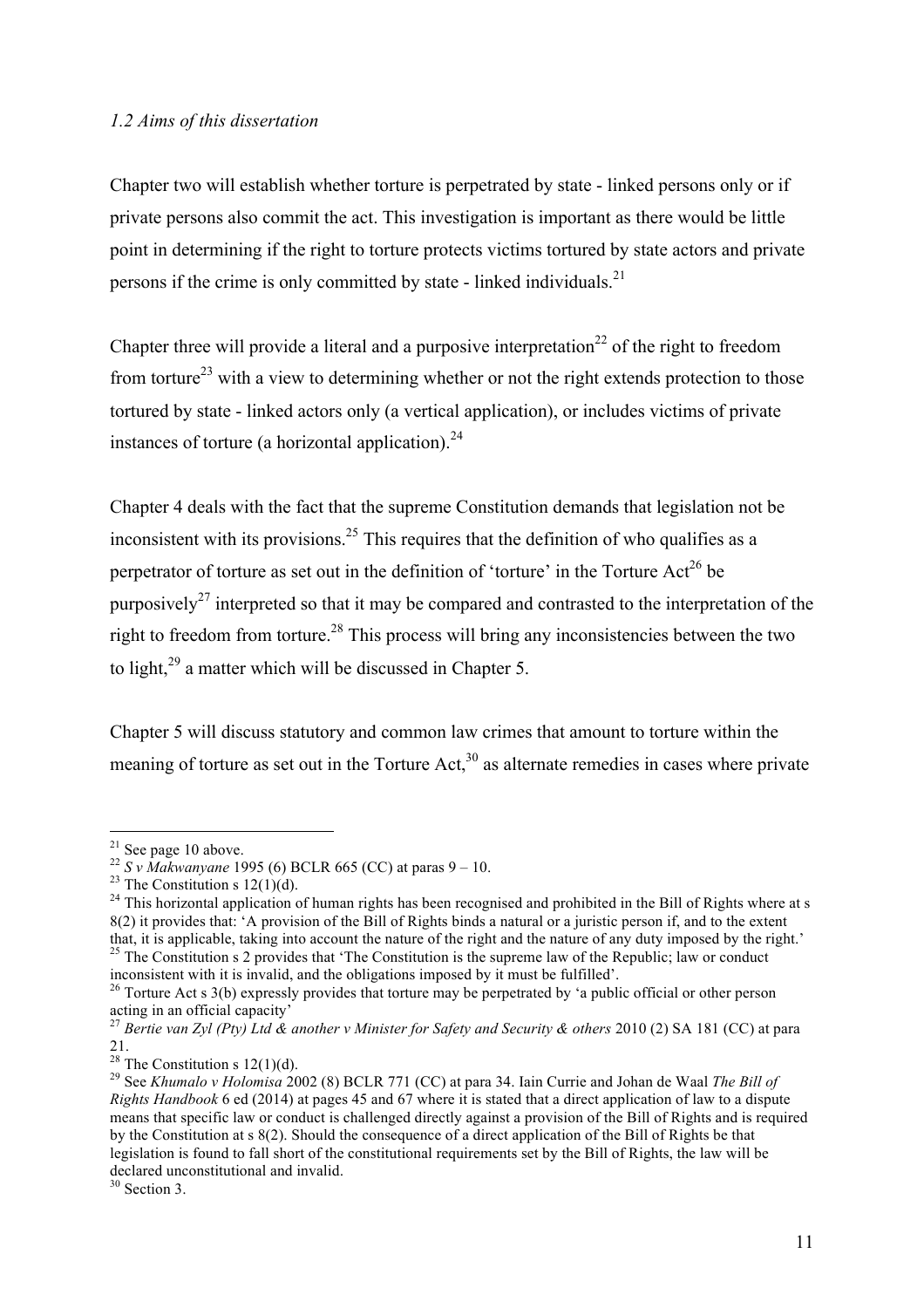persons commit torture.

Chapter 6 contains a conclusion as well as recommendations for a solution and suggests a possible future area of study.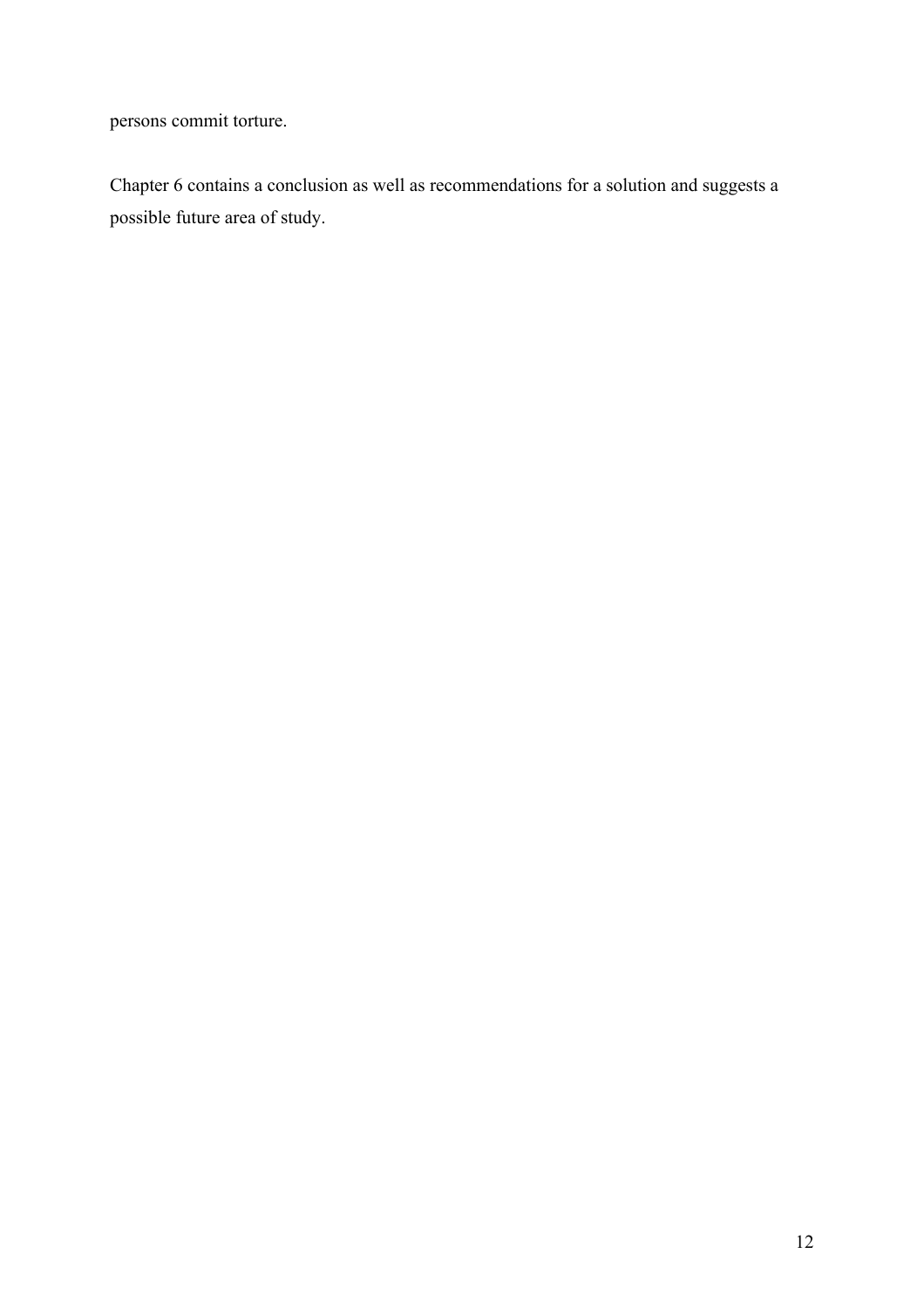## *Chapter 2: The prevalence of torture*

#### *2.1 Introduction*

This chapter demonstrates that torture is a crime capable of being committed by state-linked perpetrators and by private persons. In this chapter torture committed by the state is referred to as vertical torture while torture committed by private persons is referred to as horizontal torture.

#### *2.2 The vertical threat of torture*

Vertical instances of torture are well documented<sup>31</sup> and include physical assault;<sup>32</sup> the ripping out of a victims teeth or nails;<sup>33</sup> electric shocks;<sup>34</sup> sex acts;<sup>35</sup> asphyxiation;<sup>36</sup> psychological

 <sup>31</sup> Mahomed Ayob Dada, Kirasi Alex Olumbe, David Jan McQuoid-Mason *Concise Text and Manual of Forensic Medicine, Medical Law and Ethics in East Africa* (2005) at page 167. Henry C Lea *Superstition and Force: Essays on the Wager of Law, the Wager of Battle, the Ordeal, Torture* (2<sup>nd</sup> ed rev) 1870, at page 397. McCarry Kidd *King James VI and the Demonic Conspiracy: Witch-hunting and anti-Catholicism in 16c. and early 17c. Scotland* (MPhil History 'dissertation', University of Glasgow, 2004) at page 30. D Roberts 'Torture and the biopolitics of race' (2008) 62 *University of Miami Law Review* 229, 231 – 232. *Truth and Reconciliation Commission of South Africa Final Report* Volume 2 Chapter 3 (29 October 1998) at para 118. *Truth and Reconciliation Commission Final Report of South Africa* Volume 2 Chapter 3 (29 October 1998) at paras 115 – 116. *United States Senate Select Committee on Intelligence Committee Study of the Central Intelligence Agency's Detention and Interrogation Program* (13 December 2012)

https://www.amnestyusa.org/pdfs/sscistudy1.pdf (date accessed 7 September 2016) at pages 42, 66 – 68 and 113. Mahomed Ayob Dada, Kirasi Alex Olumbe, David Jan McQuoid-Mason *Concise Text and Manual of Forensic Medicine, Medical Law and Ethics in East Africa* (2005) at page 167. C Correa 'Waterboarding prisoners and justifying torture: lessons for the US from the Chilean experience' (2007) 14(2) *Human Rights Brief* 21, 21 **–** 22. Pekka Saukko and Bernard Knight *Knight's Forensic Pathology* (2004) at page 304. <sup>32</sup> Mahomed Ayob Dada, Kirasi Alex Olumbe, David Jan McQuoid-Mason *Concise Text and Manual of* 

*Forensic Medicine, Medical Law and Ethics in East Africa* (2005) at page 166 state that kicking, whipping, punching or beating are common, while Pekka Saukko and Bernard Knight *Knight's Forensic Pathology* (2004) at pages  $302 - 303$  add that bars, batons, lengths of tube or hosepipe are also used.

<sup>&</sup>lt;sup>33</sup> J Payne-James, A Busuttil and W Smock (eds) *Forensic Medicine Clinical and Pathological Aspects* (2003) at

page 61. <sup>34</sup> Dada, Olumbe and McQuoid-Mason *op cit* at page 167 state that this popular form of torture can be incredibly painful and genitals and nipples are particularly sensitive to electric shock. See: A Moreno and M A Grodin 'Torture and its neurological sequlae' (2002) 40 *Spinal Cord* 213, 217 where the authors state that stun guns,

cattle prods and wire plugged into electric wall outlets are often used in this form of torture. <sup>35</sup> Dada, Olumbe, McQuoid-Mason *op cit* at page 167 refer to acts such as rape, being stripped naked, forced to simulate sex acts and having items such as bottles (broken or otherwise) forced into bodily orifices. See: Payne-James, Busuttil and Smock (eds) *op cit* at page 62 where victims are sometimes forced to have sex with each other while their captors watch See also: *Truth and Reconciliation Commission of South Africa Final Report* Volume 2 Chapter 3 (29 October 1998) at para 156 where a male victim had a brick tied to and hung from his testicles.

<sup>&</sup>lt;sup>36</sup> C Correa 'Waterboarding prisoners and justifying torture: lessons for the US from the Chilean experience' (2007) 14(2) *Human Rights Brief* 21, 21-22 describe the practice of waterboarding. This is any act where water is used to produce a sense of drowning and dying in the victim and includes forcing water into the victim's mouth and nose. Saukko and Knight *op cit* at page 304 state that in other instances the victim simply has a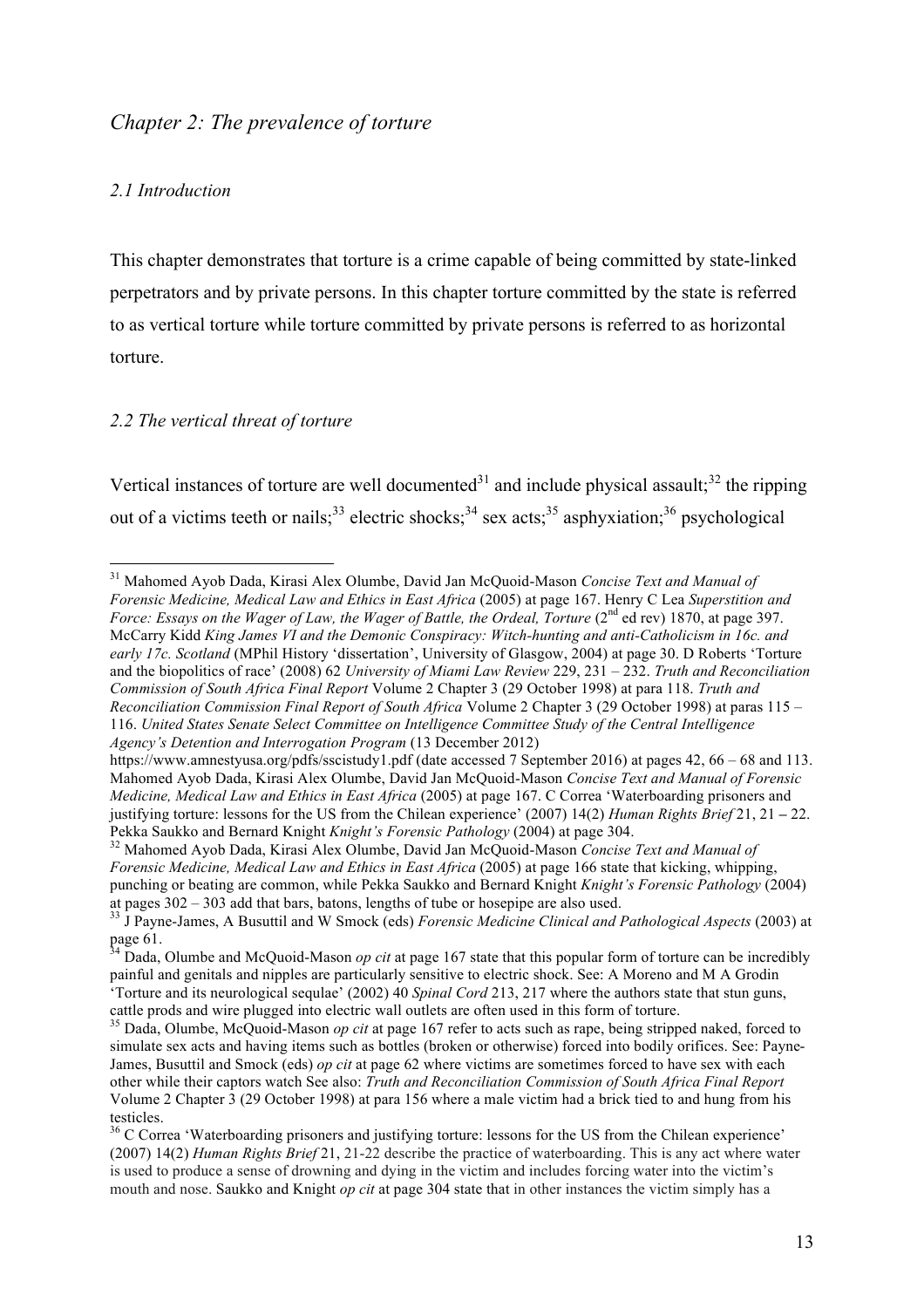torture; $^{37}$  excrement abuse; $^{38}$  humiliation; $^{39}$  and isolation.<sup>40</sup>

The Independent Police Investigative Directorate (IPID) is a statutory body<sup>41</sup> mandated to investigate alleged offences or misconduct by members of the South African Police Service.<sup>42</sup> The IPID states in an Annual Report<sup>43</sup> that for the period  $2014 - 2015$ , 145 cases of torture by the police were reported to it. The same number of cases were reported for the period 2015 –  $2016<sup>44</sup>$  The Judicial Inspectorate for Correctional Services (JICS) is a statutory body<sup>45</sup> and is responsible for the inspection of prisons and receiving of complaints from the prisons.<sup>46</sup> The JICS, in an Annual Report<sup>47</sup> for the period  $2015 - 2016$ , recorded 15 cases of torture<sup>48</sup> for all prisons in the South Africa.<sup>49</sup> These statistics should be viewed with circumspection as they may be inaccurate. 50

plastic bag placed over their head, making it progressively more difficult for the victim to breathe, until they no longer can.

<sup>37</sup> M Strauss 'Torture' (2003–2004) 48 *New York Law School Review* 201, 212 and 224 states that psychological torture is the use of 'psychological ploys' to induce extreme stress in the victim. Dada, Olumbe, McQuoid-Mason *op cit* at page 168 provide the example of threats against the victim's loved ones and victims who have their vision obscured and told that they are about to be shot. Gunshots will be fired but no bullets will strike the victim. It has been stated that this is so terrifying that some victims beg their torturers to carry out the act of shooting them to death See also: *Truth and Reconciliation Commission of South Africa Final Report* Volume 2 Chapter 3 (29 October 1998) at para 97 where the Apartheid police threatened to throw a woman's nephew off of the 13th floor of a building unless she co-operated with them. See further Dada, Olumbe, McQuoid-Mason *op cit* at page 168. Payne-James, Busuttil and Smock (eds) *op cit* at page 62 describe victims who were forced to witness the torture of another person, sometimes a family member.

<sup>&</sup>lt;sup>38</sup> E Domovitch, P Berger, M J Wawer *et al* 'Human torture: description and sequlae of 104 cases' (1984) 30 *Canadian Family Physician* 827, 829 state that some victims are forced to eat excrement or have it poured over them. See: *Truth and Reconciliation Commission of South Africa Final Report* Volume 2 Chapter 3 (29 October 1998) at para 117 where, for up to six months at a time women were unable to wash and were not provided with sanitary products, even during menstruation.

<sup>&</sup>lt;sup>39</sup> Dada, Olumbe, McQuoid-Mason *op cit* at page 166 refer to acts such as being stripped naked and made to stand or parade in front of others, women being forced to consume their own menstrual blood, victims being forced to simulate sex acts and victims being urinated on. See: *Truth and Reconciliation Commission of South Africa Final Report* Volume 2 Chapter 3 (29 October 1998) at para 106 where the incessant use of derogatory name calling was used to humiliate victims.<br><sup>40</sup> Moreno and Grodin *op cit* 217 state that some victims are placed inside tiny cells, no bigger than a box into

which they are cramped.<br><sup>41</sup> Independent Police Investigative Directorate Act 1 of 2011.

<sup>&</sup>lt;sup>42</sup> The Constitution of the Republic of South Africa, 1996 s 206(6).<br><sup>43</sup> Independent Police Investigative Directorate *Annual Report 2015/2016* (2016).<br><sup>44</sup> Independent Police Investigative Directorate *Annual Report 20* International *Amnesty International Report 2015/6 The State of the Worlds Human Rights* (23 February 2016) available at https://www.amnesty.org/en/latest/research/2016/02/annual-report-201516/ (accessed on 12 September 2016) at page 329 states that torture is also regularly practiced by police against detainees in South

Africa, although exact statistics are not available.<br><sup>45</sup> Established by Correctional Services Act 111 of 1998 s 85(1).

<sup>&</sup>lt;sup>46</sup> Correctional Services Act 111 of 1998 s 85(2).<br>
<sup>47</sup> Judicial Inspectorate for Correctional Services Annual Report 2015-2016 (2016).<br>
<sup>48</sup> Judicial Inspectorate for Correctional Services Annual Report 2015-2016 (2016 alleged torture are referred to the JICS and are not dealt with solely by resident prison staff.

<sup>&</sup>lt;sup>50</sup> The statistics provided by the JICS do not separate prison staff perpetrated torture from inmate perpetrated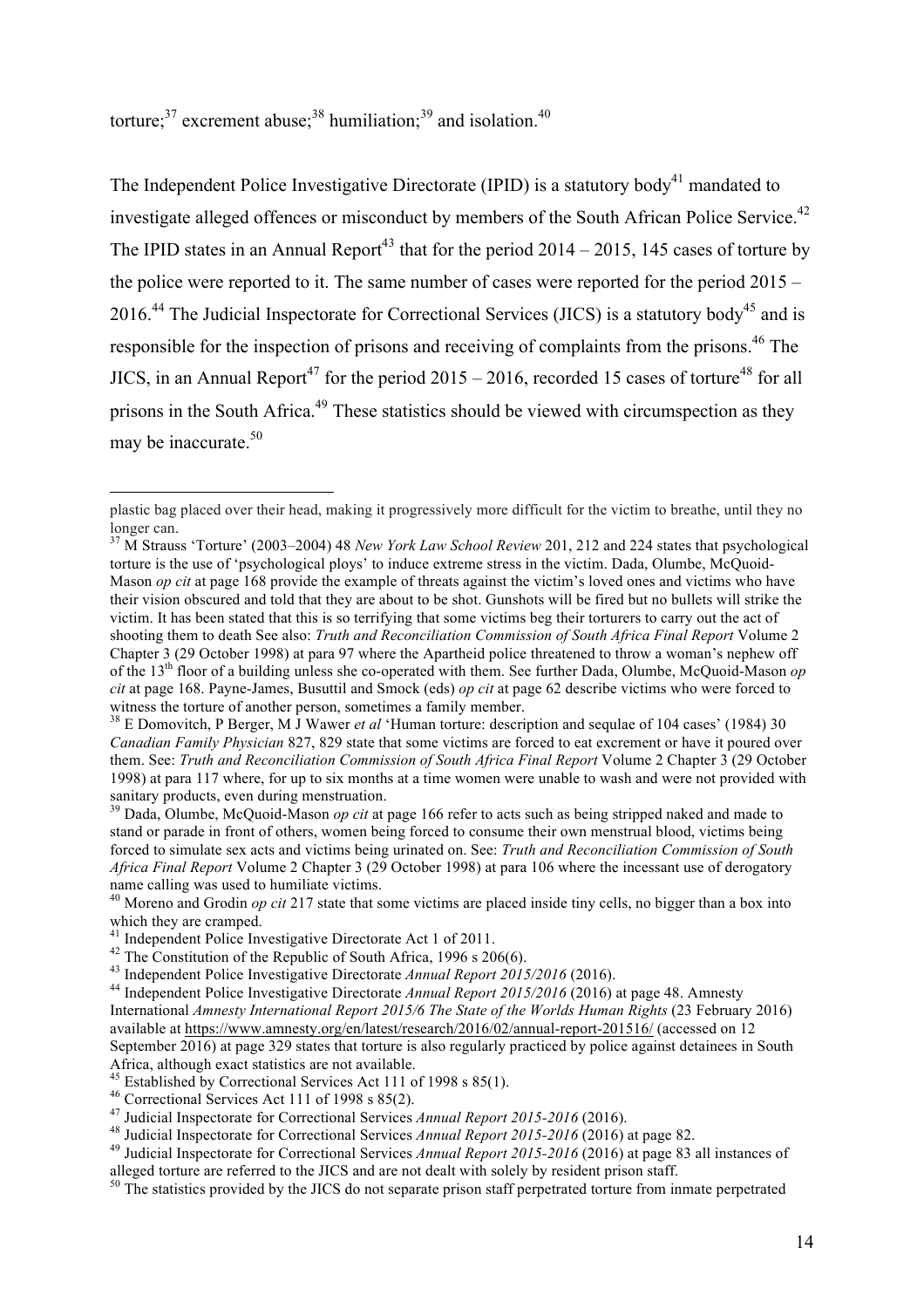Despite the unreliable statistics detailed above<sup>51</sup> the following examples of conduct perpetrated by prison officials and the SAPS show that vertical crimes of torture are indeed a threat to persons in a vertical relationship. In the cases below it is submitted that the victims were caused both severe mental and physical suffering for the purpose of either punishing them for something they or someone else had done. This amounts to torture in the meaning of s 3 of the Torture Act.  $52$ 

#### *2.2.1 Solitary Confinement*

The practice of holding someone in solitary confinement has been labelled 'one of the worst forms of torture that can be imposed on another human being.<sup>53</sup> Solitary confinement<sup>54</sup> was permitted as a punishment for prisoners<sup>55</sup> and was subject to automatic review by the Inspecting Judge.<sup>56</sup> The term 'solitary confinement' was replaced by the more palatable<sup>57</sup>

torture. Further the crime may well be underreported due to what the Truth and Reconciliation Commission termed 'the silence of vulnerability' which occurs when torture victims are so ashamed and degraded and perhaps guilt-ridden at having given in to their torturer that they are unwilling to report the offence see: *Truth and Reconciliation Commission of South Africa Final Report* Volume 2 (29 October 1998) at page 189. Another explanation for crimes going unreported, thus providing an inaccurate account of the incidence of torture is that victims who belong to prison gangs may prefer to settle the matter using gang resources, rather than report the matter to the authorities, see Judicial Inspectorate for Correctional Services *Annual Report 2015-2016* (2016) at page 91. It is also relevant that the reported incidences of torture may not reflect the actual incidence of the crime as actions which would meet the definition of torture, but which also meet the definition of other crimes may be classified under those other crimes. For instance, rape, severe assaults and murders may simultaneously amount to torture see Civil Society Prison Reform Initiative, Just Detention International, Lawyers for Human Rights and NICRO *Thematic Report on Criminal Justice and Human Rights in South Africa. A Submission to the UN Human Rights Committee in Response to the Initial Report by South Africa under the International Covenant on Civil and Political Rights at the 116th Session of the Human Rights Commission* (March 2016) at page 18. The general lackadaisical attitude of prison staff in recording crimes and assisting those who have been tortured has been noted as another reason for under reporting of the crime. Indeed it has been reported that a great number of prison officials do not understand that torture is a crime or even that it is wrong, see Civil Society Prison Reform Initiative, Just Detention International, Lawyers for Human Rights and NICRO *Thematic Report on Criminal Justice and Human Rights in South Africa. A Submission to the UN Human Rights Committee in Response to the Initial Report by South Africa under the International Covenant on Civil and*  Political Rights at the 116<sup>th</sup> Session of the Human Rights Commission (March 2016) at pages 17 – 21.<br><sup>51</sup> See page 14 above where these suspicions are detailed.<br><sup>52</sup> Specifically s 3(a)(ii).<br><sup>53</sup> Commission of Inquiry in

the Department of Correctional Services Appointed by Order of the President of the Republic of South Africa in Terms of Proclamation No. 135 of 2001 as amended at page 334. See also: *Truth and Reconciliation Commission of South Africa Final Report* Volume 2 Chapter 3 (29 October 1998) at para 119 where one victim who was kept in solitary confinement for seven months reported feeling as though she were sinking deeper and deeper into the ground and that she became convinced that she was in a coffin surrounded by bodies. The victim reported that ten years after her release she feels as though 'a part of my soul was eaten by maggots… and I will never get it back again'.

<sup>&</sup>lt;sup>54</sup> *Truth and Reconciliation Commission of South Africa Final Report* Volume 2 Chapter 3 (29 October 1998) at para 119.

<sup>&</sup>lt;sup>55</sup> Correctional Services Act 111 of 1998 s 24(3)(5)(d).<br><sup>56</sup> Correctional Services Act 111 of 1998 s 25(1) and s 25(2).<br><sup>57</sup> Civil Society Prison Reform Initiative. Just Detention International. Lawyers for Human Rights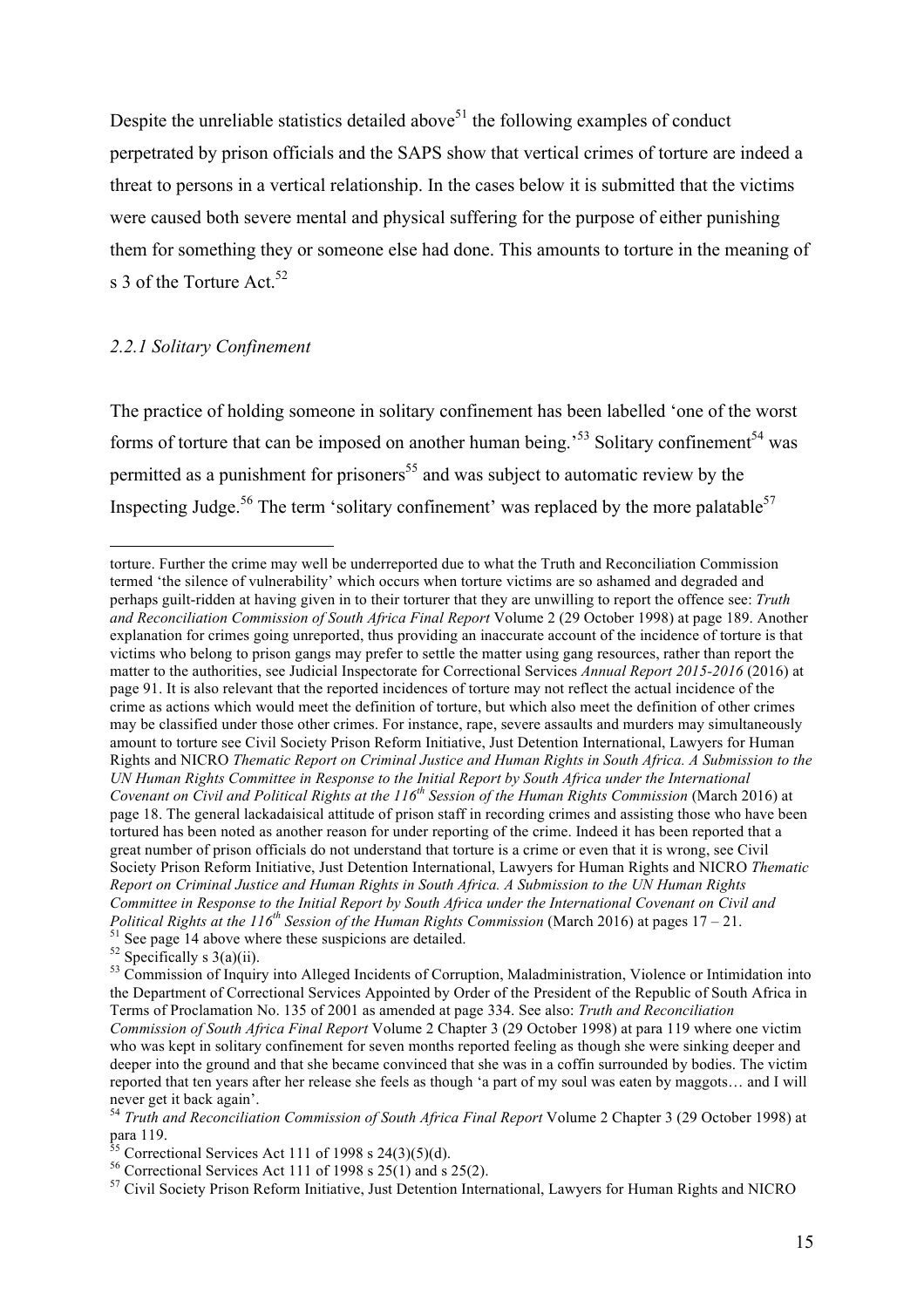term 'segregation' in the Correctional Services Amendment Act (Amendment Act).<sup>58</sup> The Amendment Act imposes several conditions on those seeking to employ the measure, but the net effect is that it has weakened the oversight mechanism in that the automatic review mechanism has been removed.<sup>59</sup> The change in wording has been severely criticised as 'segregation' includes, but is not limited to, 'detention in a single cell'. <sup>60</sup> The JICS states that 12678 cases of segregation were reported to it for the period  $2015$ -2016.<sup>61</sup> It is unclear from this statistic how many of the inmates were held in solitary confinement, yet it is submitted that the view that segregation is merely a 'disguised form of solitary confinement' is correct. $62$ That segregation is being abused and inmates are being forced into solitary confinement is born out by one report of prison officials ignoring the law relating to segregation. According to the Wits Justice Project<sup>63</sup> a prisoner was kept in solitary confinement in St Albans Prison in Port Elizabeth for 293 consecutive days. The prisoner spent the first 60 days of solitary confinement shackled inside his cell. He was allowed only 15 minutes of exercise per day.<sup>64</sup>

 $\overline{a}$ 

*Thematic Report on Criminal Justice and Human Rights in South Africa. A Submission to the UN Human Rights Committee in Response to the Initial Report by South Africa under the International Covenant on Civil and Political Rights at the 116<sup>th</sup> Session of the Human Rights Commission (March 2016) at page 26.*  $58$  Act 25 of 2008 s 18.<br><sup>59</sup> The segregation is for repeated or serious offences so that the inmate may undergo behaviour correction.

Furthermore, the inmate must request a review of this segregation, there is no automatic review as there was before the amendment, see Correctional Services Act 111 of 1998 s 25(1) published 27 November 1998. See: Civil Society Prison Reform Initiative, Just Detention International, Lawyers for Human Rights and NICRO *Thematic Report on Criminal Justice and Human Rights in South Africa. A Submission to the UN Human Rights Committee in Response to the Initial Report by South Africa under the International Covenant on Civil and Political Rights at the 116th Session of the Human Rights Commission* (March 2016) at page 27 where the Amendment Act is criticised for weakening the oversight mechanism of what is still solitary confinement. It is stated that inmates now need to know that they have a right to apply for a review, they may not have access to writing material or a telephone.<br><sup>60</sup> Amendment Act s 30.

 $<sup>61</sup>$  There is little data on the topic. The JICS does not distinguish between segregation where inmates are kept in</sup> solitary confinement and where inmates are kept alone in a cell but with access to meaningful contact with the outside world.

<sup>62</sup> Dullah Omar Institute for Constitutional Law, Governance and Human Rights *Third Cycle of the Universal Periodic Review, South Africa, Submission to the UN Human Rights Council* available at http://dullahomarinstitute.org.za/about-us/reviews-submissions-reports/universal-periodic-review-dullah-omarinstitute-to-submission-to-the-un-human-rights-council at page 4 (date of access 6 March 2017), (No date of publication available). See C Agboola 'Memories of the "inside": conditions in South African women's prisons' (2016) 56 *South African Crime Quarterly* 17, 25. <sup>63</sup> Carolyn Raphaely *Solitary confinement uncovers abuses* The Saturday Star 15 December 2012 available at

https://witsjusticeproject.files.wordpress.com/2014/04/when-perpetrator-becomes-victim-reports-on-torture-in-<br>south-africa.pdf (date of access 6 March 2017).

Carolyn Raphaely *Solitary confinement uncovers abuses* The Saturday Star 15 December 2012 available at https://witsjusticeproject.files.wordpress.com/2014/04/when-perpetrator-becomes-victim-reports-on-torture-insouth-africa.pdf at pages 28-29 (date of access 6 March 2017).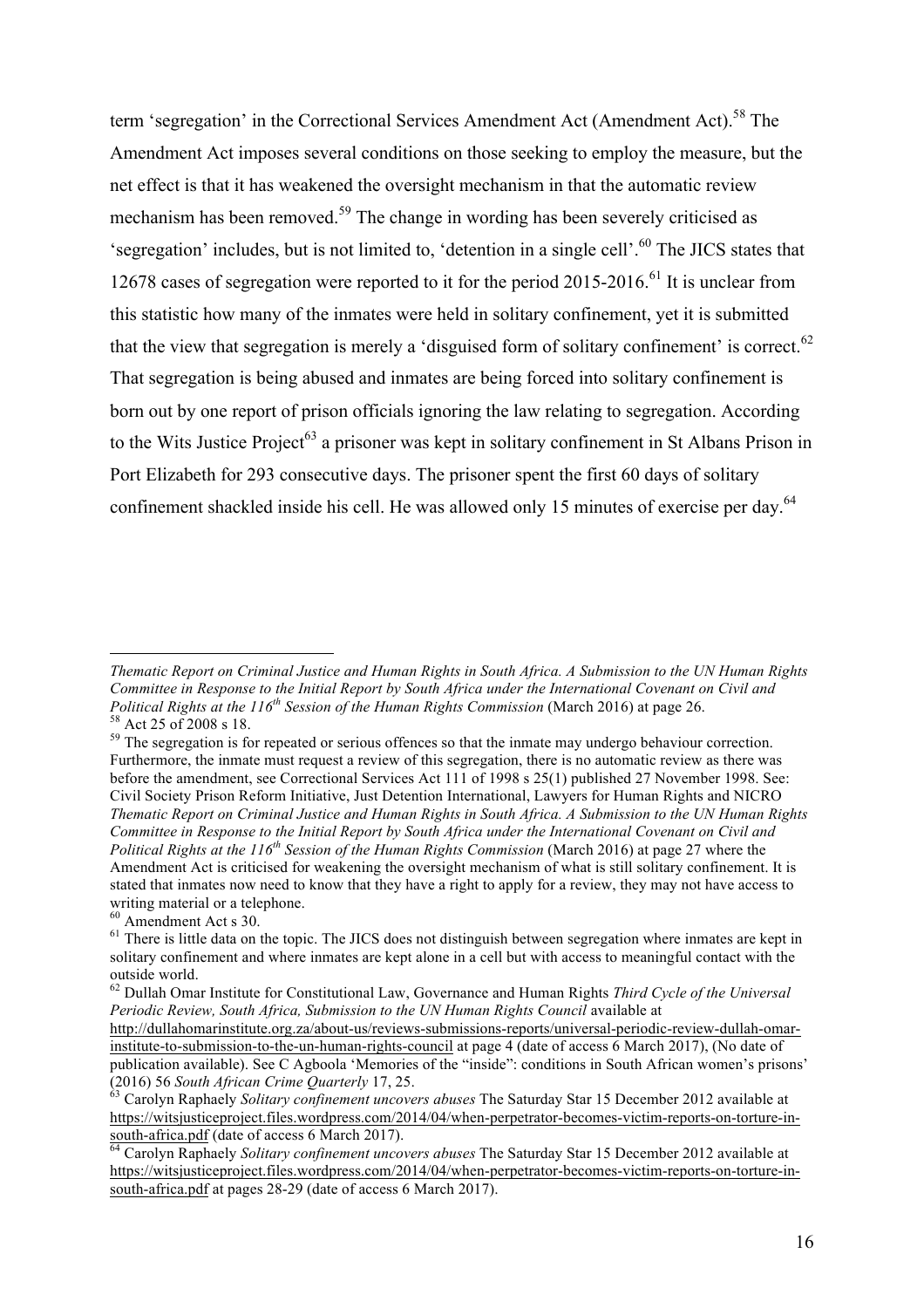#### 2.2.2 Assault and humiliation

In the *McCallum case*<sup>65</sup> a prison warder was murdered by a prisoner. Two days later prison warders entered a section of the prison and ordered about 70 of the male inmates out of their cells. The complainant was assaulted by a prison warder, dislocating his jaw and causing the loss of some teeth. Prisoners were also severely beaten with batons, pickaxe handles, electrical shocking sticks, broom sticks and pool cues.<sup>66</sup> The complainant and other prisoners were forced to strip naked and had their genitals mocked by approximately 20 female warders. The prisoners were then made to lie prone in a single line while placing their faces in the inner part of the buttocks of the inmate in front of them.<sup>67</sup> The complainant was also raped by a warder when the warder inserted his baton into the complainant's anus while the same warder stood on the inmate's back to prevent him escaping.<sup>68</sup>

In *S v Malele and Others*, <sup>69</sup> eight police officials were sentenced for the murder of a taxi driver who the convicted police officials had handcuffed to the back of a police van, the van was then driven off, dragging the victim along the road. The victim succumbed to his injuries, dying later that day in a police cell. While the eventual conviction was for murder, it is submitted that the victim's treatment up to his death was nothing short of torture as he was dragged behind a motor vehicle while wide awake. The experience must have been terrifying and agonising.<sup>70</sup>

 <sup>65</sup> *McCallum v South Africa* heard by the Human Rights Committee CCPR/C/100/D/1818/2008 on 2 November 2010.

<sup>66</sup> Mahomed Ayob Dada, Kirasi Alex Olumbe, David Jan McQuoid-Mason *Concise Text and Manual of Forensic Medicine, Medical Law and Ethics in East Africa* (2005) at page 166 state that kicking, whipping, punching or beating are common, while Pekka Saukko and Bernard Knight *Knight's Forensic Pathology* (2004) at pages  $302 - 303$  add that bars, batons, lengths of tube or hosepipe are also used.

 $67$  It is submitted that this is deliberate humiliation of the prisoners and comes close to excrement abuse, see: E Domovitch, P Berger, M J Wawer *et al* 'Human torture: description and sequlae of 104 cases' (1984) 30 *Canadian Family Physician* 827, 829 state that some victims are forced to eat excrement or have it poured over them. See: *Truth and Reconciliation Commission of South Africa Final Report* Volume 2 Chapter 3 (29 October 1998) at para 117 where, for up to six months at a time women were unable to wash and were not provided with

<sup>&</sup>lt;sup>68</sup> *McCallum v South* Africa heard by the Human Rights Committee CCPR/C/100/D/1818/2008 on 2 November 2010 at paras  $2.2 - 2.4$ . See footnote 35 above where sexual abuse is described as a torture method.<br><sup>69</sup> S v *Malele and Others* [2015] ZAGPPHC 793 (11 November 2015).<br><sup>70</sup> See footnotes 36 and 37 above where assault and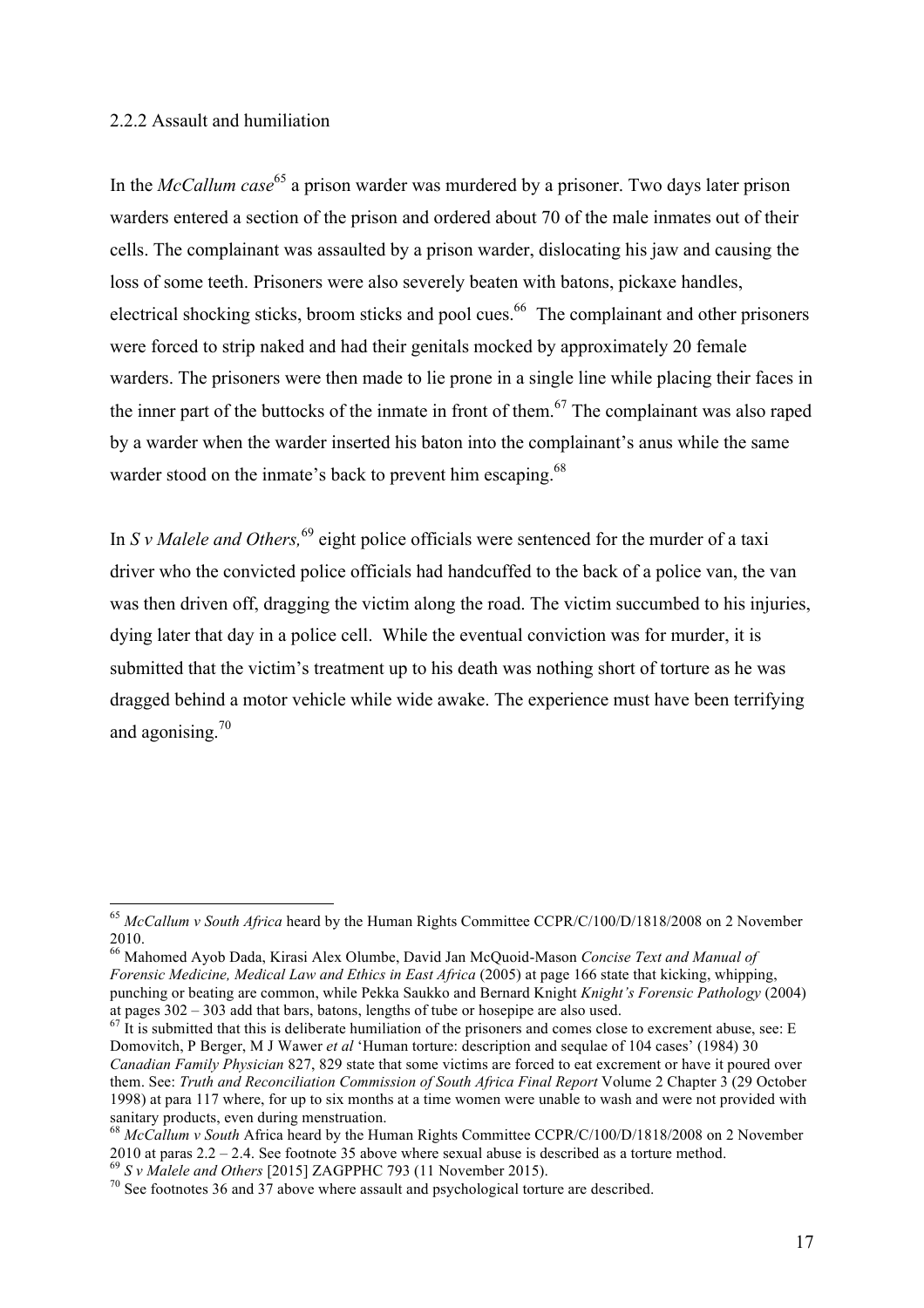#### *2.2.3 Electric shocks*

In *Mthembu v*  $S^{71}$  the Court noted that it was common cause that the accused had been tortured by the police while detained. The victim's torture included a severe beating as well as the administration of electric shocks.<sup>72</sup>

In *Ndlazi v Minister of Safety and Security*<sup>73</sup> the Court held that the widow of a recently assassinated man had been tortured by the police in an attempt to secure information regarding the murder from her. The torture included handcuffing the victim before applying a remotely operated waist belt which delivered electric shocks to her.<sup>74</sup>

In a case resulting in the death of an arrested person,  $^{75}$  some police officials handcuffed a man to a tree, attached a dynamo device to the victim's nipples by a set of wires, a semi-permeable bag placed over his head and then shocked and beat him with fists until he suddenly went  $\lim_{2}$ <sup>76</sup> He had died of asphyxiation during his torture.<sup>77</sup>

## *2.3 The horizontal threat of torture*

The horizontal threat of torture exists and is evident in the severe mental and physical suffering caused to the victims of violence perpetrated by private individuals. The reason for torture in horizontal instances varies. In vigilantism the main reason for committing the torture seems to be the punishment of those suspected of crimes.<sup>78</sup> Vigilantism refers to the taking of the law into one's own hands and, through breaking the law, punishes someone for a perceived wrong.79 The punishment is, as the examples will show, often the cause of severe injuries.

<sup>&</sup>lt;sup>71</sup> Mthembu v S [2008] 4 All SA 517 (SCA).<br><sup>72</sup> Mthembu v S supra at para 17.<br><sup>73</sup> Ndlazi v Minister of Safety and Security [2016] JOL 36445 (GNP).<br><sup>74</sup> Ndlazi v Minister of Safety and Security supra at para 32.<br><sup>75</sup> S v vigilante' (2012) 7(1) *Journal of International Commercial Law and Technology* 44, 46.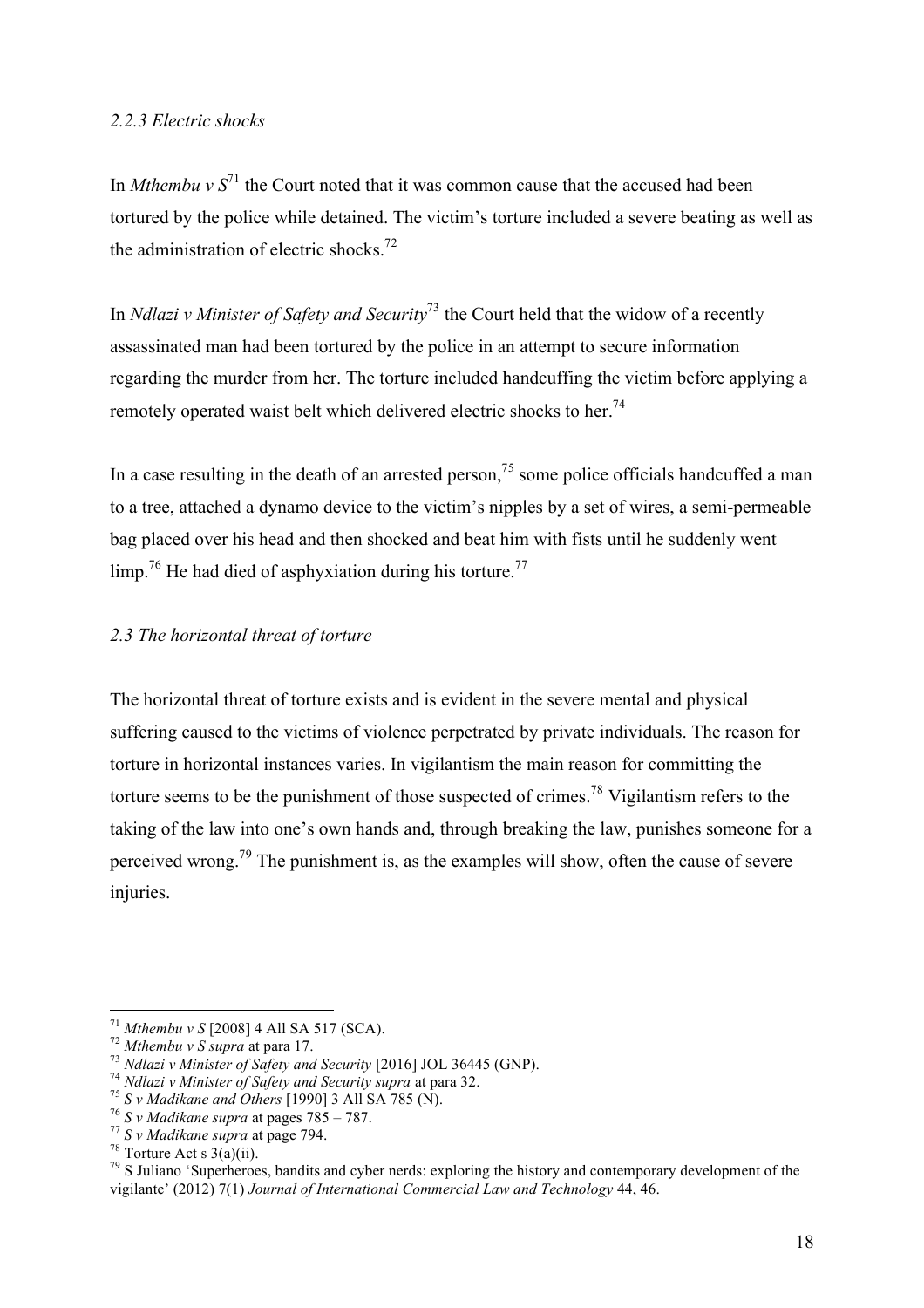#### *2.3.1 Assault and humiliation*

In one case, two men suspected of killing a local trader were severely injured by a group of young men who hacked at them with pangas and beat them with spades.<sup>80</sup> Some accused were lashed so badly with sjamboks that they were unrecognisable.<sup>81</sup> In another case a suspected robber was beaten with a crowbar for approximately 16 hours before he was stripped naked. painted and then forced to stand on an elevated structure so that the whole community could see the 'criminal'.<sup>82</sup>

#### *2.3.2 Xenophobic attacks*

The word 'xenophobia' is used in common parlance to describe a hatred towards foreigners as well as attacks on such persons.<sup>83</sup> The reasons for 'xenophobic attacks' are complex.<sup>84</sup> The victims are discriminated against and targeted for torture on the basis of their nationality.<sup>85</sup> These victims are targeted and murdered.<sup>86</sup> violently assaulted.<sup>87</sup> extorted<sup>88</sup> and have their possessions left in ruin as they are driven from the communities in which they live.<sup>89</sup>

#### *2.3.3 Sexual violence*

The case of  $S v Kotze^{90}$  demonstrates another case of horizontal torture. The victim was lured

https://www.google.com/url?sa=t&rct=j&q=&esrc=s&source=web&cd=2&cad=rja&uact=8&ved=0ahUKEwjpj 8q90e\_SAhXJCcAKHQiAAiUQFgggMAE&url=https%3A%2F%2Fwww.csvr.org.za%2Fwits%2Fpapers%2Fp apvtp1.htm&usg=AFQjCNGAEC4FXrXIyHwKyTnLNEEhrIlMnQ&sig2=vI7d4P\_NJq\_2He-rsyfm9A (date of access 17 March 2017) at page 18.

 <sup>80</sup> <sup>B</sup> Harris '"As for Violent Crime that's our daily bread": Vigilante violence during South Africa's Period of Transition' (2001) 1 *Violence and Transition Series* available at

<sup>&</sup>lt;sup>81</sup> Harris *Violent Crime* at page 19.<br><sup>82</sup> Harris *Violent Crime* at page 24. See: footnote 31 above where humiliation is highlighted as a torture method.<br><sup>83</sup> Bronwyn Harris 'Xenophobia: A New Pathology for a New South

<sup>&</sup>lt;sup>85</sup> Harris 'Xenophobia' *op cit* at page 176<br><sup>86</sup> *Ibid.*<br><sup>87</sup> *Ibid* where in one instance two Senegalese and a Mozambican citizen were thrown from a moving train after  $\frac{87}{100}$ they were told that 'foreigners' were responsible for the spread of HIV/AIDS and crime. See also Harris 'Xenophobia' *op cit* 170 where a Congolese man was stabbed in the abdomen because he was told that foreigners have lots of money.

<sup>&</sup>lt;sup>88</sup> Harris 'Xenophobia' *op cit* 170 where the same victim was told by his attackers that he was to pay R300 per month or they would kill him. The attackers collected this money monthly, for three years.

<sup>&</sup>lt;sup>89</sup> *Ibid* where, for example, Zimbabwean's were violently forced out of an area and had their homes razed under the premise that they contributed to high crime rates and were 'stealing jobs'.

<sup>90</sup> *S v Kotze and Others* (CC 119/12) [2013] ZAGPPHC217 (15 July 2013).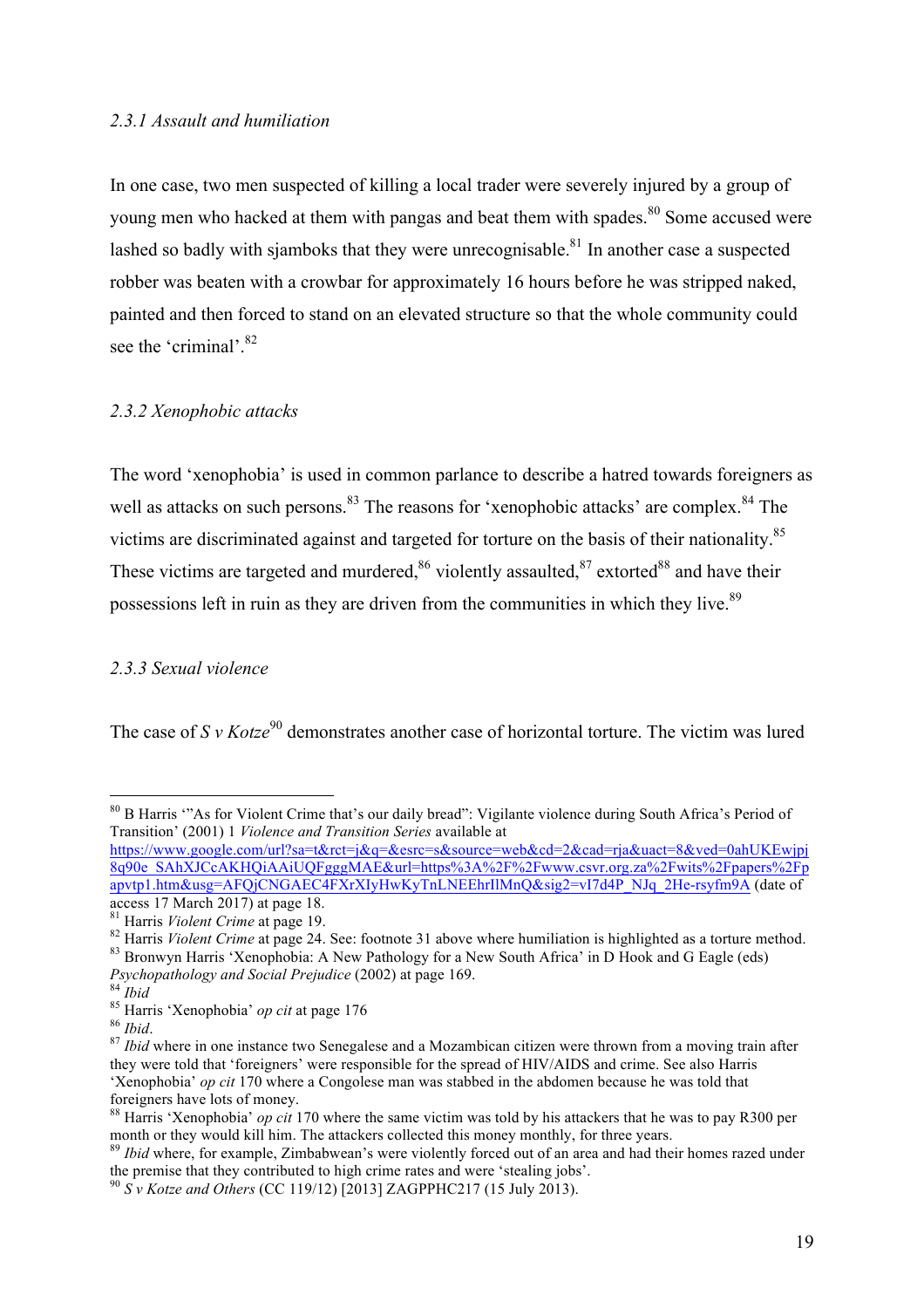to her house by her ex-husband and his three accomplices where they attacked her. The Court held that the victim was 'systematically tortured'<sup>91</sup> by her attackers. The victim's mouth was taped shut making it difficult for her to breathe, had her nipples twisted by a set of pliers, one nipple was cut off, her pubic hair was ripped out with a set of pliers, she was raped by three men and had to listen to her son beg for his life before he was shot to death.<sup>92</sup>

## *2.4 Conclusion*

This chapter demonstrates that torture is committed by both state actors and private persons. Both are equally capable of committing the act of torture. The following chapter will investigate whether the constitutional right to be free from torture<sup>93</sup> recognises this fact and requires that all persons be protected from torture by the state or private actors.

<sup>&</sup>lt;sup>91</sup> *S v Kotze supra* at para 7.<br><sup>92</sup> *S v Kotze supra* at para 7.<br><sup>93</sup> The Constitution s 12(1)(d).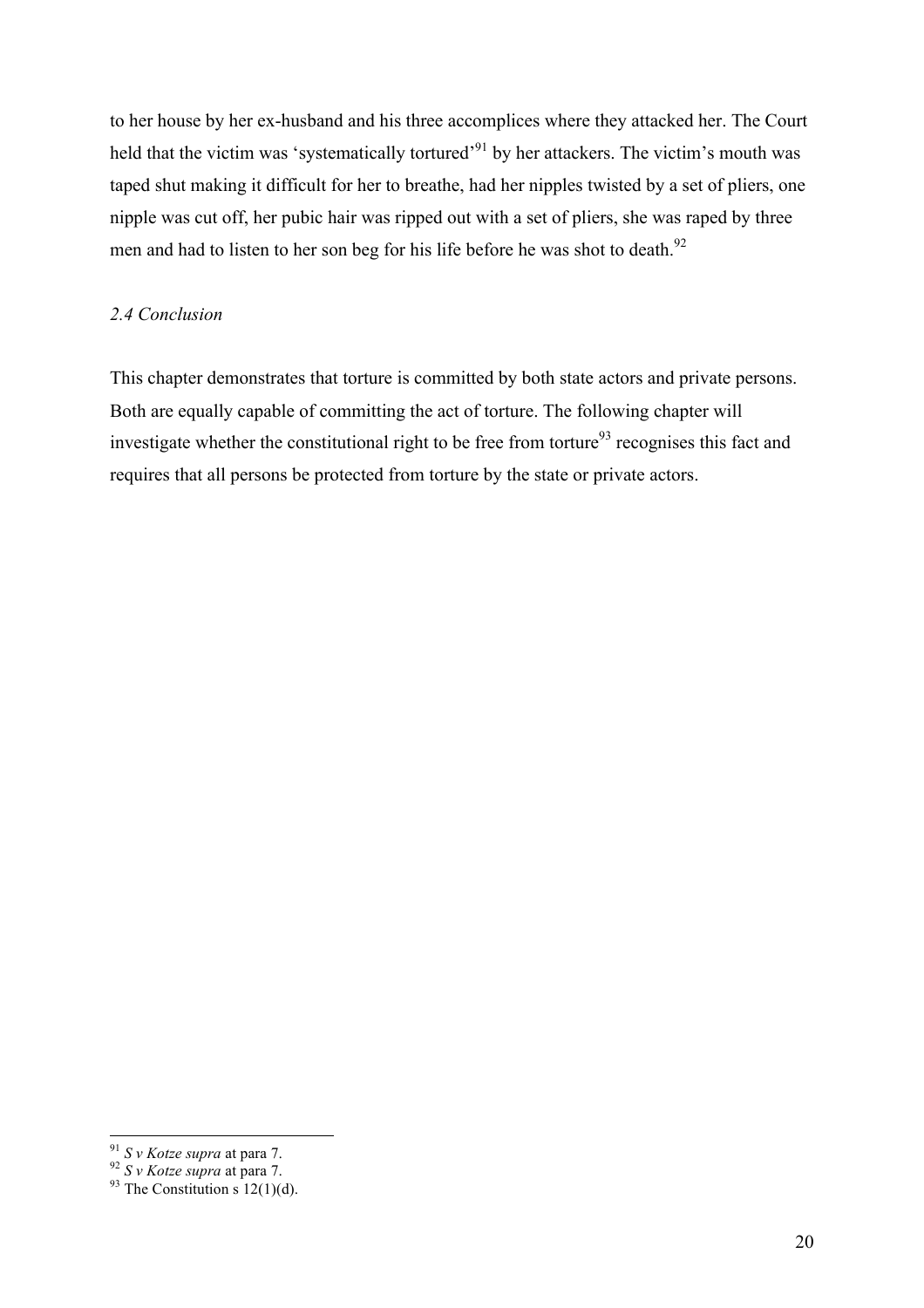## *Chapter 3: An interpretation of the constitutional right to be free from torture*

## *3.1 Introduction*

The Constitution of the Republic of South Africa,  $1996<sup>94</sup>$  (the Constitution) provides in the briefly worded s 12(1)(d) that 'Everyone has the right…not to be tortured in any way' (right of freedom from torture).<sup>95</sup> As the Constitution is the highest authority in the Republic of South Africa,<sup>96</sup> law and conduct inconsistent with the Constitution are invalid and will be rejected by our Courts.<sup>97</sup> The Torture Act attempts to give effect to the right to be free from torture as contained in the Constitution. It is thus required that the briefly worded right contained in s 12(1)(d) of the Constitution be properly interpreted and understood. The definition of 'torture' in the Torture Act must be compared with the constitutional right to determine whether the former is consistent with the Bill of Rights. A literal interpretation of the s 12(1)(d) right to freedom from torture will be provided followed by a purposive interpretation. A purposive interpretation is one where the reason for the law is sought and promoted.98 This is dealt with in more detail below.

#### *3.2 Literal interpretation of s 12(1)(d)*

The Oxford Dictionary<sup>99</sup> defines torture as 'the infliction of severe bodily pain especially as punishment or a means of persuasion; or severe mental or physical suffering.'100 No mention is made of whether the perpetrator should be affiliated in some way to the state.

Further application of the literal interpretation of the right to be free from torture reveals that it applies to 'everyone', without qualification.<sup>101</sup> The right thus applies to all persons,

<sup>&</sup>lt;sup>94</sup> The Constitution of the Republic of South Africa, 1996.<br><sup>95</sup> The Constitution of the Republic of South Africa, 1996 s 12(1)(d).<br><sup>96</sup> Section 1(c) of the Constitution provides that South Africa is founded on the Supre and the rule of law. Section 2 of the Constitution reiterates that the Constitution is the supreme law of the Republic and further provides that law or conduct inconsistent with it is invalid and any obligation imposed by it must be fulfilled. Section 7(2) specifically mentions that the state is to respect, protect and promote the Bill of Rights. The application of the Bill of Rights is in turn dealt with by  $\frac{8(2)}{2}$  which provides that it applies horizontally and vertically.<br><sup>97</sup> Christo Botha *Statutory Interpretation an Introduction for Students* 4 ed (2005) at pages 52 – 53.

<sup>&</sup>lt;sup>98</sup> S v Makwanyane and Another 1995 (6) BCLR 665 (CC) at paras 9 – 10.<br><sup>99</sup> R.E Allen (ed) *The Oxford Concise Dictionary of Current English* 8 ed (1990).<br><sup>100</sup> R.E Allen (ed) *The Oxford Concise Dictionary of Current En* which includes the right not to be tortured in any way'. Currie and de Waal *op cit* at page 50 state that rights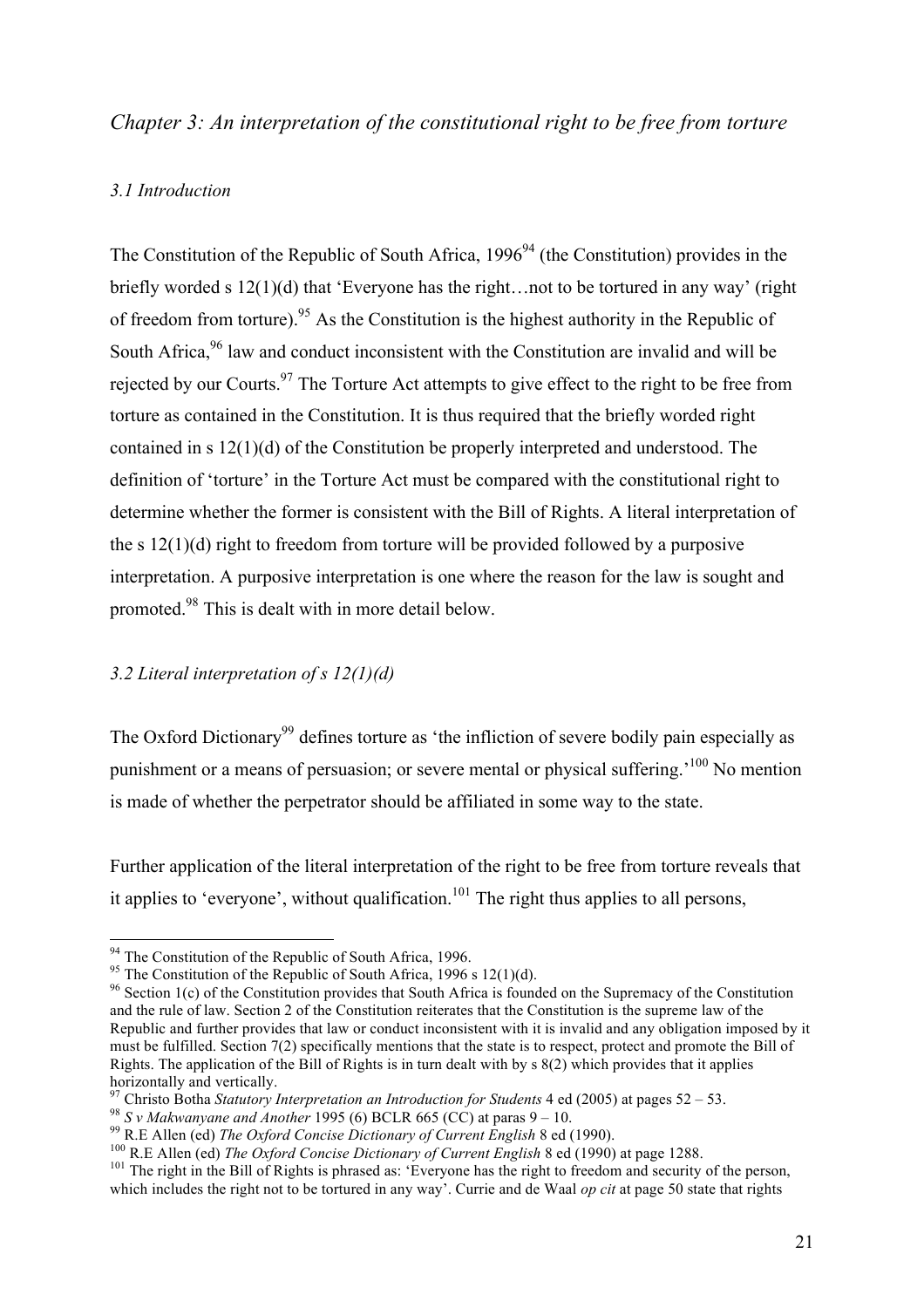regardless of whether they are tortured by a person connected to the state or a private person with no connection to the state. It is submitted that particular relevance attaches to the words 'in any way' in s 12(1)(d) as the words are certain and instructive. The Constitution does not contain any language which limits who the perpetrator or victim of the act of torture may be. It is thus contended that, on a literal interpretation, the Constitution requires that torture may not be committed by non-state actors or those affiliated to the state as this would amount to a 'way' in which a person could be tortured.

## *3.3 Purposive interpretation of s 12(1)(d)*

Constitutional interpretation is a purposive exercise.<sup>102</sup> This requires the interpreter to go beyond the literal meaning of the constitutional text to seek out and promote the values which underlie the Constitution.<sup>103</sup> The Constitution at s  $39(1)$  requires that when interpreting rights in the Bill of Rights international law must be considered. 104

A purposive interpretation also requires that broader contextual factors such as our Apartheid history,  $105$  the drafting history of Constitution and the constitutional text be considered.<sup>106</sup>

#### *3.3.1 Contextual factors*

#### *3.3.1.1 Apartheid history*

It is trite that Apartheid was a time of massive human rights abuses.<sup>107</sup> While the state took the lead in these abuses, private persons upheld and emulated exclusionist practises of the Apartheid Government.<sup>108</sup> South Africa has been referred to as a country with a culture of

 $\overline{a}$ 

which apply to 'everyone' apply without exclusion.<br> $^{102}$  S v Makwanyane and Another supra at paras 9 – 10.

<sup>&</sup>lt;sup>103</sup> S v Makwanyane and Another supra at para 10. Currie and de Waal op cit at page 136.<br><sup>104</sup> The Constitution s 39(1)(b).<br><sup>105</sup> Currie and de Waal op cit at page 141<br><sup>106</sup> Currie and de Waal op cit at page 143.<br><sup>107</sup> P

<sup>&</sup>lt;sup>108</sup> A Minnaar *The new vigilantism in Post-April 1994 South Africa: Crime prevention or an expression of lawlessness* Institute for Human Rights and Criminal Justice Studies, Technikon SA (2001) at page 1.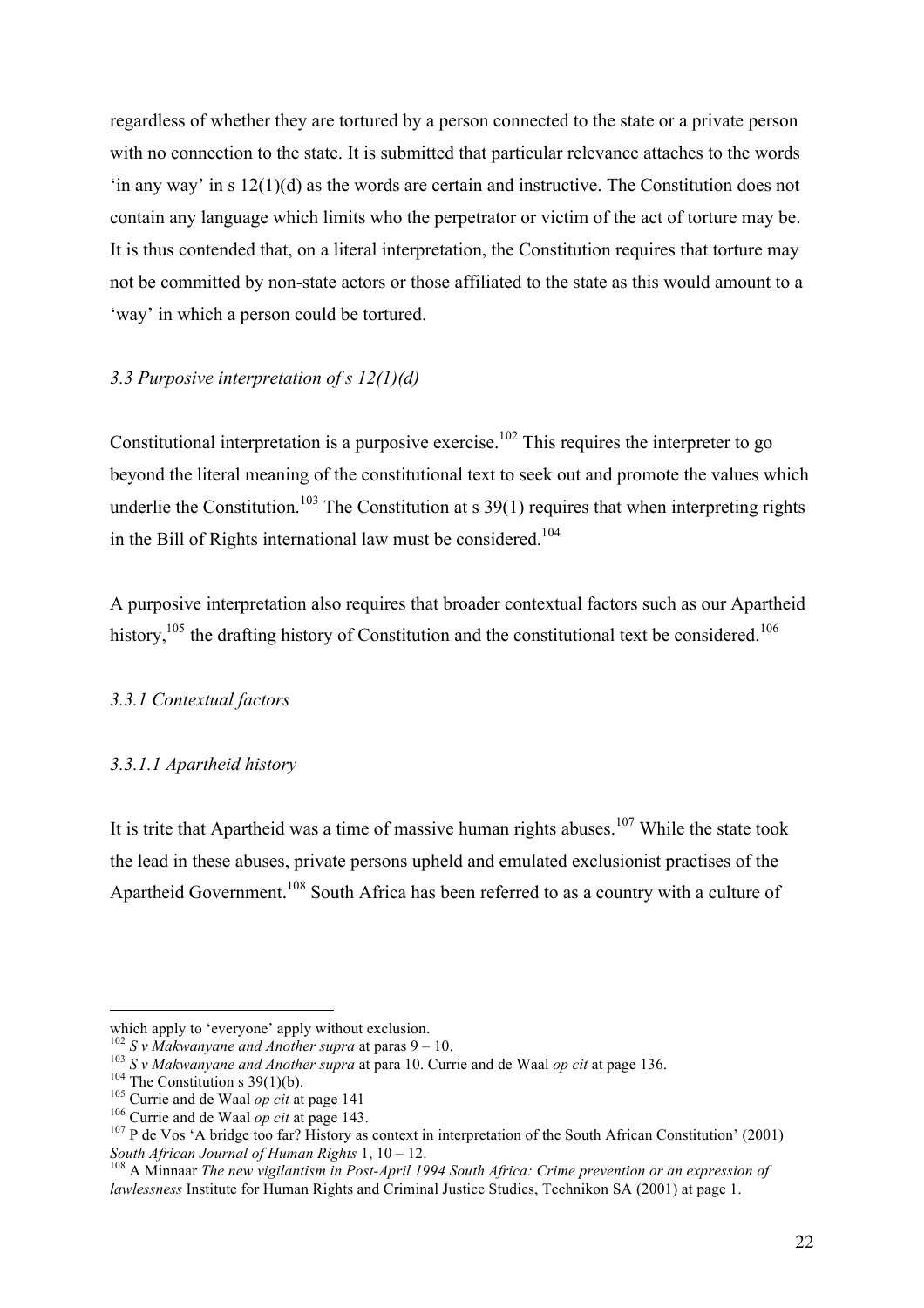violence.<sup>109</sup> The aetiology of this violence is complex<sup>110</sup> but little doubt exists that the violence perpetrated during Apartheid has contributed to the plague of interpersonal violence committed by state and private actors in democratic South Africa.<sup>111</sup> This violence is contrary to the notion that the Constitution is transformative. The Constitution seeks a new society, a society not based on hatred, violence or the violation of fundamental human rights.<sup>112</sup> The s 12(1)(d) right to freedom from torture must be interpreted to promote this transformative vision. All persons must be protected from conduct which amounts to torture, regardless of who the perpetrator of the crime is.

#### *3.3.1.2 The drafting of the Constitution*

The Technical Committee on Fundamental Rights During the Transition (Technical Committee) was tasked with, among other matters, identifying but not setting the final wording for fundamental rights and freedoms that should be protected during the period when South Africa transitioned from Apartheid to a constitutional democracy.<sup>113</sup> The information gleaned from the Technical Committee is useful in that it can provide context for the interpretation of the Constitution.<sup>114</sup> The Technical Committee deliberated, among other things, whether certain rights should operate only between the state and the individual, or also between individuals. The Technical Committee stated that freedom from torture is one of the few rights that is recognised in most countries, internationally and in human rights instruments and thus enjoys unlimited scope and application.<sup>115</sup> It is also noted that no limiting language regarding the identity or affiliation of perpetrator or victim of torture is used in any of the formulations of the Technical Committee's right to freedom from torture.<sup>116</sup> It is

<sup>&</sup>lt;sup>109</sup> B Hamber "Have no doubt it is fear in the land." An exploration of the continuing cycles of violence in South Africa' (1999) 12(1) South African Journal of Child and Adolescent Mental Health 5, 5.<br><sup>110</sup> Minnaar op cit at page 1.<br><sup>111</sup> Hamber op cit 6.<br><sup>112</sup> De Vos *supra* 9 – 13.<br><sup>113</sup> In the Technical Committee on Fundamen

<sup>(1993)</sup> at page 1, the abovementioned Committee was tasked with, among other matters, identifying but not setting the final wording for fundamental rights and freedoms which should be protected in the period during which South Africa transitioned from Apartheid to a constitutional democracy.<br>
<sup>114</sup> S v Makwanyane and Another supra at para 17.<br>
<sup>115</sup> Technical Committee on Fundamental Rights During the Transition *Third Progress Repo* 

page 8.

<sup>116</sup> For instance, see the Technical Committee on Fundamental Rights During the Transition *Second Progress Report* (21 May 1993) at page 4 the Technical Committee stated that freedom from torture is a basic and necessary freedom*.* The Technical Committee on Fundamental Rights During the Transition *Third Progress Report* (28 May 1993) at page 10 the Technical Committee stated that the freedom from torture is not a right that should be capable of being limited.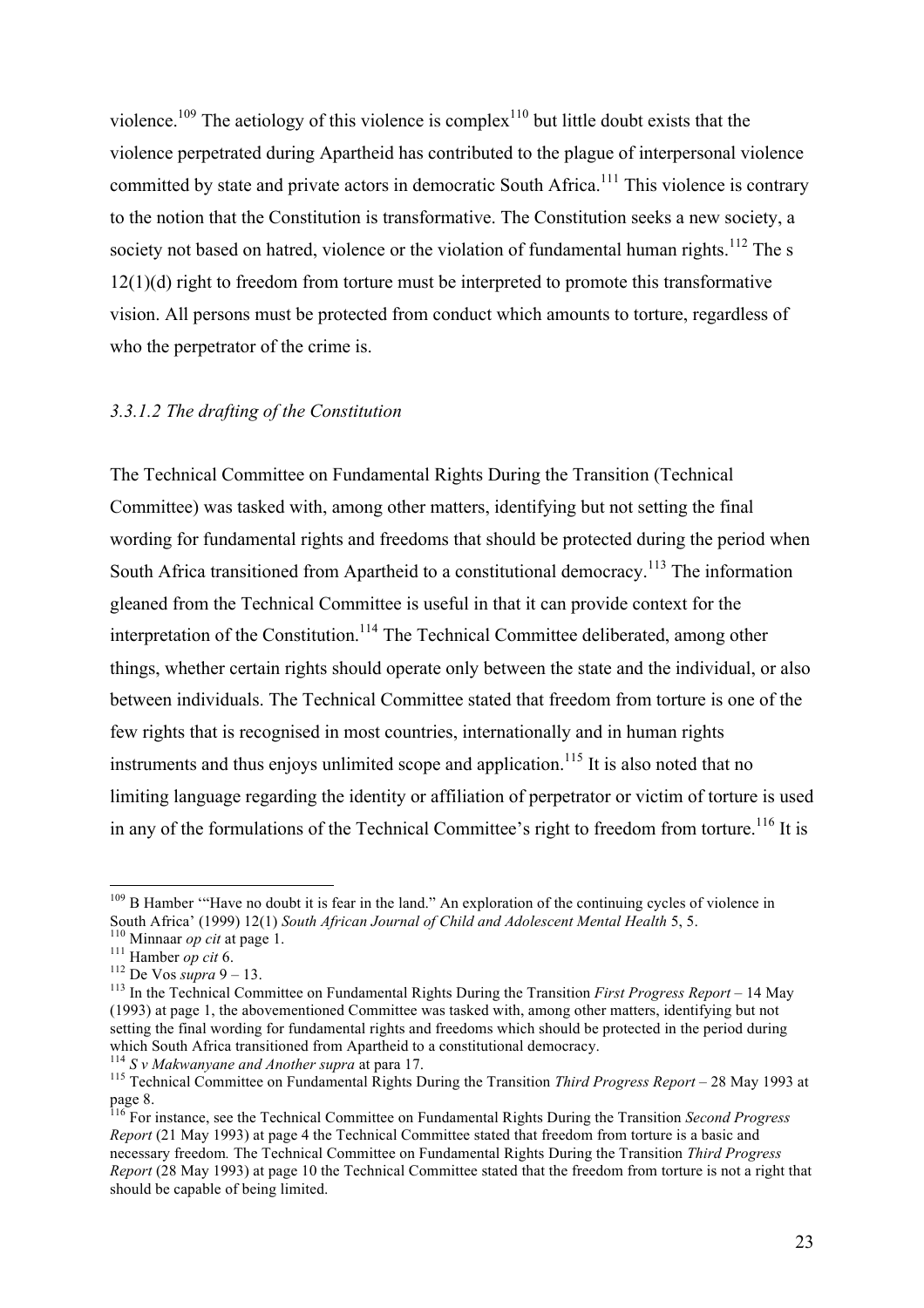submitted that the information in the Technical Committee Reports supports the interpretation that the right to freedom from torture in the Constitution<sup>117</sup> applies to all victims, regardless of who the perpetrator is.

## *3.3.1.3 The constitutional text*

The constitutional text itself places the right to freedom from torture separately from the many enumerated rights specifically afforded to arrested, detained and accused persons.<sup>118</sup> It is submitted that this positioning of rights should be carefully noted. Torture at the hands of the state is typically effected by its security forces on persons who are accused, detained or arrested, $119$  yet the drafters of the Constitution kept the right to freedom from torture and those specifically afforded to accused, detained or arrested persons separate. This suggests that the Constitutional Assembly and those who helped formulate the Bill of Rights recognised that torture may well occur outside of the setting where security forces are involved.

<sup>&</sup>lt;sup>117</sup> The Constitution s 12(1)(d).<br><sup>118</sup> Freedom from torture is contained under s 12 while rights specifically afforded to arrested, accused and detained persons are to be found under s 35 of the Constitution.<br><sup>119</sup> Hamber *op cit* 6. South African Human Rights Commission *Report on the Prevention and Combatting of* 

*Torture of Persons Bill [B21-2012]* (2012) at page 1.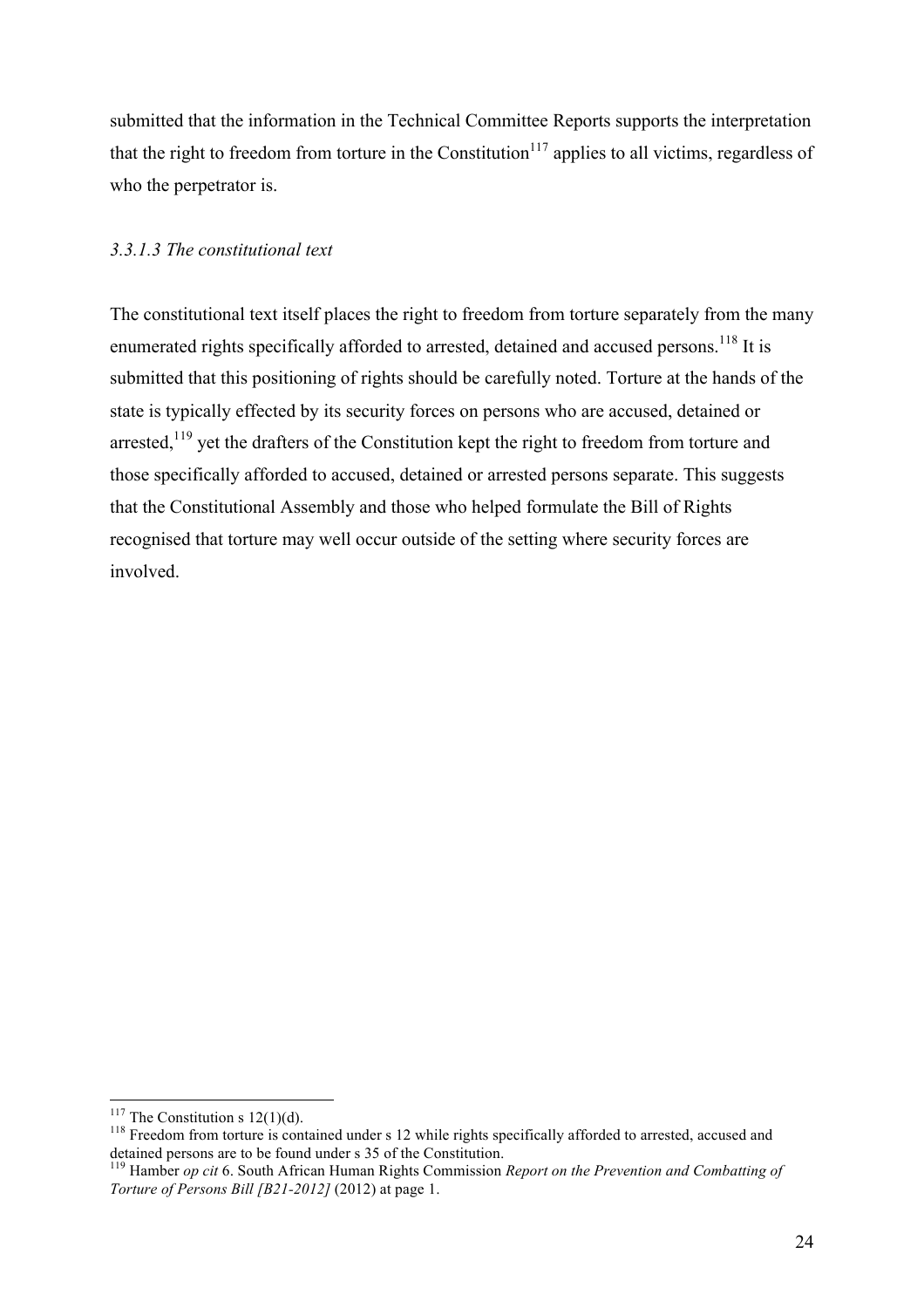#### *3.3.2 The right to freedom from torture and international law*

#### *3.3.2.1 Introduction*

The requirement in the Constitution that international law must be considered<sup>120</sup> is peremptory<sup>121</sup> and courts have no discretion as to whether or not they consider international law. South African courts are required to consider both binding and non-binding international law when interpreting the Bill of Rights<sup>122</sup> but are not bound by it.<sup>123</sup> Thus while international law will be used in the interpretative process, the final result must be consistent with and dictated by our Constitution.<sup>124</sup> International law is not the only source of guidance in the interpretation of the Bill of Rights.

Committees and Special Rapporteurs of the United Nations may issue General Comments and Reports on the international instruments they are charged with overseeing. These are useful in that they provide an insight into how those instruments are being interpreted by these bodies.125 At best these Reports and Comments can add persuasive value to an argument and are not authority.<sup>126</sup>

#### *3.3.2.2 Torture in international law*

Not only is torture prohibited by many international instruments,  $127$  it is regarded a crime

<sup>&</sup>lt;sup>120</sup> The Constitution s 39(1)(b).<br><sup>121</sup> *S v Makwanyane and Another supra* at para 37.<br><sup>122</sup> *S v Makwanyane and Another supra* at p 686, para 35. Chaskalson P refers to Dugard John 'International Human Rights' in Dawid van Wyk *et* al (eds) *Rights and Constitutionalism: the New South African Order* (2014 at pages 192 – 195 where the author provides that international law includes all sources of law provided for by the Statute of the International Court of Justice (1946) article 38(1), those being:

a) 'International conventions, whether general or particular, establishing rules expressly recognised by the contesting states;

b) International custom, as evidence of a general practice accepted as law;

c) The general principles of law recognised by civilized nations; [and]

<sup>…</sup> judicial decisions and teachings of the most highly qualified publicists of the various nations, as subsidiary for the determination of rules of law.'<br> $\frac{123}{123}$  S v Makwanyane supra at paras 37 and 39.

<sup>&</sup>lt;sup>124</sup> S v Makwanyane supra at para 39.<br><sup>125</sup> John Dugard *International Law: A South African Perspective* (2013) at page 61.<br><sup>126</sup> See footnote 122 where the Constitutional Court set out what qualifies as binding internat does not.

 $127$  For instance: the United Nations Convention Against Torture and Other Cruel, Inhuman or Degrading Treatment (UNCAT), A/RES/39/64 (1984) at article 1, the Rome Statute of the International Criminal Court A/CONF.183/9 (2002) (Rome Statute) at article 7(2)(e); and the International Covenant on Civil and Political Rights UN Doc. A/6316 (1966) at article 7.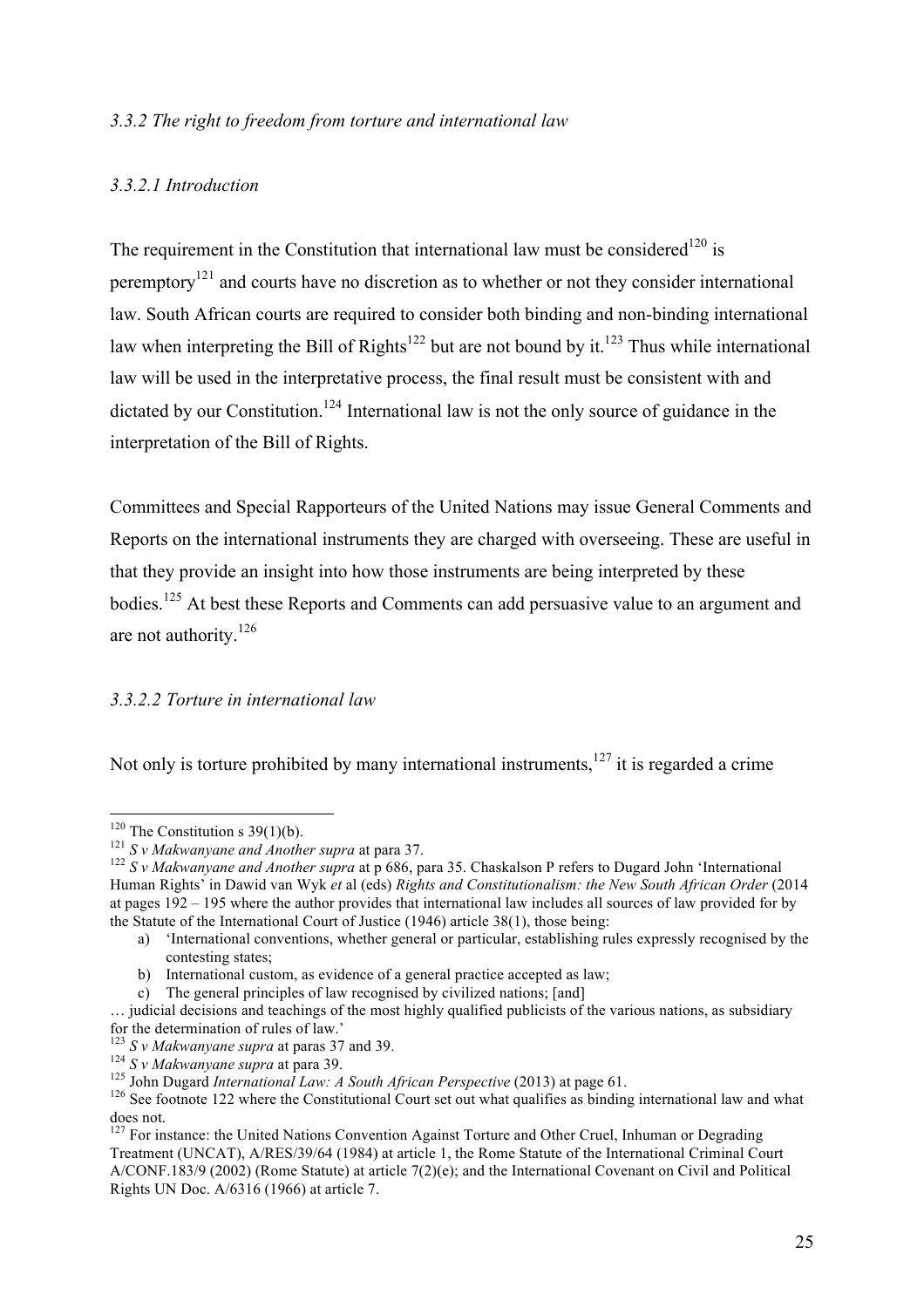under customary international law and has the value of *jus cogens*, <sup>128</sup> which means it is a norm of international law which may not be departed from.<sup>129</sup> That a specific crime of torture has been created in international law is perhaps indicative of the international legal communities' condemnation of the crime.<sup>130</sup> The position of various international bodies charged with the monitoring and implementation of instruments banning torture are discussed.

*3.3.2.3 The United Nations Committee against Torture and the United Nations Convention Against Torture and Other Cruel Inhuman and Degrading Treatment or Punishment* <sup>131</sup>

The United Nations Committee Against Torture (CT) is an independent body which is charged with the implementation and monitoring of compliance with the United Nations Convention Against Torture and Other Cruel Inhuman and Degrading Treatment or Punishment (UNCAT).<sup>132</sup> The UNCAT is the primary international instrument aimed at preventing and combatting torture.<sup>133</sup>

The UNCAT defines torture as:

'For the purposes of this Convention, the term "torture" means any act by which severe pain or suffering, whether physical or mental, is intentionally inflicted on a person for such purposes as obtaining from him or a third person information or a confession, punishing him for an act he or a third person has committed or is suspected of having committed, or intimidating or coercing him or a third person, or for any reason based on discrimination of any kind, when such pain or suffering is inflicted by or at the instigation of or with the consent or acquiescence of a public official or other person acting in an official capacity. It does not

 <sup>128</sup> *Filártiga v Peña Irala* 630 F 2d 876 (2d CIR 1980) at p 886 available at http://hrp.law.harvard.edu/wpcontent/uploads/2011/04/filartiga-v-pena-irala.pdf (date of access 7 November 2015); *Al-Adsani v The United* 

<sup>&</sup>lt;sup>129</sup> Dugard *International Law: A South African Perspective op cit* at pages  $38 - 39$ .<br><sup>130</sup> The Rome Statute at article 7(1)(f) regards torture as a crime against humanity and UNCAT at article 2(1) requires member states to take effective measures to combat the crime.

<sup>&</sup>lt;sup>131</sup> South Africa ratified the United Nations Convention Against Torture and Other Cruel, Inhuman or Degrading Treatment, A/RES/39/64 (1984) on 10 December 1998

https://treaties.un.org/Pages/ViewDetails.aspx?src=treaty&mtdsg\_no=iv-9&chapter=4&lang=en (date of access 7 November 2015).

<sup>&</sup>lt;sup>132</sup> Office of the High Commissioner on Human Rights webpage under the undated section 'about us' http://www.ohchr.org/en/hrbodies/cat/pages/catindex.aspx (date of access 11 July 2016). <sup>133</sup> Dugard *International Law: A South African Perspective* (2013) at page 419.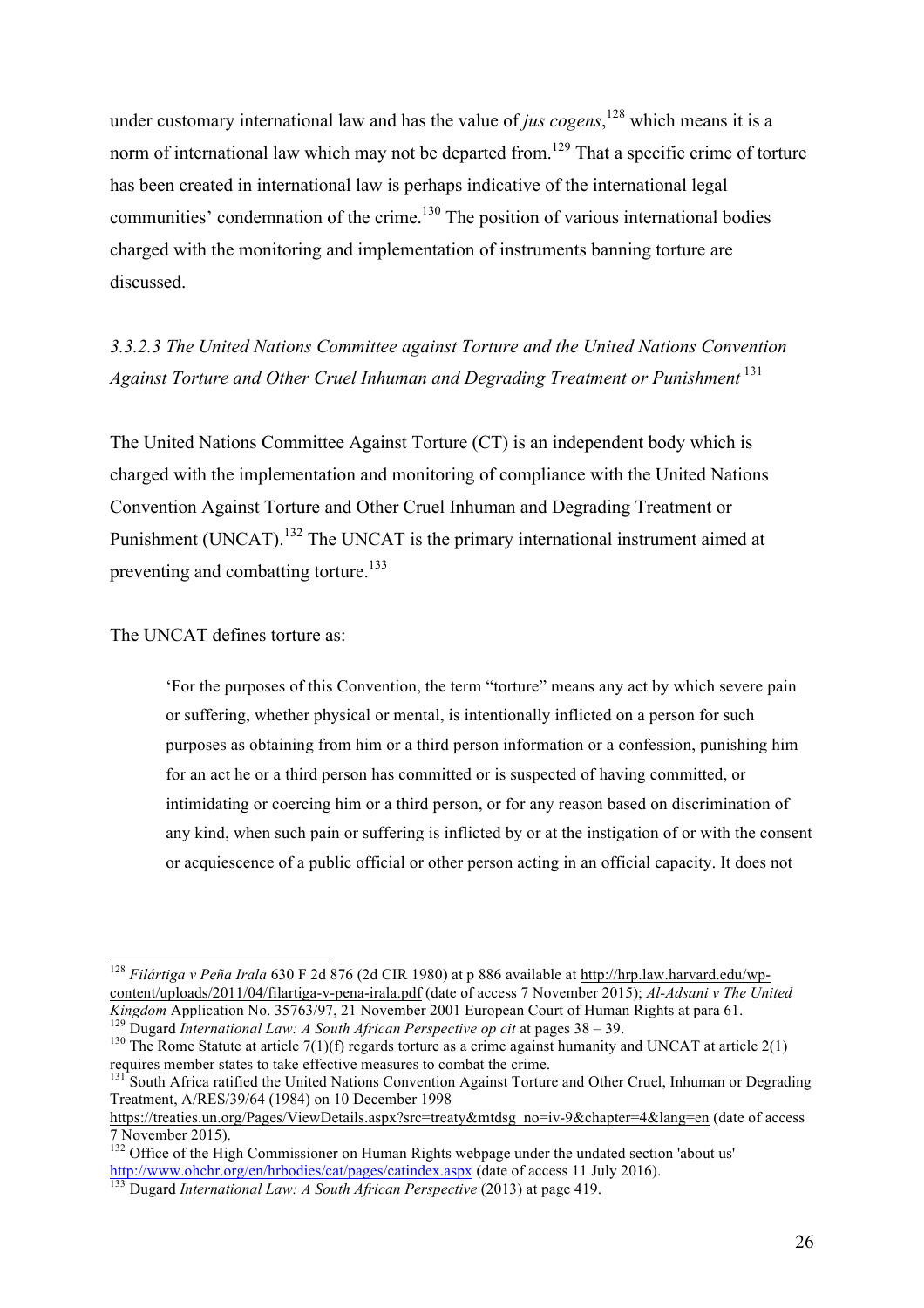include pain or suffering arising only from, inherent in or incidental to lawful sanctions.<sup>134</sup>

The definition of torture in both the Torture Act<sup>135</sup> and the UNCAT require the perpetrator to be 'a public official or other person acting in an official capacity.' The CT has interpreted the term 'official capacity' to mean that any private person acting in a capacity normally fulfilled by the state is considered to be acting in an 'official capacity'.<sup>136</sup> The UNCAT, then, indirectly provides for the prohibition of torture by private persons, yet a link between perpetrator and the state is required. However, in the same General Comment the CT states that:

'The Committee recognizes that broader domestic definitions also advance the object and purpose of this Convention so long as they contain and are applied in accordance with the standards of the Convention, at a minimum.<sup>137</sup>

It is submitted that this may be interpreted as the CT demonstrating an attitude where a constitution such as the South African Constitution is not discouraged from broadening the application of the right to be free from torture by requiring that any state or non-state actor may in the defined circumstances, be guilty of torture.

The CT provides further guidance on the elimination of torture which may be seen as supporting a horizontal application of the right to be free from torture. In terms of the UNCAT:

'The Committee has made clear that where State authorities or others acting in official capacity or under colour of law, know or have reasonable grounds to believe that acts of torture or ill-treatment are being committed by non-State officials or private actors and they fail to exercise due diligence to prevent, investigate, prosecute and punish such non-State officials or private actors consistently with the Convention, the State bears responsibility and

 $134$  UNCAT article 1.<br> $135$  Both definitions follow almost exactly the same wording. Unlike the UNCAT, the Torture Act provides that torture also applies to acts any person is planning to commit, and to situations where the perpetrator uses torture to intimidate or coerce any person to refrain from doing anything. The Torture Act then only differs from the UNCAT in that it extends the crime of torture to more situations than the UNCAT, but does not change who the perpetrator may be.

<sup>&</sup>lt;sup>136</sup> Committee Against Torture, General Comment No. 2, Implementation of article 2 by States parties CAT/C/GC/2, 24 January 2008 at para 17. The example provided in para 17 is a privately run detention facility. <sup>137</sup> Committee Against Torture, General Comment No. 2, Implementation of article 2 by States parties CAT/C/GC/2, 24 January 2008 at para 9.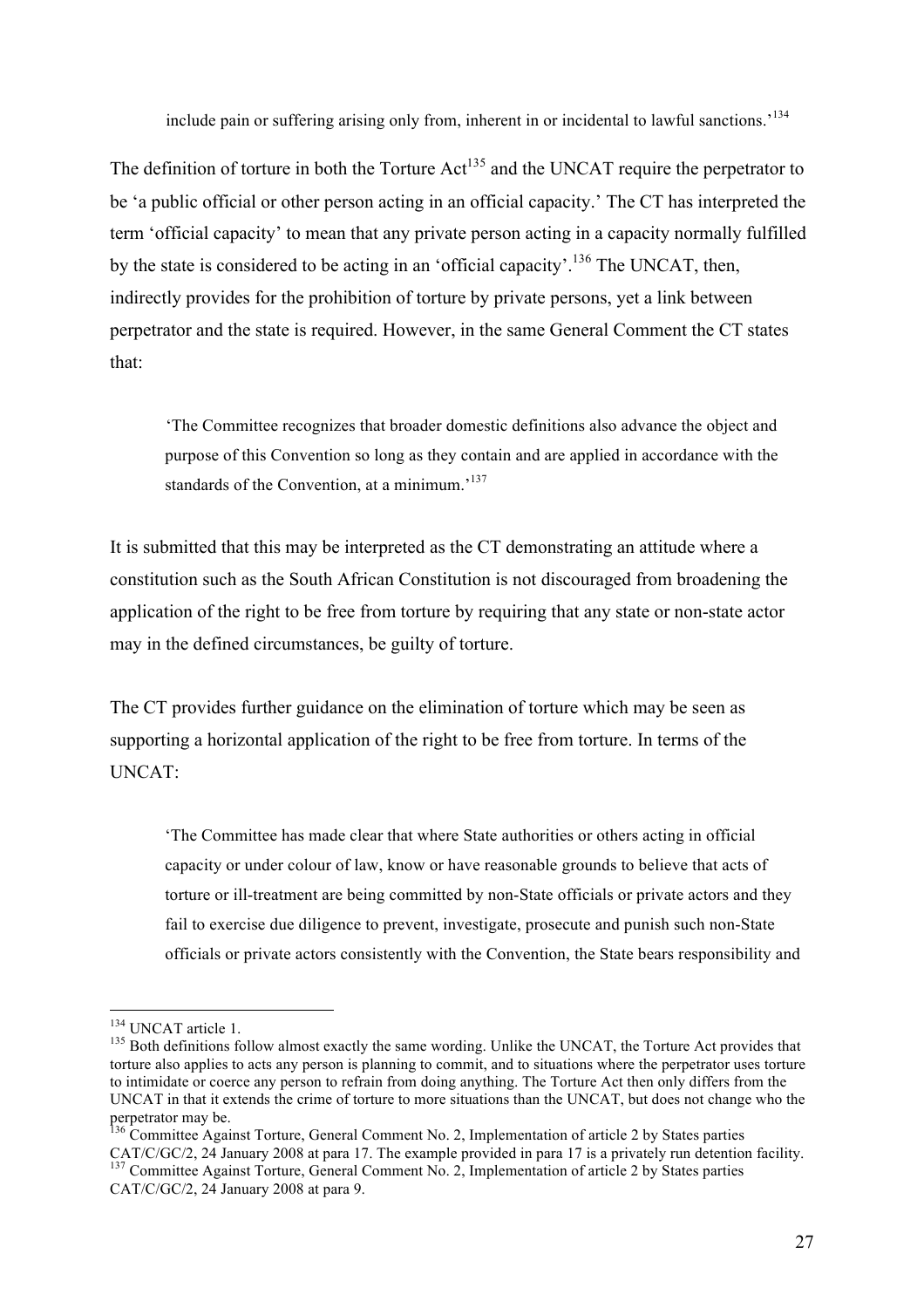its officials should be considered as authors, complicit or otherwise responsible under the Convention for consenting to or acquiescing in such impermissible acts. Since the failure of the State to exercise due diligence to intervene to stop, sanction and provide remedies to victims of torture facilitates and enables non-State actors to commit acts impermissible under the Convention with impunity, the State's indifference or inaction provides a form of encouragement and/or de facto permission*.*' 138

A state must thus act strongly against any person, private or state, if a state related person has even reasonable grounds to believe that such person is committing torture.

Furthermore the CT argues that this requires states to, *inter alia*, be cognizant of the ever evolving nature of torture and to adapt methods of combatting the new threats as they appear.<sup>139</sup> It is contended that the use of the words 'evolving' and 'new threats' creates the possibility that the meaning of torture on a domestic or international plane could be extended to recognise torture committed by private actors with no link to the state, as this would amount to an evolution of torture and a new threat created by torture. This strengthens the argument that torture should not be limited to state - linked actors.

*3.3.2.4 The United Nations Human Rights Committee and the International Covenant on Civil*  and Political Rights<sup>140</sup>

The United Nations Human Rights Committee (HRC) is charged with monitoring the implementation of the International Covenant on Civil and Political Rights (ICCPR).<sup>141</sup> The ICCPR bans torture in less words than the UNCAT<sup>142</sup> or the Torture Act.<sup>143</sup> It simply provides in article 7 that: 'no one shall be subjected to torture.'<sup>144</sup> The ICCPR, through its brief exposition of the right to be free from torture results in a right which does not limit the

<sup>&</sup>lt;sup>138</sup> UNCAT article 2(1).<br><sup>139</sup> Committee Against Torture, General Comment No. 2, Implementation of article 2 by States parties CAT/C/GC/2, 24 January 2008 at para 4.

<sup>&</sup>lt;sup>140</sup> South Africa ratified the ICCPR on 10 December 1998

https://treaties.un.org/pages/viewdetails.aspx?chapter=4&src=treaty&mtdsg\_no=iv-4&lang=en (date of access 9 November 2015).

<sup>141</sup> http://www.ohchr.org/EN/HRBodies/CCPR/Pages/CCPRIndex.aspx (date of access 4 March 2017).<br>
142 UNCAT article 1.<br>
<sup>143</sup> Section 3.<br>
<sup>144</sup> ICCPR article 7.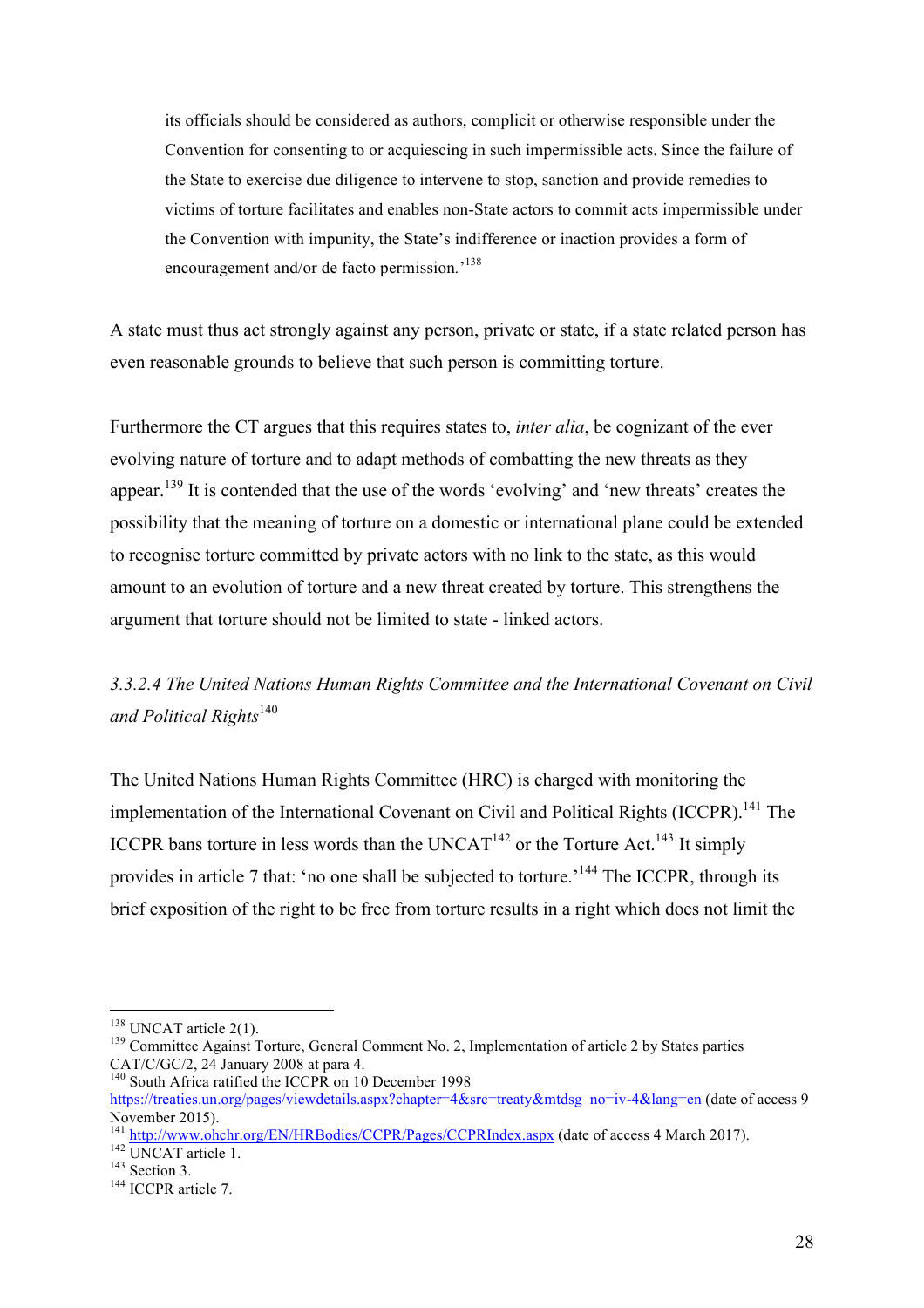prohibition of torture to a specific perpetrator.

General Comment No.  $20^{145}$  of the HRC states that:

'it is the duty of the State party to afford everyone protection through legislative and other measures as may be necessary against the acts prohibited by article 7, whether inflicted by people acting in their official capacity, outside their official capacity or in a private capacity.'<sup>146</sup>

Article 7 is to be understood as preventing torture perpetrated by the state and by persons acting in their private capacity.

In the view of the HRC, the ban on torture is thus more extensive than definitions of torture in the UNCAT and the Torture Act in that it explicitly encompasses private perpetrators regardless of any connection to the state. South Africa has ratified both the ICCPR and the UNCAT. The resulting difference in interpretation of the two treaties on the subject matter of torture is easily solved as the UNCAT provides that it does not prejudice any other international instrument which contains provisions with wider application.<sup>147</sup> The HRC's view should thus prevail over that of the CT on who may be held liable for torture as the former is far wider in application than the latter. It is submitted that the HRC's call for nonstate actors to be held liable for torture is part of the necessary evolution of our understanding of torture and supplements the CT's General Comment that states should be aware of and adapt to the ever evolving crime of torture.<sup>148</sup>

<sup>&</sup>lt;sup>145</sup> Human Rights Committee, General Comment 20: Article 7 (Prohibition of torture, or other cruel, inhuman or degrading treatment or punishment),  $44<sup>th</sup>$  Session (1992).

 $^{146}$  Human Rights Committee, General Comment 20: Article 7 (Prohibition of torture, or other

cruel, inhuman or degrading treatment or punishment), 44<sup>th</sup> Session (1992) at para 2. The progressive approach taken by the HRC is evident in its case law, for instance in: *M.T. v Uzbekistan* Communication No. 2234/2013, CCPR/C/114/D/2234/2013, 21 October 2015 at paras 7.2 and 7.4 the HRC held that the forced sterilization of a woman amounted to torture as it caused severe mental and physical suffering. In *Slimane Mechani v Algeria*  Communication No. 1807/2008, CCPR/C/107/D/1807/2008, 19 June 2013 at para 8.5. the HRC held that the mental anguish caused to a father by the forced disappearance of his son amounted to torture.<br><sup>147</sup> UNCAT article 1(2).

<sup>&</sup>lt;sup>148</sup> Committee Against Torture, General Comment No. 2, Implementation of article 2 by States parties CAT/C/GC/2, 24 January 2008 at para 4.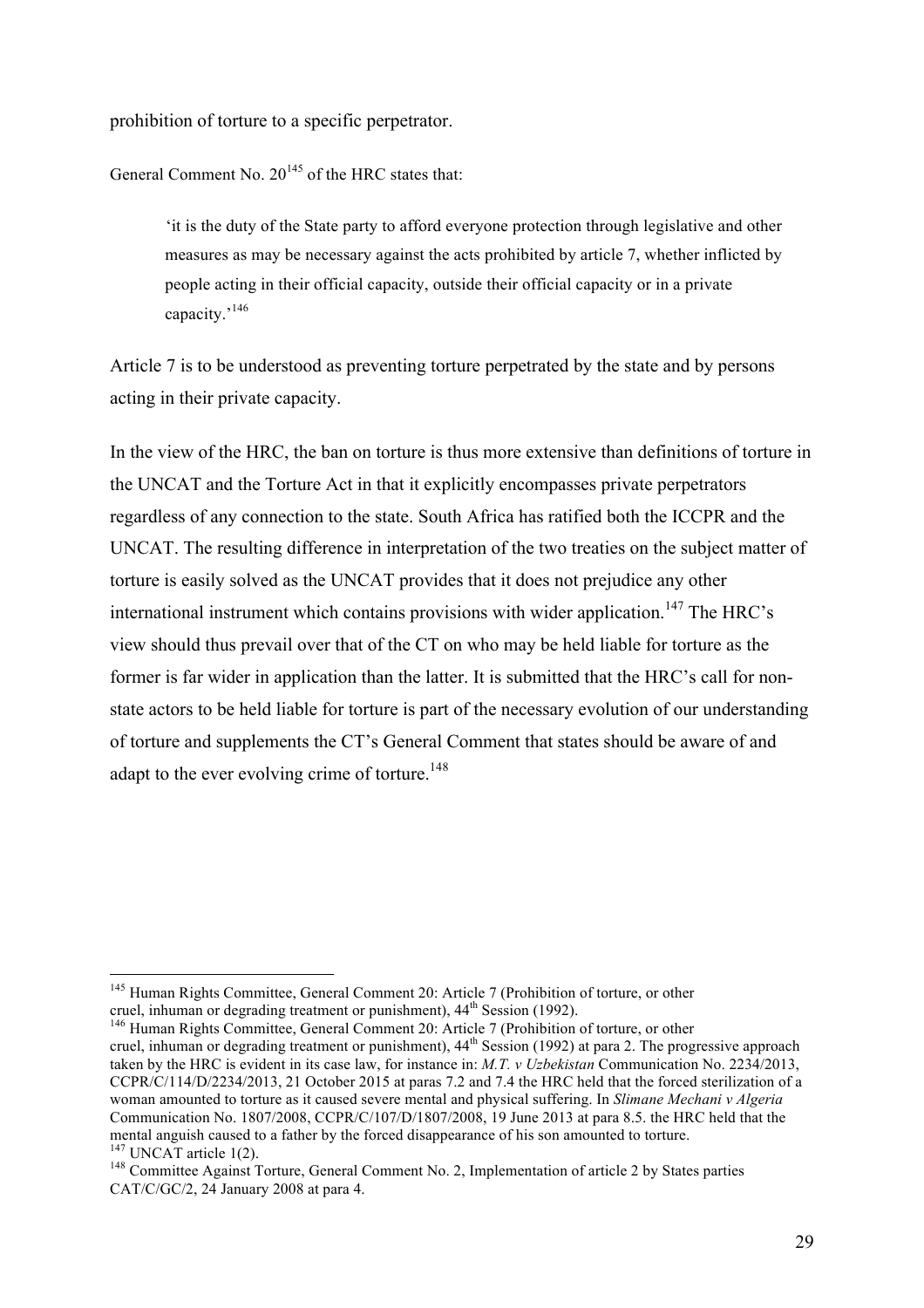#### *3.3.2.5 The Rome Statute of the International Court of Justice149*

The Rome Statute of the International Criminal Court (Rome Statute)<sup>150</sup> defines torture as:

'"Torture" means the intentional infliction of severe pain or suffering, whether physical or mental, upon a person in the custody or under the control of the accused; except that torture shall not include pain or suffering arising only from, inherent in or incidental to, lawful sanctions;<sup>151</sup>

The Rome Statute recognises that torture may be perpetrated against a person in custody, which seemingly implies some sort of custodial authority would, at the least, be allowing the torture to occur. The Rome Statute also provides that the victim may be 'under the control of the accused', that being, the person accused of torture. It is submitted that the broad language used in this section of the definition of torture opens up the possibility that torture may be interpreted to incorporate anyone who tortures someone else before handing them over to custodial authorities. It has been reported that a form of vigilantism in South Africa involves community members catching, attacking and severely injuring a suspected criminal before handing them over to the police.<sup>152</sup> It is submitted that in some cases the severity of 'punishment' meted out before handing the victim over to the police may amount to torture.

## *3.3.2.6 The World Medical Association's Declaration of Tokyo<sup>153</sup>*

The World Medical Association's (WMA) Declaration of Tokyo (Declaration of Tokyo)<sup>154</sup> provides ethical guidelines for doctors relating to torture. The Declaration of Tokyo defines torture in its Preamble as:

'Torture is defined as the deliberate, systematic or wanton infliction of physical or mental suffering by one or more persons acting alone or on the orders of any authority, to force another person to yield information, to make a confession, or for any other reason.'

The Declaration of Tokyo recognises that the perpetrator may be a private person or someone

<sup>&</sup>lt;sup>149</sup> Rome Statute of the International Criminal Court A/CONF.183/9 (2002).<br><sup>150</sup> *Ibid.*<br><sup>151</sup> Rome Statute article 7(2)(e).<br><sup>151</sup> Rome Statute article 7(2)(e).<br><sup>151</sup> A Minnaar *op cit* at page 3.<br><sup>152</sup> A Minnaar *op cit* Cruel, Inhuman or Degrading Treatment or Punishment in Relation to Detention and Imprisonment (1975).  $^{154}$  *Ibid.*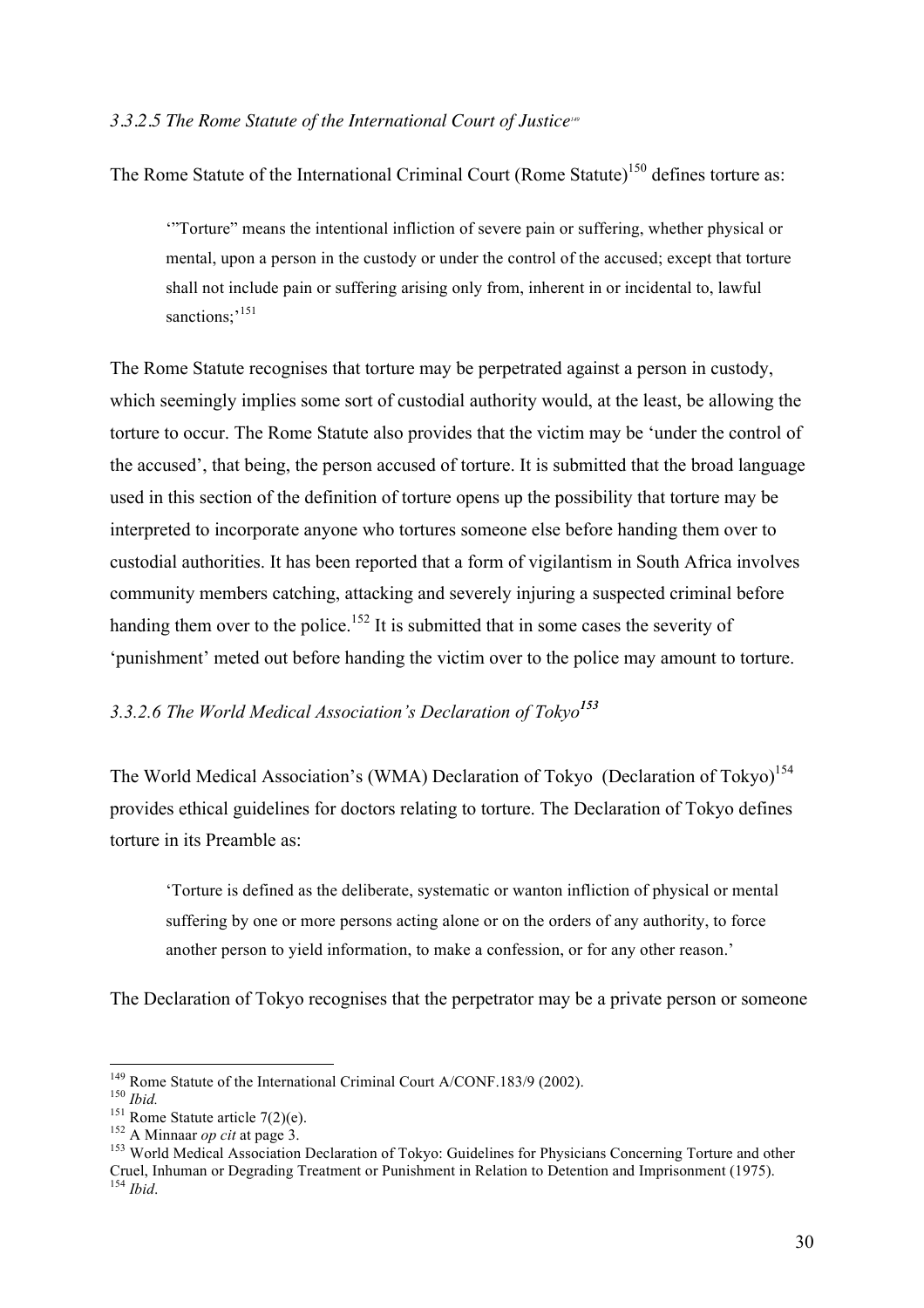in authority. This is indicated through the words '…one or more persons *acting alone* (authors emphasis) or on the orders of any authority'. It is submitted that this is a recognition of the horizontal application of the right to be free from torture and that the offence may be perpetrated by a private person such as a private doctor acting outside of any connection to the state.<sup>155</sup> This is in line with the views expressed by the HRC and, it is submitted, the  $CT<sup>156</sup>$ 

## *3.4 Conclusion*

A literal interpretation of s 12(1)(d) indicates that torture can be committed by anyone and that torture in any way is prohibited. This literal interpretation where any torture committed by anyone against another person is also bolstered by a purposive interpretation of the same right.

International law is clear - torture by a state is prohibited. While the CT does not explicitly prohibit torture by private persons, the UNCAT is capable of such an interpretation. In contrast to this less certain application of the crime of torture, the HRC requires that all persons, even those not connected to the state, be held responsible for acts amounting to torture. The Declaration of Tokyo and the Rome Statute echo a similar sentiment to that of the interpretation given by the HRC. The answer to the question of whether torture applies to both state and non - state actors is, it is submitted, heavily in favour of a horizontal application of the crime.

The Torture Act limits its application to perpetrators who are 'public officials or anyone else acting in an official capacity.' This will be interpreted literally and purposively in the following chapter.

<sup>&</sup>lt;sup>155</sup> Declaration of Tokyo Preamble.<br><sup>156</sup> See: text above at pages  $29 - 31$  where these views are detailed.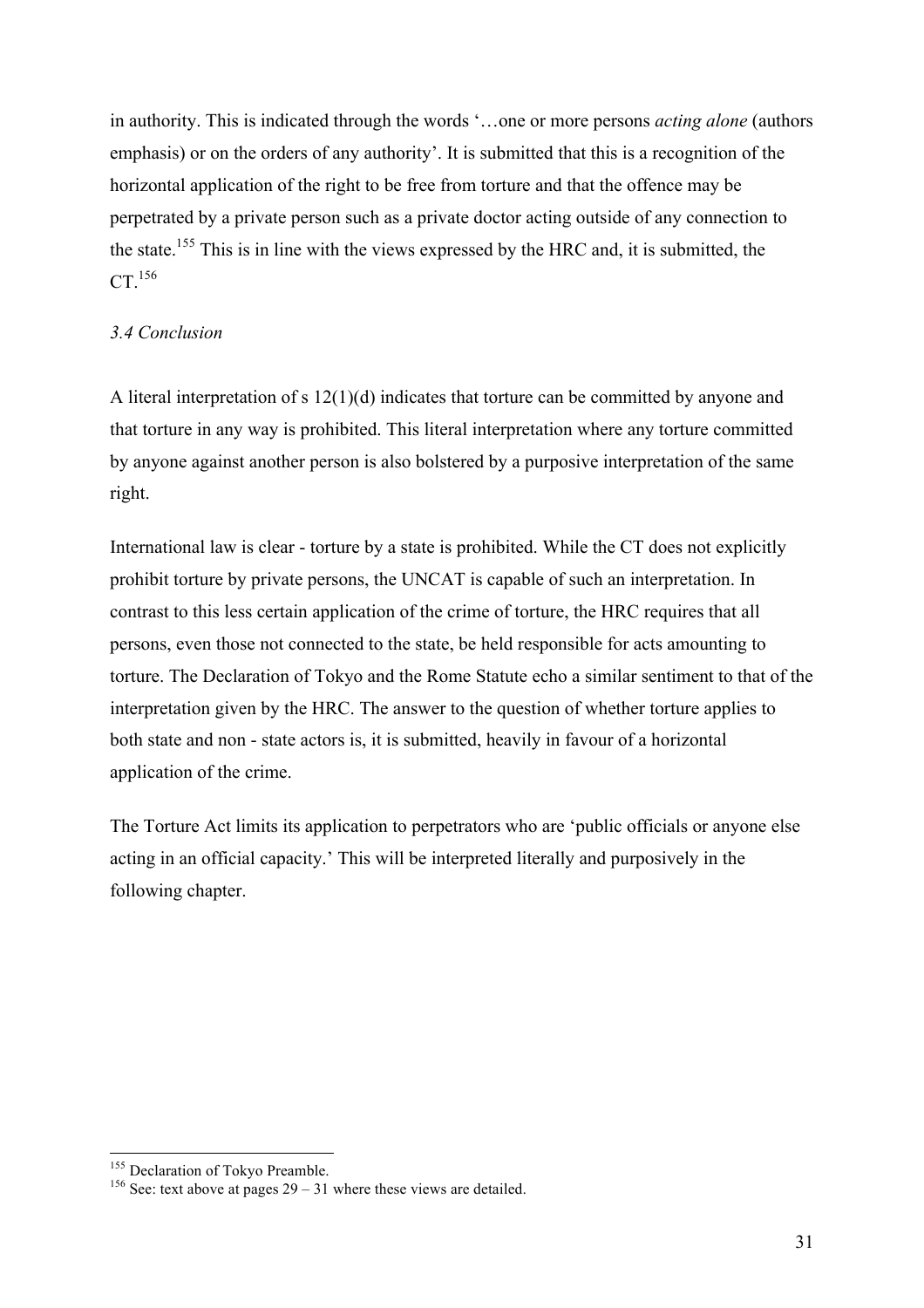*Chapter 4: A purposive interpretation of 'a public official or other person acting in an official capacity'*

## *4.1 Introduction*

The South African Constitutional Court requires a purposive interpretation of legislation.<sup>157</sup> This means that when the purpose of the legislation is sought,  $158$  such a purpose must be consonant with the right to be free from torture as set out in Chapter 3 of this dissertation.

## *4.2 Literal interpretation*

Section 1 of the Prevention and Combatting of Torture of Prsons Act 13 of 2013 (Torture Act) defines a public official as 'any person holding public office and exercising or purporting to exercise a public power or a public function in terms of any legislation'. It is submitted that the term 'public official' seemingly excludes all private persons from its definition.

Section 1 of the Torture Act does not define 'official capacity', thus the ordinary meaning is to be sought in dictionaries and court decisions.<sup>159</sup>

'Official' may mean 'relating to an office', 'a characteristic of officials and bureaucracy', 'employed in a public capacity', 'a person holding office or engaged in official duties'. The examples of a presiding officer or a bishop are given.<sup>160</sup>

Capacity may mean 'the power to receive, hold or retain'.<sup>161</sup> It may also mean 'a legal

<sup>&</sup>lt;sup>157</sup> Bertie van Zyl (Pty) Ltd & another v Minister for Safety and Security & others 2010 (2) SA 181 (CC) at para 21 where the Court stated: 'Our Constitution requires a purposive approach to statutory interpretation.'

<sup>158</sup> Botha *op cit* 54, N Smith 'The purposes behind the words' (1996) 12 *South African Journal on Human Rights*  90, 93-94 provides that the point of a purposive interpretation is to determine the point of the legislation not the meaning of the words. This comment should be seen in light of the Courts decision in *Investigating Directorate: Serious Economic Offences v Hyundai Motor Distributors (Pty) Ltd: In re Hyundai Motor Distributors (Pty) Ltd v Smit* 2001 (1) SA 545 (CC) at paras 23 and 24 where the court required an interpretation that was not 'unduly strained' and which could reasonably be ascribed to the text.  $^{159}$  Botha *op cit* 86.

<sup>&</sup>lt;sup>160</sup> R E Allen (ed) *The Oxford Concise Dictionary of Current English* 8 ed (1990) at page 824.<br><sup>161</sup> Bryan Garner *A Dictionary of Modern Legal Usage* 2 ed New York: Oxford University Press (1995) at page 129.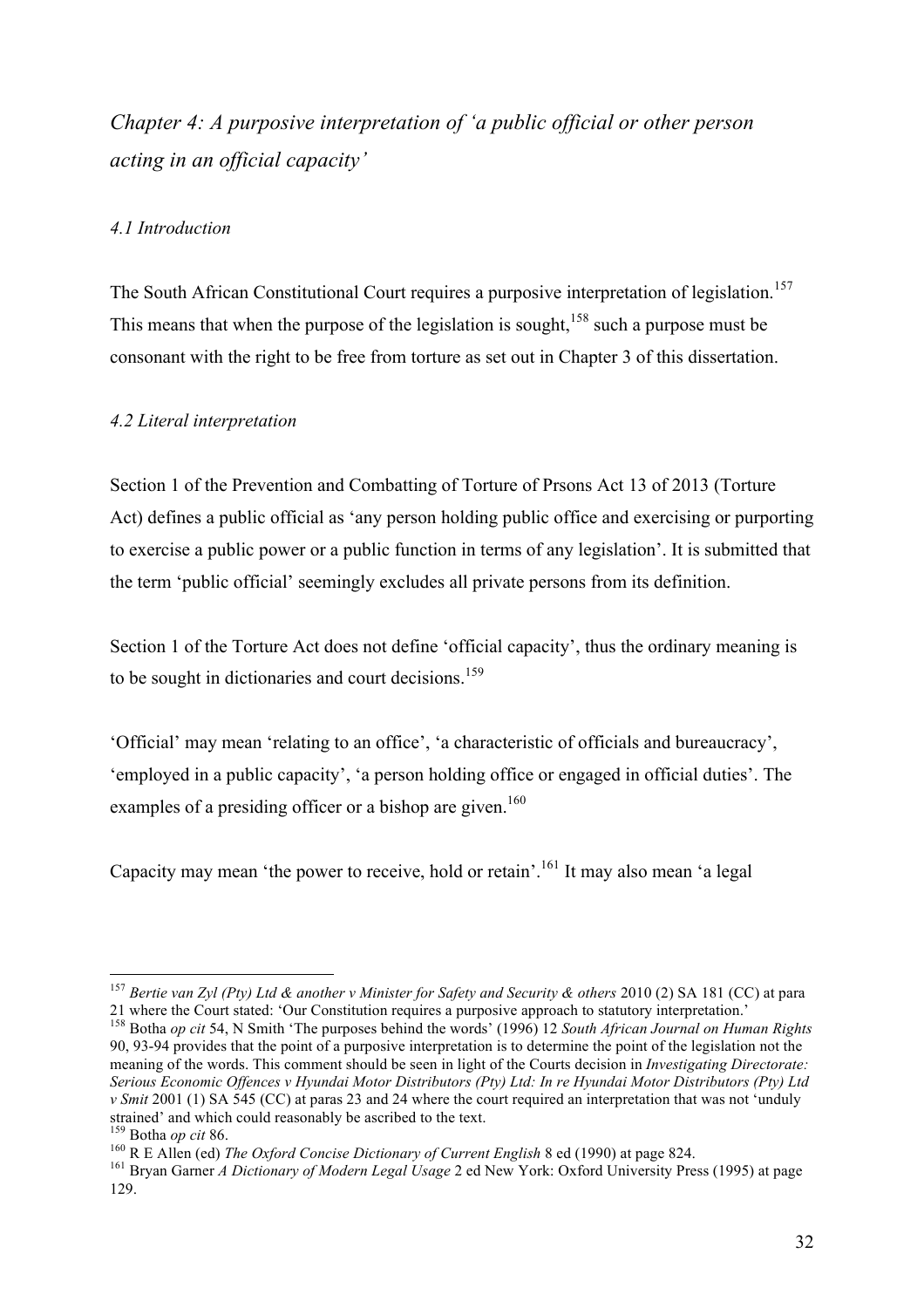competence, a faculty or talent, a position or function'.<sup>162</sup>

South African courts have used the term 'official capacity' in a flexible fashion and have not confined it to mean a public official. For instance, in *President of RSA & others v M & G Media Ltd*<sup>163</sup> the Court referred to the first appellant as the President of the Republic of South Africa cited in his official capacity as President of the Republic of South Africa, a state actor, whereas in *Ecclesia De Lange v The Presiding Bishop of the Methodist Church of Southern Africa*<sup>164</sup> the court referred to the Presiding Bishop in his official capacity as the presiding Methodist Bishop for South Africa, a non-state actor.

#### *4.3 Purposive interpretation*

## *4.3.1. Preamble*

The Preamble to the Torture Act provides that the legislation seeks to give effect to South Africa's commitments under the United Nations Convention Against Torture and Other Cruel Inhuman and Degrading Treatment or Punishment (UNCAT).<sup>165</sup> This supports the view that the purpose of the Torture Act is to prevent state-linked torture as the UNCAT has been interpreted to extend the crime of torture to private persons acting in a capacity normally fulfilled by the state.<sup>166</sup>

The Preamble adds that the Republic of South Africa seeks to make a break from its past where torture was commonplace. Whether this refers to only state sanctioned torture or includes torture by private persons in South Africa's past is not clear. The Parliamentary debates on the Prevention and Combatting of Torture of Persons Bill (the Bill) shed some light on what Parliament intended by the drafting of the Bill and what the Preamble of the Bill

<sup>&</sup>lt;sup>162</sup> R E Allen (ed) *The Oxford Concise Dictionary of Current English* 8 ed (1990) at page 165.<br><sup>163</sup> President of RSA & others v M & G Media Ltd 2015 (1) SA 92 (SCA) at para 1.<br><sup>164</sup> Ecclesia De Lange v The Presiding Bi

<sup>&</sup>lt;sup>165</sup> United Nations Convention Against Torture and Other Cruel, Inhuman or Degrading Treatment, A/RES/39/64 (1984).

 $166$  See: text above at page 29 where this view is discussed in more detail.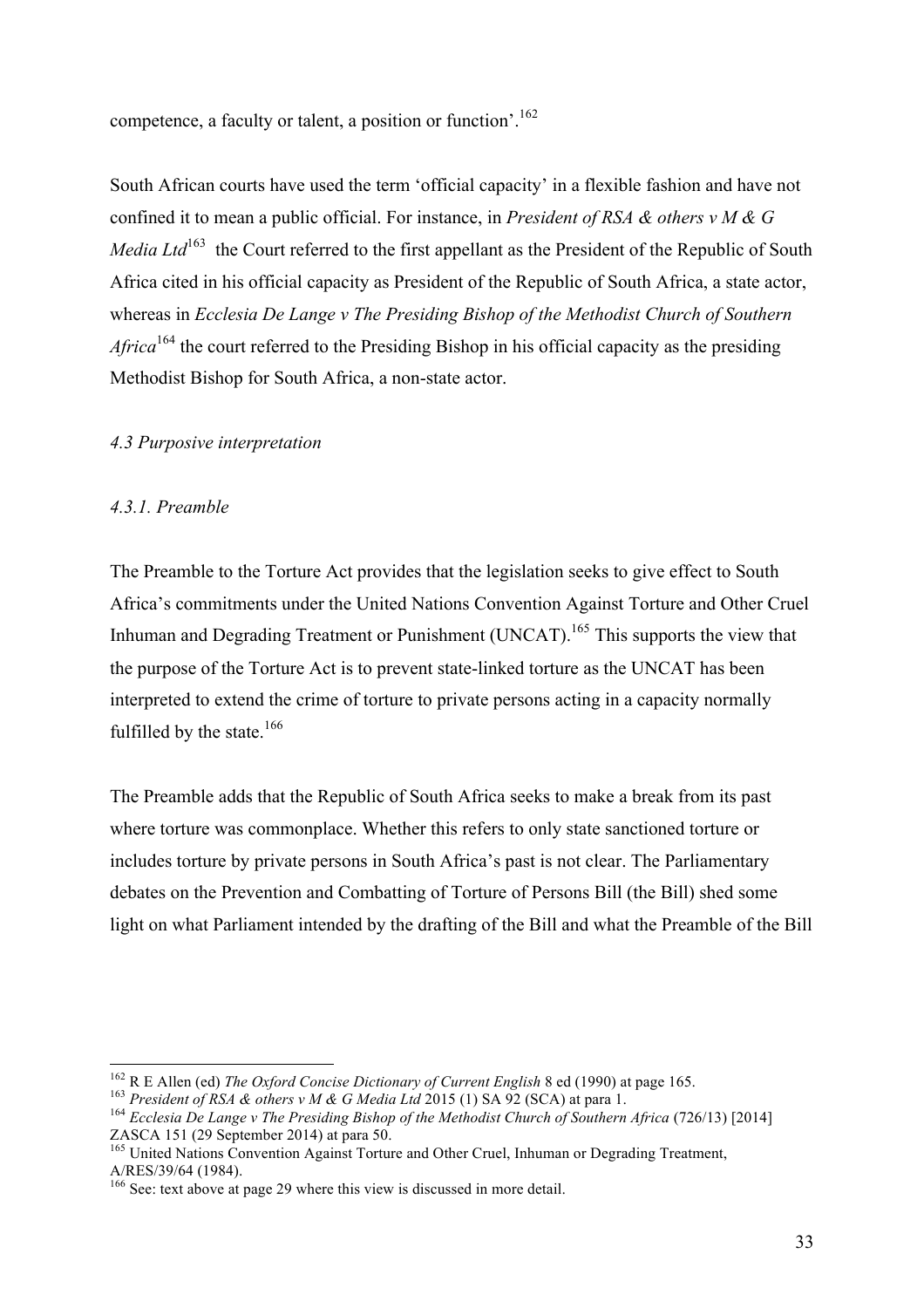is referring to when it mentions torture.

#### *4.3.2. Parliamentary debates*

During the Second Reading of the Bill, the Minister of Justice and Constitutional Development (the Minister) stated that the Preamble specifically mentions that the purpose of the Bill is to give effect to South Africa's obligations under the UNCAT to prevent state linked torture.<sup>167</sup> The 'clearest route' to make sure South Africa complies with these obligations follow the definition of 'torture' in the UNCAT.168 It is submitted that this is clear reference to the fact the UNCAT provides that the offence of torture is a crime committed by state linked persons only.<sup>169</sup>

In discussing the Preamble to the Bill, the Minister made reference to South Africa not repeating our 'shameful history of human rights abuses'.<sup>170</sup> That this refers to South Africa's state sanctioned torture of persons is made clear by the explicit rejection of the idea that the Bill should create a crime which applies to non-state actors. Non-state actors or private persons are to be dealt with under the common law<sup>171</sup> and criminal legislation<sup>172</sup> when committing acts which meet the definition of torture.

## *4.3.3. Reports*

The South African Human Rights Committee (SAHRC) submitted a Report (the Report) on the Prevention and Combatting of Torture of Persons Bill (the Bill)<sup>173</sup> to the Portfolio

<sup>&</sup>lt;sup>167</sup> The Prevention and Combatting of Torture of Persons Bill (Second Reading Debate) National Assembly 14 November 2012 at pages 1, 5, and 6.

November 2012 at pages 1, 5, and 6. <sup>168</sup> Prevention and Combating of Torture of Persons Bill [B21-2012]: briefing by Department of Justice and Constitutional Development 12 June 2012 at page 3 available at  $\frac{https://pmg.org.za/committed-  
meeting/14555/\#s87694650}$  (date of access 7 December 2017).

 $\frac{169}{109}$  See discussion on the UNCAT on pages 28 - 30 of this dissertation.<br><sup>170</sup> The Prevention and Combatting of Torture of Persons Bill (Second Reading Debate) National Assembly 14 November 2012 at page 1, 5, and 6.

<sup>&</sup>lt;sup>171</sup> The Prevention and Combatting of Torture of Persons Bill (Second Reading Debate) National Assembly 14 November 2012 at page 8.

<sup>172</sup> National Council of Provinces, Security and Justice *Prevention and Combating of Torture of Persons Bill [B21B-2012]: deliberations; Reports on Magistrates Ndamase, Dumani and Ntuli NCOP Security and Justice* (20 May 2013) at page 2 available at https://pmg.org.za/committee-meeting/15878/ (date of access 6 December 2017). National Council of Provinces, Security and Justice *Prevention and Combating of Torture of Persons Bill [B21-2012]: public hearings Justice and Correctional Services* (03 September 2012) at page 4 available at https://pmg.org.za/committee-meeting/14822/#s87734929 (date of access 3 December 2017). <sup>173</sup> South African Human Rights Commission *Report on the Prevention and Combatting of Torture of Persons*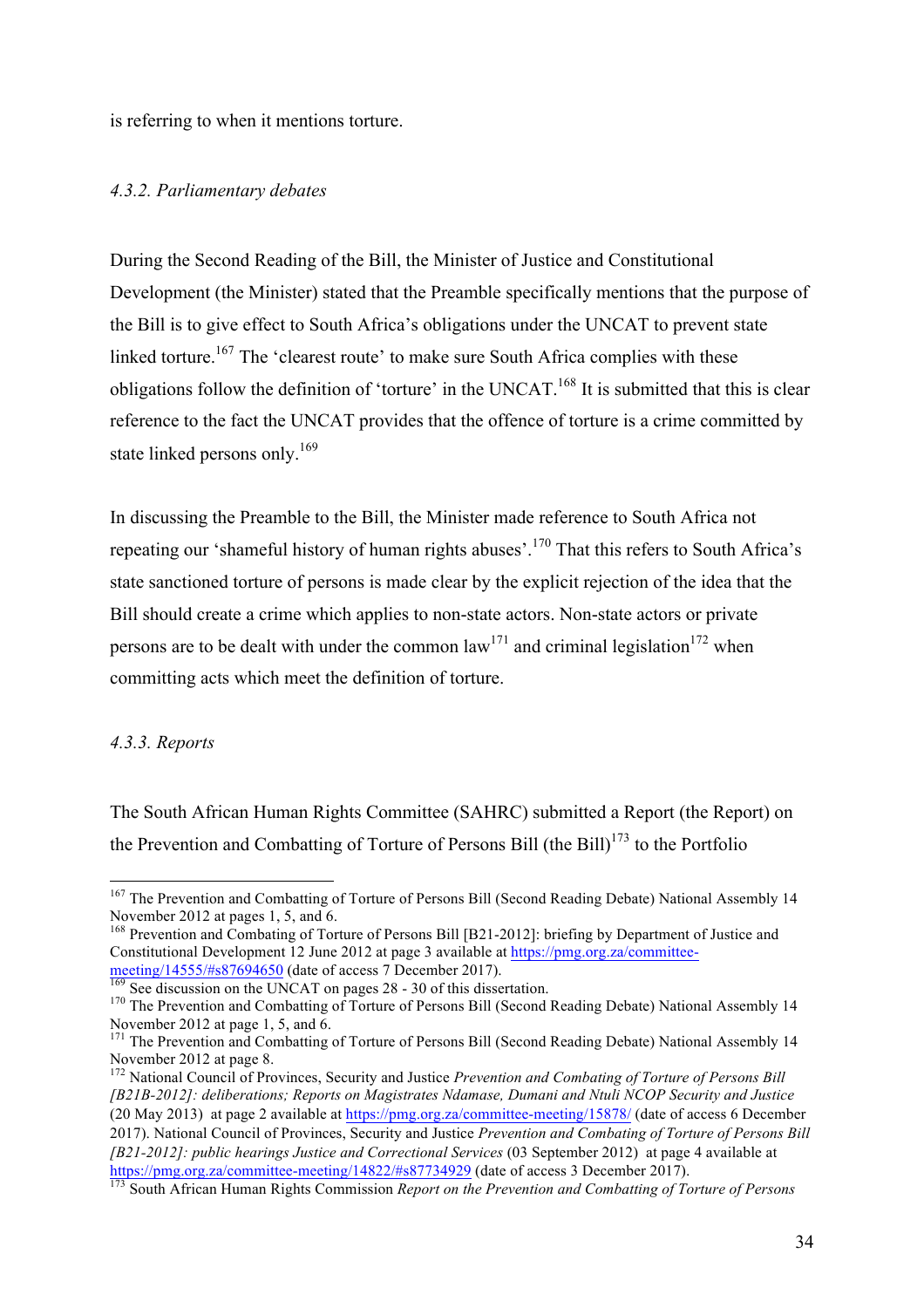Committee on Justice and Constitutional Development.174 The SAHRC noted with concern that the definition of torture contained in the Bill differed from that in the definition of torture contained in the UNCAT, article 1. The difference lay in the fact that the Bill omitted the words 'with the consent or acquiescence of a public official or other person acting in that capacity'. The SAHRC argued that confining the proposed anti-torture legislation to those cases where the state actually knew of the torture excluded those cases where the state should have known about the torture and this ignored the real needs of our society.

The SAHRC cited the large private security industry in South Africa as one example of where its recommendation that the definition of 'torture' be brought in line with the UNCAT definition of torture by including the phrase 'with the consent or acquiescence of a public official or other person acting in that capacity' as the private security industry is a place where torture of persons suspected of crimes is likely. The SAHRC indicated that this would make a positive impact on human rights and prevent torture<sup>175</sup> as the security industry often acts in place of the South African Police Services.

The purpose of the legislation is thus to prevent torture when the state should have known about the torture. This is in line with the Committee on Torture (CT) and its General Comment  $2^{176}$  where it was stated that a person may be considered to be a perpetrator of torture if he or she executed the defined conduct while acting in a capacity normally fulfilled by the state. The final result is that Parliament did eventually include the section identified as missing by the SAHRC in the final definition of torture in the Torture Act.<sup>177</sup>

It is respectfully contended that it is regrettable that the SAHRC saw fit to stop where it did with its recommendations, for, as pointed out above, the UNCAT provides that it applies as a minimum, a base from which to grow anti-torture law.<sup>178</sup> Indeed the SAHRC stated that the drafters of the UNCAT explicitly excluded private persons from the definition.<sup>179</sup> This was a prime opportunity to recognise that the Human Rights Committee (HRC) advocates for all

 $\overline{a}$ 

Bill [B21-2012] (2012) at page 13.<br>
<sup>174</sup> Botha *op cit* 83 states that such reports may be of use in determining the purpose of the legislation.<br>
<sup>175</sup> South African Human Rights Commission *op cit* at page 13.<br>
<sup>176</sup> Se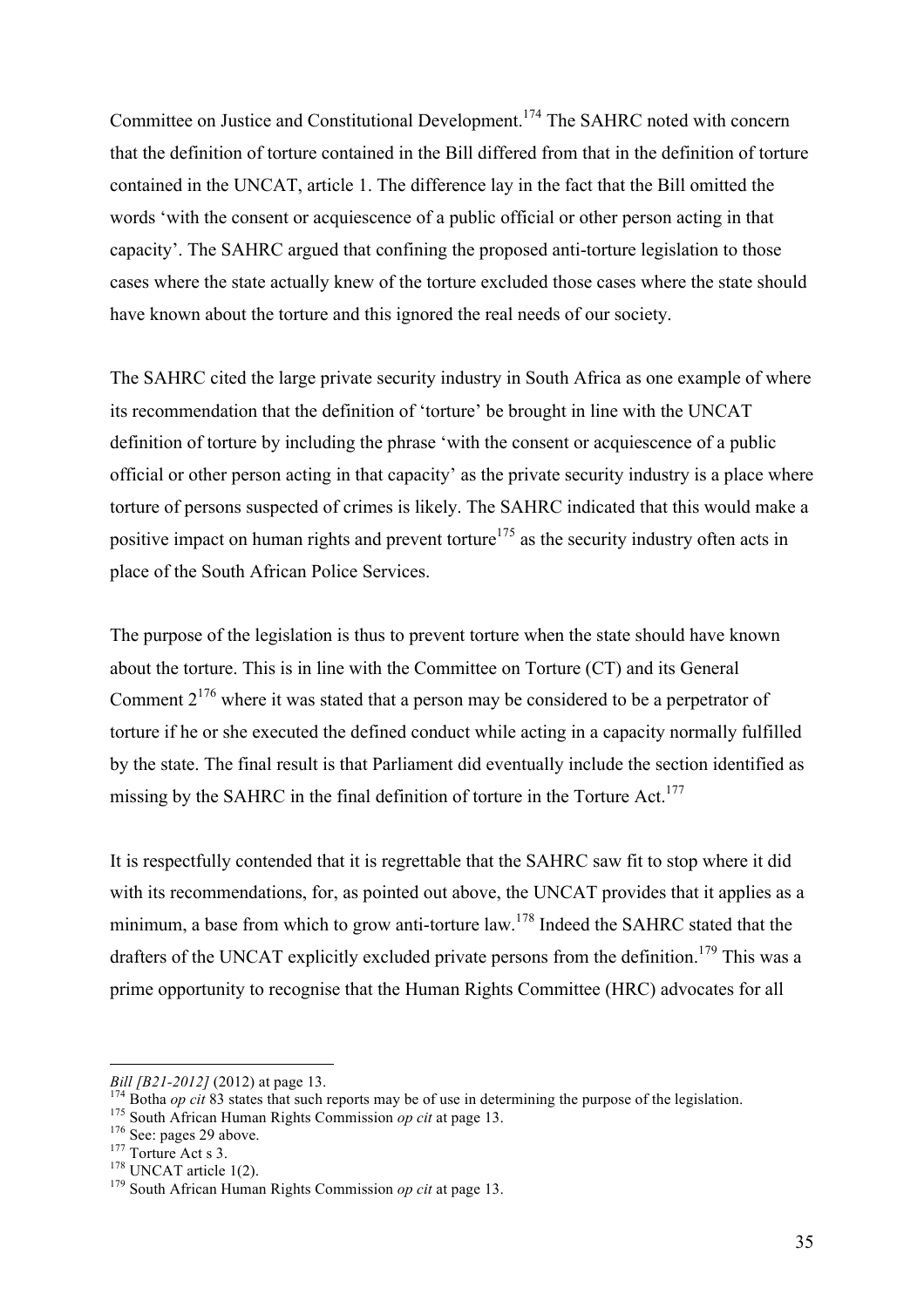persons to be held liable for torture, regardless of their affiliation to the state.<sup>180</sup>

## *4.4 Conclusion*

It is submitted that a literal and purposive interpretation of the term 'public official or any other person acting in an official capacity' shows that private persons are excluded as perpetrators by the Torture Act.

In Chapter 3 it was shown that the right to be free from torture extends to all persons. This is supported by international law.<sup>181</sup> As the Torture Act only prohibits torture by state-linked persons, but does not exclude persons who are the victims of private instances of torture from pursuing civil and criminal law remedies under the South African Common Law it is not necessarily unconstitutional. It is submitted that the legislation is constitutional because it does not limit persons seeking remedies under other criminal laws for private instances of torture. At most, the failure to codify the specific crime of torture in all instances of private and public torture is a breach of our international obligation under the International Covenant on Civil and Political Rights.<sup>182</sup>

<sup>181</sup> See: text above at pages  $29 - 31$  where these views are detailed.<br><sup>182</sup> The Torture Act mentions in its Preamble that the purpose of the legislation is to give effect to South Africa's international obligations under the UNCAT but, it is contended that Parliament regrettably ignores the interpretation of 'torture' by the Human Rights Committee where private instances of Torture are prohibited, see: Human Rights Committee, General Comment 20: Article 7 (Prohibition of torture, or other cruel, inhuman or degrading treatment or punishment), 44<sup>th</sup> Session (1992) at para 2. The progressive approach taken by the HRC is evident in its case law, for instance in: *M.T. v Uzbekistan* Communication No. 2234/2013, CCPR/C/114/D/2234/2013, 21 October 2015 at paras 7.2 and 7.4 the HRC held that the forced sterilization of a woman amounted to torture as it caused severe mental and physical suffering. In *Slimane Mechani v Algeria*  Communication No. 1807/2008, CCPR/C/107/D/1807/2008, 19 June 2013 at para 8.5. the HRC held that the mental anguish caused to a father by the forced disappearance of his son amounted to torture. South Africa's commitment comes with the signing and ratifying of the ICCPR on 10 December 1998 footnote 140 above. The Preamble to the ICCPR provides that member states agree to the contents of the ICCPR and Article 2(2) states that member states agree to protect the rights contained in the ICCPR.

<sup>&</sup>lt;sup>180</sup> Human Rights Committee, General Comment 20: Article 7 (Prohibition of torture, or other cruel, inhuman or degrading treatment or punishment),  $44<sup>th</sup>$  Session (1992) at para 2.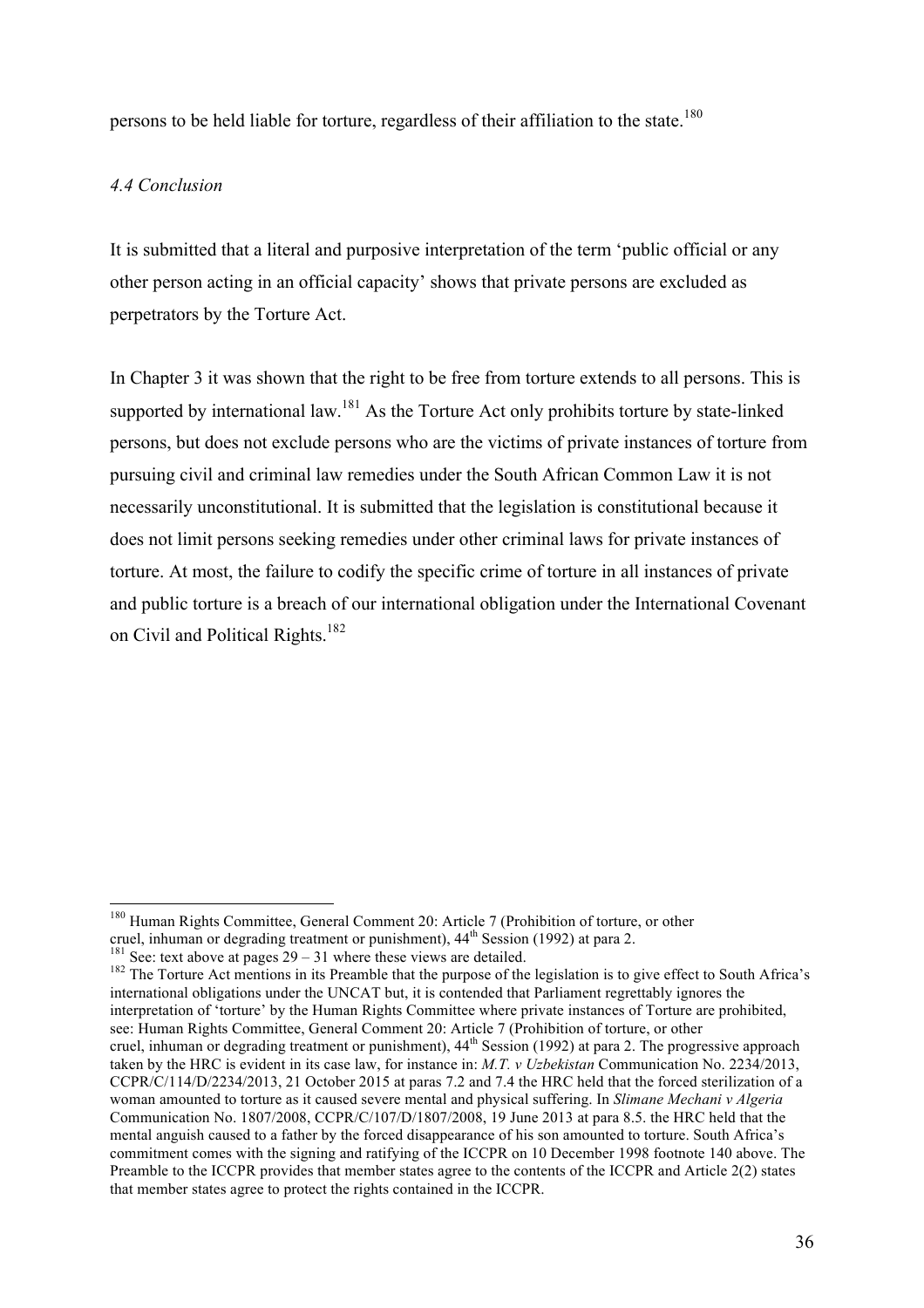## *Chapter 5: Remedies available to victims of private instances of torture*

#### *5.1 Introduction*

Since the right to be free from torture<sup>183</sup> applies to all persons, regardless of whether the perpetrator is affiliated to the state or not<sup>184</sup> and since the Torture Act only criminalises 'torture' by state-linked persons,<sup>185</sup> it will be shown that exact same conduct which amounts to torture under the Torture Act can be punished under South African criminal laws applicable to private persons and state-linked persons alike.<sup>186</sup> Both state-linked persons and private individuals are equally capable of committing conduct which amounts to torture, <sup>187</sup> the distinction lies in who the legislation holds responsible for which crime. Thus reference will be made interchangeably between conduct of state and private persons in the discussion below. The definition of torture in the Torture Act is used as this legislation criminalises a particular form of criminal conduct and must thus be distinguished from other forms of criminal conduct.<sup>188</sup> This first requires the definition of 'torture' in the Torture Act to be elaborated on.

The crimes discussed below are not intended as a complete list of possible criminal charges which may brought against a person accused of private instances of torture but do cover the instances of torture in the cases discussed above.<sup>189</sup> As torture methods are limited only by the human imagination<sup>190</sup> it is possible that this chapter does not cover all crimes which amount to private instances of torture.

There is a great deal of overlap between the crimes discussed below in that one specific act may result in several different criminal charges. These charges are referred to as competent

<sup>&</sup>lt;sup>183</sup> The Constitution s 12(1)(d).<br><sup>184</sup> See Chapter 3 where the constitutional right to freedom from torture is interpreted.<br><sup>185</sup> See Chapter 4 where the definition of 'torture' in the Torture Act is interpreted.<br><sup>186</sup> decide on which charges to bring against an accused is in the mandate of the National Prosecuting Authority and is exercised through its functionaries.<br><sup>187</sup> As defined in in the Torture Act s 3.

<sup>&</sup>lt;sup>188</sup> Committee Against Torture, General Comment No. 2, Implementation of article 2 by States parties CAT/C/GC/2, 24 January 2008 at para 11.<br><sup>189</sup> See Chapter 2 where specific instances of torture are detailed.

<sup>&</sup>lt;sup>190</sup> Mahomed Ayob Dada, Kirasi Alex Olumbe, David Jan McQuoid-Mason *Concise Text and Manual of Forensic Medicine, Medical Law and Ethics in East Africa* (2005) at page 166.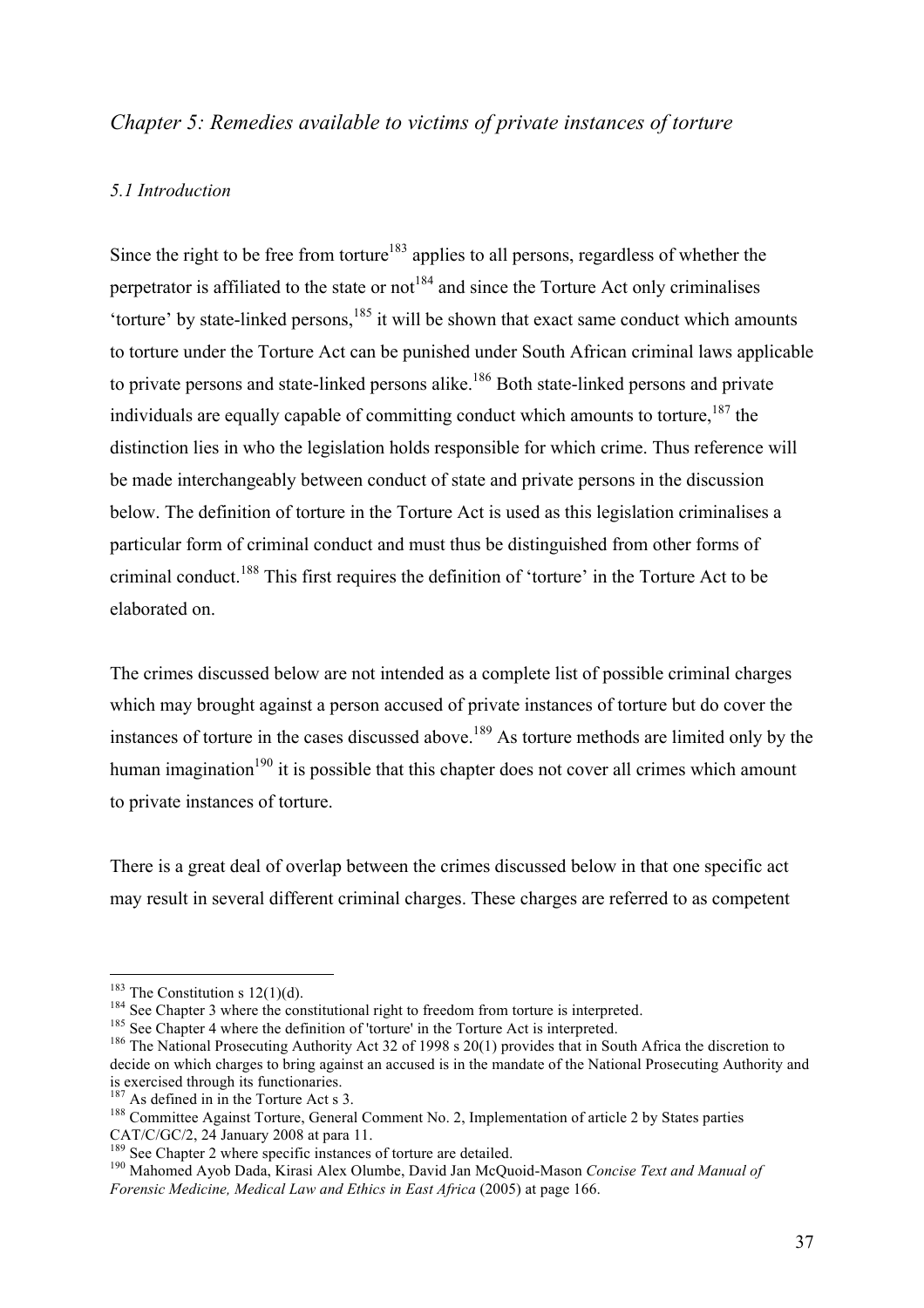verdicts and refer to a charge which is supported by the evidence.<sup>191</sup>

## *5.2 Definitional elements of torture*

## *5.2.1 Culpability*

Torture is an intentional act. *Dolus eventualis* may suffice.<sup>192</sup> The intention of torture is to cause severe mental or physical suffering. Attacks on the mind and body of the victim are equally protected.<sup>193</sup>

## *5.2.2 Conduct*

Conduct amounting to torture may be in the form of positive conduct or an omission.<sup>194</sup>

## *5.2.3 Purpose*

Torture is committed for the express purposes of:

- '(a) for such purposes as to —
- (i) obtain information or a confession from him or her or any other person;
- (ii) punish him or her for an act he or she or any other person has committed, is suspected of

http://www.ohchr.org/Documents/Issues/Torture/UNVFVT/Interpretation\_torture\_2011\_EN.pdf (2011) (date of access 17 March 2017) at page 4 where it is stated in reference to intention that torture probably requires at least recklessness, but not negligence. See C R Snyman *Criminal Law* 5th ed (2008) at pages 186-188; Jonathan Burchell and John Milton *Principles of Criminal Law* 3rd ed (2006) at pages 481 – 487 who state that while South African Courts currently require recklessness as a component of *dolus eventualis*, the current position is untenable as the inquiry should be limited to whether or not the accused foresaw a real possibility of the prohibited result materialising. If the accused did not have this foresight then they are guilty of conscious negligence. This is a form of negligence where an accused foresees a remote possibility of the prohibited result ensuing, but proceeds nonetheless.

<sup>&</sup>lt;sup>191</sup> Criminal Procedure Act 51 of 1977 s 270.<br><sup>192</sup> The United Nations Voluntary Fund for the Victims of Torture *The Interpretation of Torture in Light of the Practice and Jurisprudence of International Bodies*

<sup>&</sup>lt;sup>193</sup> For instances of positive conduct see: sexual torture at footnote 35 and R Schecter 'Intentional starvation as torture: exploring the grey area between ill treatment and torture' (2002 – 2003) 18 *American University International Law Review* 1233, 1237 for an example of an omission amounting to torture in the form of omitting to feed a detainee for extended periods.

<sup>194</sup> The United Nations Voluntary Fund for the Victims of Torture *The Interpretation of Torture in Light of the Practice and Jurisprudence of International Bodies*

http://www.ohchr.org/Documents/Issues/Torture/UNVFVT/Interpretation\_torture\_2011\_EN.pdf (2011) (date of access 17 March 2017) at pages  $3 - 4$ .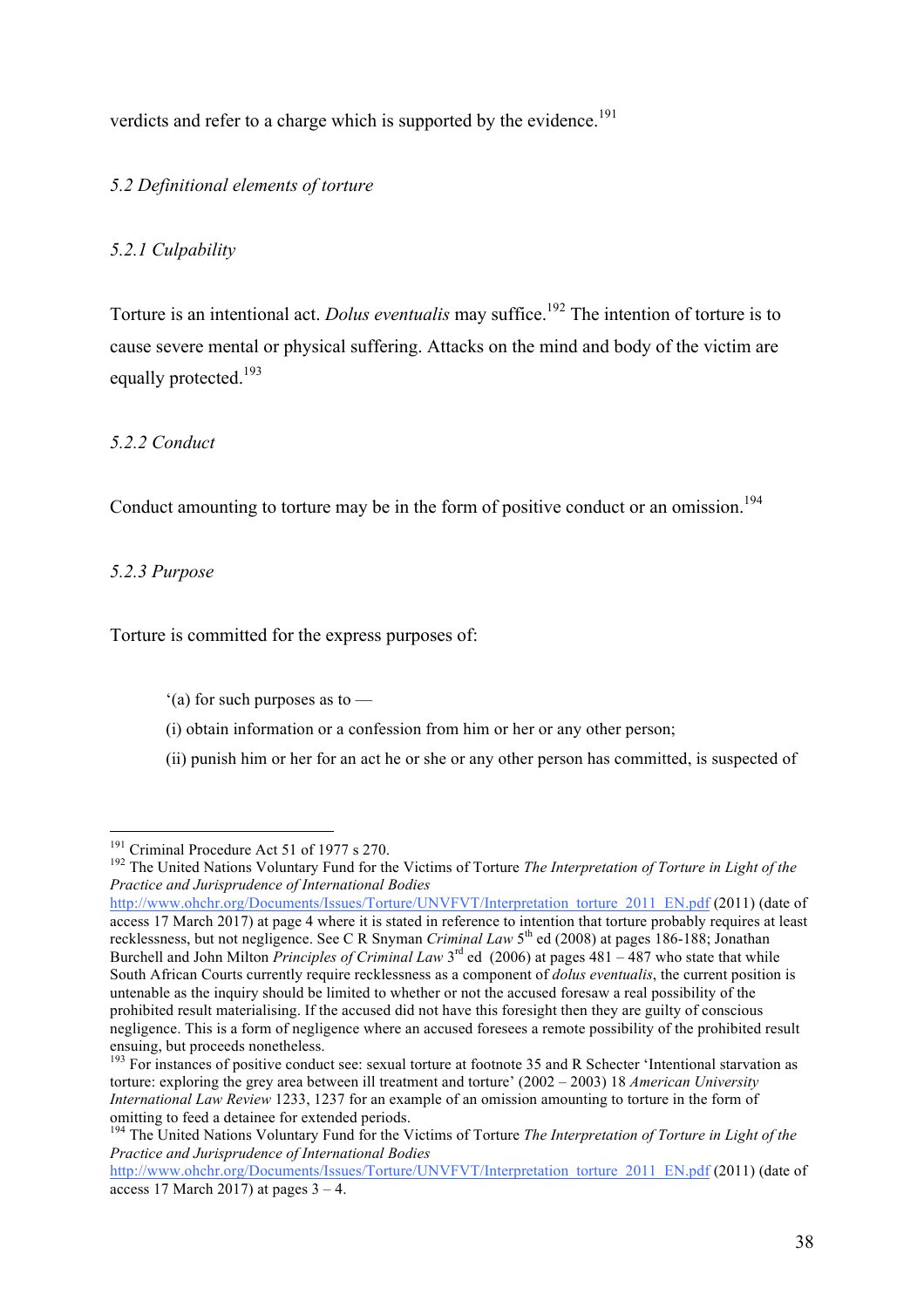having committed or is planning to commit; or (iii) intimidate or coerce him or her or any other person to do, or to refrain from doing, anything; or (b) for any reason based on discrimination of any kind'.<sup>195</sup>

Conduct which is not committed for any of the above reasons is not torture<sup>196</sup> but may still be punished under South African statutory crimes or common law if it meets the requirements for those laws.<sup>197</sup> This chapter will set out several statutory and common law crimes which, for the purposes of avoiding repetition, are assumed to have been committed for one of the reasons set out above in this section.

## *5.2.4 Severity*

Torture is an 'aggravated form of inhuman treatment causing intense physical and or mental suffering<sup>198</sup> and is to be distinguished from less severe forms of maltreatment such as cruel. inhuman or degrading treatment.<sup>199</sup> Each case is judged on its own merits<sup>200</sup> but factors which aggravate suffering are more likely to result in a finding of torture. One of the single most important factors in assessing severity is the extent of the victim's powerlessness. <sup>201</sup> The courts will also consider the intensity of suffering inflicted; the negative physical and mental effects on the victim; the duration, manner and method of carrying out the crime; as well as

<sup>&</sup>lt;sup>195</sup> Torture Act s 3.<br><sup>196</sup> The United Nations Voluntary Fund for the Victims of Torture *The Interpretation of Torture in Light of the Practice and Jurisprudence of International Bodies*

http://www.ohchr.org/Documents/Issues/Torture/UNVFVT/Interpretation\_torture\_2011\_EN.pdf (2011) (date of access 17 March 2017) at page 4.

<sup>&</sup>lt;sup>197</sup> Snyman *op cit* at page 30.<br><sup>198</sup> *Ireland v United Kingdom Application No.* 5310/71, 18 January 1978, European Court of Human Rights at Part A, Separate Judgement of Judge Zekia.

<sup>&</sup>lt;sup>199</sup> The Interpretation of Torture in Light of the Practice and Jurisprudence of International Bodies http://www.ohchr.org/Documents/Issues/Torture/UNVFVT/Interpretation\_torture\_2011\_EN.pdf (2011) (date of access 17 March 2017) at page 7.

<sup>200</sup> *Ibid*. L Muntingh *Guide to the UN Convention against torture in South Africa* Civil Society Prison Reform Initiative, Community Law Centre, University of the Western Cape (2011) at page 19.

<sup>201</sup> The United Nations Voluntary Fund for the Victims of Torture *The Interpretation of Torture in Light of the Practice and Jurisprudence of International Bodies*

http://www.ohchr.org/Documents/Issues/Torture/UNVFVT/Interpretation\_torture\_2011\_EN.pdf (2011) (date of access 17 March 2017) at page 7. In B E Aguirre 'Dialectics of Vulnerability and Resilience' (2007) 14 *The Georgetown Journal on Poverty Law and Policy* 42, 42 it is stated that vulnerability is sometimes the function of a power imbalance, the victim being less able to negotiate their desires or needs due to being in a more vulnerable position when compared to the dominant party. Synonyms for vulnerable include weak and exposed to harm. See *S v Madikane supra* 795. In P Easteal and D Emerson-Elliott 'Domestic violence and marriage like relationships: Social security law at the crossroads' (2009) 34(3) *Alternative Law Journal* 173, 173 the authors state that victims in violent domestic relationships are vulnerable in that they are unlikely to seek outside help as they feel terrorized, have low self-esteem and may feel that if they leave, the violence will intensify.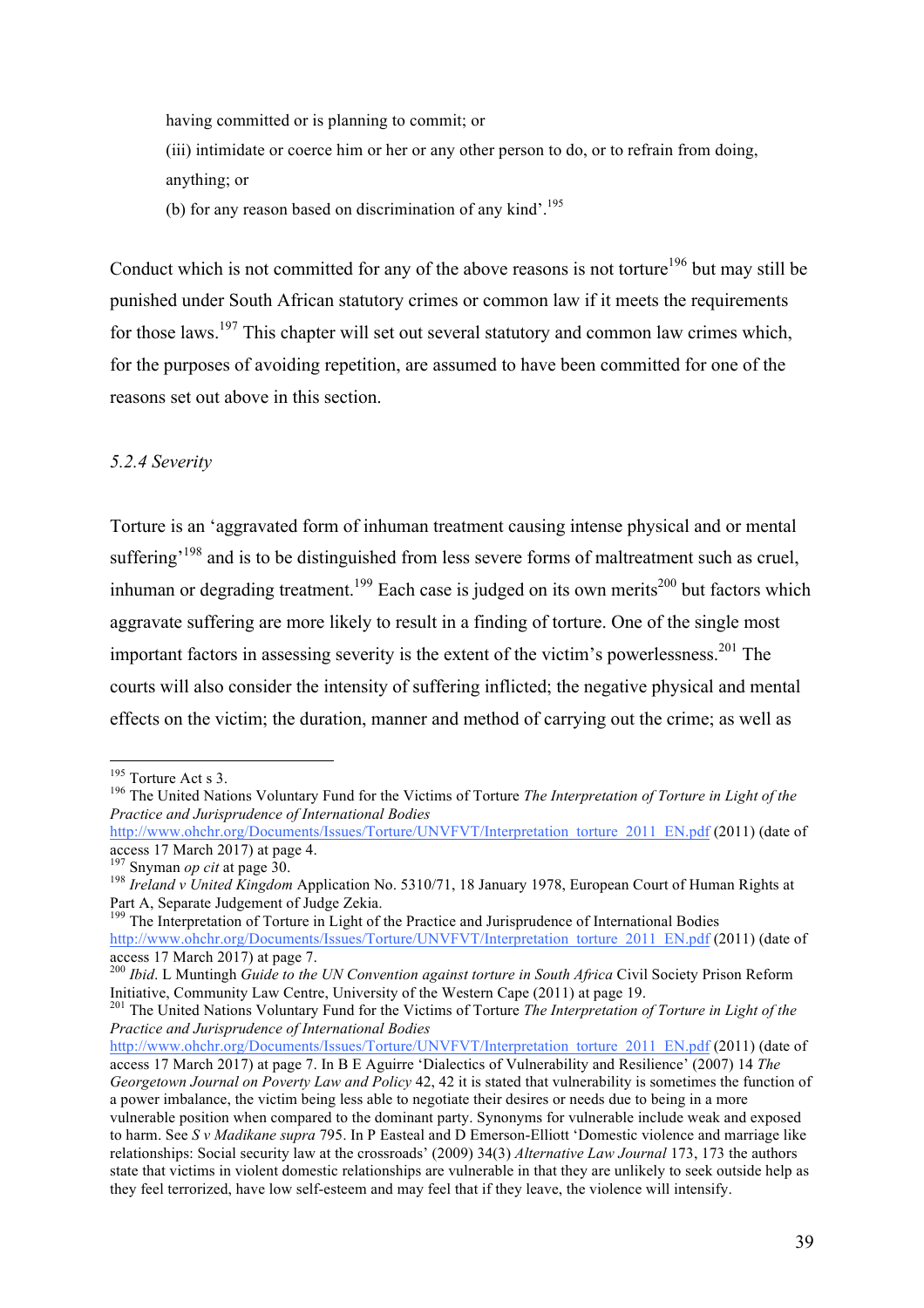the age, sex and state of health of the victim. <sup>202</sup> Further factors to be considered include the amount of repetition of a particular conduct as well as the likelihood of long and short term physical, mental and psychological effects on the victim.203 The Torture Act contains similar considerations as aggravating factors in determining the appropriate sentence for those convicted of torture.<sup>204</sup>

It is observed that torture often involves the commission of several statutory or common law crimes.<sup>205</sup> It is contended that the mental and physical suffering caused by cumulative effects of several less severe crimes may result in a finding that the severity requirement for torture has been met. Similarly, there is a great deal of overlap between the crimes discussed below in that one act may result in the definitional requirements for two or more crimes being satisfied. In such a case the perpetrator may be charged with all of the offences, but may not be convicted of more than one offence if the charges amount to the same punishable offence.<sup>206</sup> If there are a series of crimes, the judicial officer may convict the accused of the various offences. This is a matter for the discretion of the judicial officer.<sup>207</sup>

 <sup>202</sup> *Ireland v United Kingdom* Application No. 5310/71, 18 January 1978, European Court of Human Rights at paras 162 and 175. *Selmouni v France* Application No. 25803/94, 28 July 1999 European Court of Human

<sup>&</sup>lt;sup>203</sup> *Ireland v United Kingdom Application No.* 5310/71, 18 January 1978, European Court of Human Rights at Part A, Separate Judgement of Judge Zekia.

<sup>&</sup>lt;sup>204</sup> Section 5 provides that a court should consider any discrimination against the victim, the state of mental and physical health of the victim, any disabilities the victim may have had when they were tortured, whether the victim was under the age of 18, whether the torture was a sex crime in terms of the Criminal Law (Sexual Offences and Related Matters) Amendment Act 32 of 2007, if any weapon was used, whether any physical or mental harm was inflicted, the detention conditions where the victim was held, the role of the offender, the offenders previous convictions for similar offences and the physical and psychological consequences on the victim.

<sup>205</sup> See for instance: *McCallum v South Africa supra* at footnote 65 where the victim was severely assaulted and raped. 206 J J Joubert (ed) *Criminal Procedure Handbook* 9 ed (2010) at page 195. <sup>207</sup> Joubert *op cit* 196 – 197.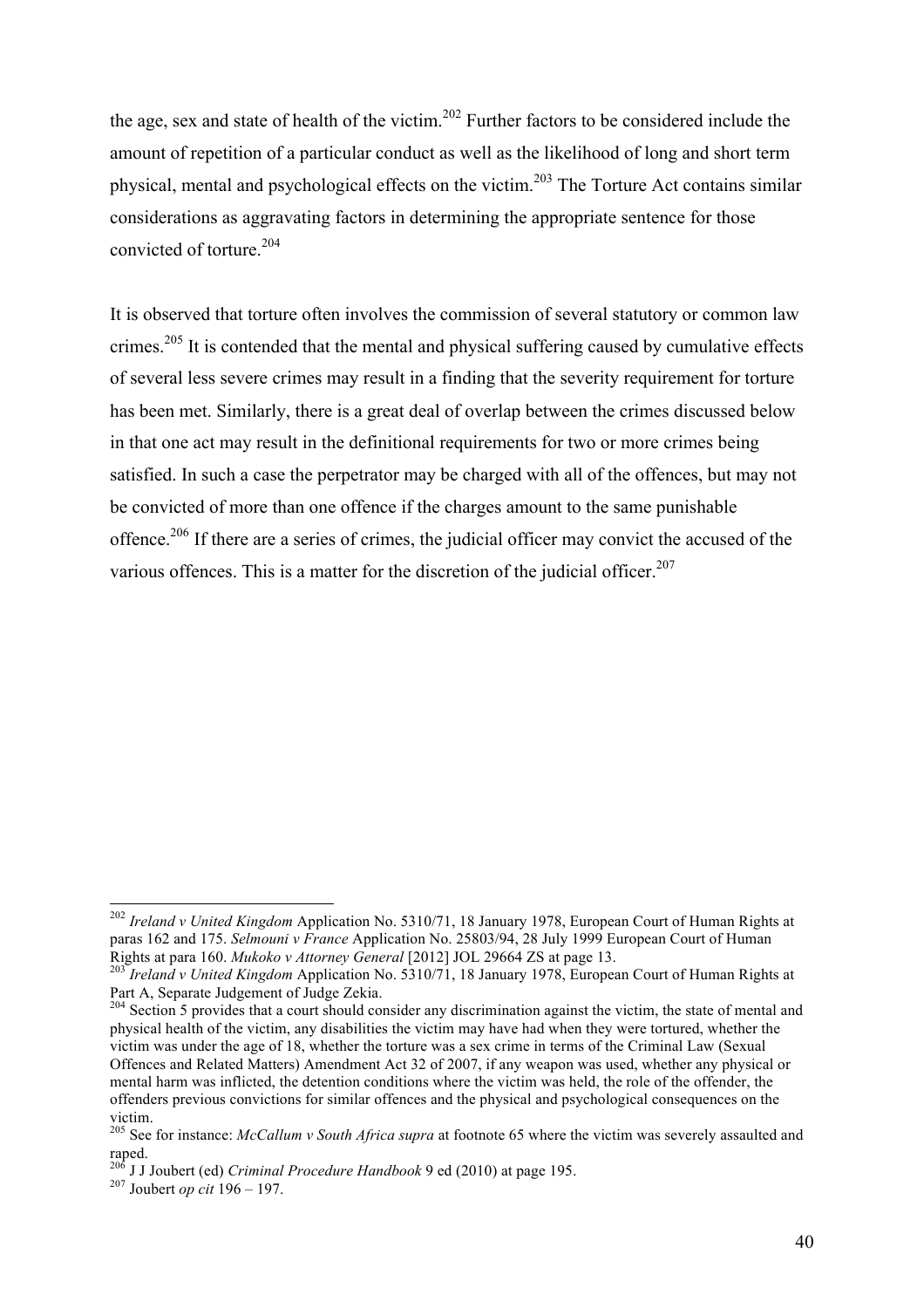## *5.3 Types of crimes*

#### *5.3.1 Assault*

Assault may be defined as unlawful and intentional conduct which directly or indirectly impairs the physical integrity of a victim, or inspires the believe that the victims physical integrity is in immediate peril. Assault is graded and a person may be convicted of a more serious form of assault, for instance, assault with the intention to do grievous bodily harm. The existence of this aggravated form of assault is determined factually and does not depend on the victim's eventual physical injuries, although they may be a factor taken into consideration.<sup>208</sup> It is submitted that to meet the severity requirement for torture, the crime would likely need to amount to assault with intention to do grievous bodily harm, although the focus should be on the severity of the assault with reference to the guidelines for the severity of torture set out above, and not the requirements for assault with intention to do grievous bodily harm. In Chapter 2, details of torture which also amount to assault involving electric shocks,<sup>209</sup> beatings,<sup>210</sup> having teeth<sup>211</sup> or pubic hair ripped out,<sup>212</sup> asphyxiation<sup>213</sup> and threatening to shoot a person<sup>214</sup> were given. It is contended that in each of these cases the severity requirement for torture would be met as the victims were helpless and vulnerable in that they were entirely at the mercy of their attackers, the crimes committed were particularly painful<sup>215</sup> and in some instances, the attacks were prolonged and repeated.<sup>216</sup>

#### *5.3.2 Pointing of a firearm*

Intentionally pointing a firearm at a victim such that the victim believes that the firearm may be discharged at them is a crime under the Firearms Control Act.<sup>217</sup> It is submitted that this

<sup>208</sup> Snyman *op cit* at page 462. <sup>209</sup> In *S v Madikane supra* at footnote 75 the Court held at pages 789 and 795 that the shocks delivered to the accused amounted to assault with intention to do grievous bodily harm and prolonged torture.<br><sup>210</sup> See: pages 16-19 and footnote 32 above where this torture method is described in more detail.

<sup>&</sup>lt;sup>211</sup> See: footnote 33 above where this torture method is described in more detail.<br><sup>212</sup> S v Kotze supra at page 22.<br><sup>213</sup> See: footnote 36 above where this torture method is described in more detail.<br><sup>214</sup> See: footnote court specifically mentioned at that the victim was systematically tortured.

<sup>&</sup>lt;sup>216</sup> See: page 21 above where a man was beaten with a crowbar for approximately 16 hours.<br><sup>217</sup> Act 60 of 2000 s 120(6)(b).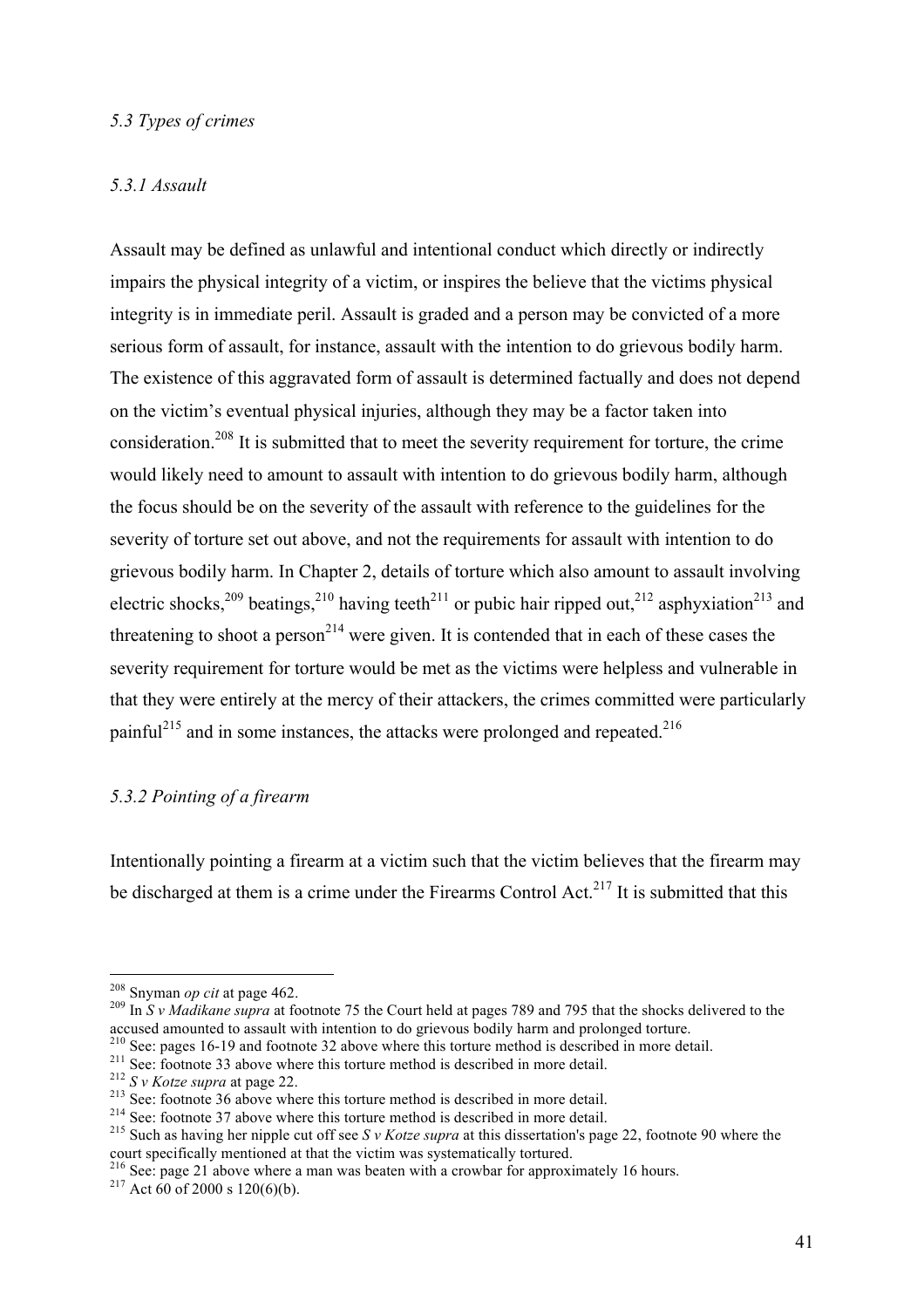crime created by the Firearms Control  $Act^{218}$  may serve as an aggravating factor in the commission of other offences such as kidnapping, sex crimes and assault which may result in the severity threshold being crossed.<sup>219</sup>

#### *5.3.3. Sex crimes*

The Criminal Law (Sexual Offences and Related Matters) Amendment Act codifies various sex offences all which require intention as a form of culpability. Some of the offences are rape,<sup>220</sup> compelled rape,<sup>221</sup> sexual assault,<sup>222</sup> compelled sexual assault<sup>223</sup> and compelled selfsexual assault<sup>224</sup> (referred to as sex crimes in this section). These may occur in the in the context of torture. $225$ 

Rape dehumanizes and devalues the victim who is forced to witness their attacker deriving pleasure from their suffering.<sup>226</sup> Rapists intrude into their victim's most private body spaces.<sup>227</sup> Rape frequently occurs without any other violence as the victim is often too

<sup>&</sup>lt;sup>218</sup> Act 60 of 2000.<br><sup>219</sup> See: footnote 35 above.<br><sup>220</sup> Act 32 of 2007 provides that rape is the intentional and unlawful sexual penetration of a person without their consent. Sexual penetration is defined in s 1 of Act 32 of 2007 to mean the placing of any part of a person or animal, or any object into or beyond the genital organs, anus or mouth of the victim.

 $221$  Act 32 of 2007 s 4 provides that compelled rape is when a person intentionally and unlawfully compels a third party to sexually penetrate a person without their consent.

 $222$  Act 32 of 2007 s 5 deals with sexual assault which is either the intentional and unlawful sexual violation of a victim, or the inspiring of a belief in a victim that they are going to be sexually violated. Sexual violation is defined to mean the 'direct or indirect contact between the - (i) genital organs or anus of one person or, in the case of a female, her breasts, and any part of the body of another person or an animal, or any object, including any object resembling or representing the genital organs or anus of a person or an animal; mouth of one person and- (aa) the genital organs or anus of another person or, in the case of a female, her breasts; (bb) the mouth of another person; (cc) any other part of the body of another person, other than the genital organs or anus of that person or, in the case of a female, her breasts, which could- (aaa) be used in an act of sexual penetration; (bbb) cause sexual arousal or stimulation; (ccc) or be sexually aroused or stimulated thereby; or (dd) any object resembling the genital organs or anus of a person, and in the case of a female, her breasts, or an animal; or (iii) mouth of the complainant and the genital organs or anus of an animal; 1. (b) the masturbation of one person by another person; or 2. (c) the insertion of any object resembling or representing the genital organs of a person or animal, into or beyond the mouth of another person.'

 $223$  Act 32 of 2007 s 6 provides that this is the unlawful and intentional compelling of a third party to perform an act of sexual violation on the victim without the victim's consent.

 $224$  Act 32 of 2007 provides that compelled self-sexual assault means 'A person ('A') who unlawfully and intentionally compels a complainant ('B'), without the consent of B, to 1 (a) engage in - (i) masturbation; (ii) any form of arousal or stimulation of a sexual nature of the female breasts; or (iii) sexually suggestive or lewd acts with B himself or herself; (b) engage in any act which has or may have the effect of sexually arousing or sexually degrading B; or (c) cause B to penetrate in any manner whatsoever his or her own genital organs or anus, is guilty of the offence of compelled self-sexual assault.

<sup>&</sup>lt;sup>225</sup> See:  $S$  *v Kotze supra* at this dissertation's page 22.<br><sup>226</sup> M Isac 'Some psychological reactions of rape victims' (1992) 11 *Medicine and Law* 303, 305.<br><sup>227</sup> Isac *op cit* 306.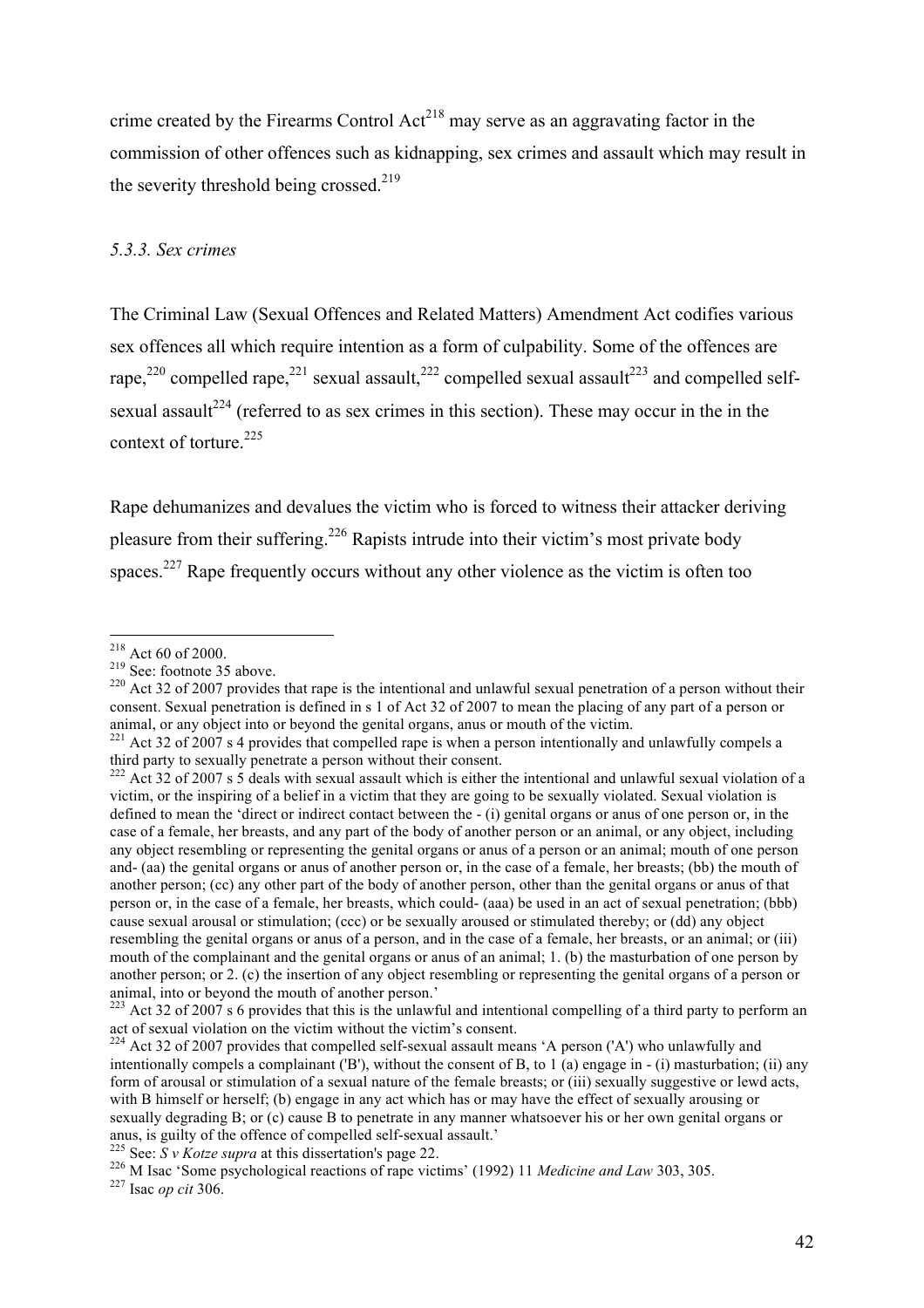frightened to fight back for fear of provoking the attacker into further violence.<sup>228</sup> However, it has been stated that rape is no less a 'violent and traumatic event' for the victim simply because physical violence is absent.<sup>229</sup> Rape may also be part of a brutal attack.<sup>230</sup> The negative psychological consequences of rape on survivor are often long term and severe.<sup>231</sup> Rape is such a severe crime that it is regarded as torture if it meets the requirements that it be committed by a state-linked official and that it is perpetrated to achieve the specific ends set out in the definition of torture.<sup>232</sup> It has been shown that, in regard to torture, there can be no legitimate distinction between the conduct of state-linked individuals and private persons.<sup>233</sup> Rape is then, on its own and for the purposes of torture, severe enough to satisfy the severity requirement in the definition of torture. If the rape meets the other definitional elements of torture, it amounts to torture, regardless of whether the perpetrator is state-linked or private.

In all of the crimes described in Sexual Offences  $Act^{234}$  the victim is, without their consent, forced into giving up their most intimate physical spaces for the pleasure of their assailant. Sex crimes are most often committed by persons known to the victim.<sup>235</sup> It is submitted that in at least some cases of sexual assault the assailant uses the relationship of familiarity and trust shared with their victim to advance their aim in committing the sex crime.<sup>236</sup> Sex crimes may also be committed against victims who are financially dependant on the assailant. The

<sup>&</sup>lt;sup>228</sup> M Kaplan 'Rape beyond crime' (2016 – 1017) 66 Duke Law Journal 1045, 1056.<br><sup>229</sup> S v SMM 2013 (2) SACR 292 (SCA) at para 12.<br><sup>230</sup> R Koraan and A Geduld "Corrective rape" of lesbians in the era of transformative con Africa' (2015) 18(5) *Potchefstroom Electronic Law Journal* 1931 at pages 1938 & 1939 see for instance: the phenomenon of 'corrective rape' where homosexual females are raped by males in the belief that homosexuality is wrong and can be cured by heterosexual intercourse, even if it amounts to rape executed with extreme violence.

<sup>231</sup> L F Lowenstein 'Rape: Recent psychological research into victims and perpetrators' (2001) 74 *The Police Journal* 202, 207 examples include severe depression and post-traumatic stress disorder. S Ben-David and P Stiflen 'Rape, death and resurrection: male reaction after disclosure of the secret of being a rape victim' (1993) 12 *Medicine and Law* 181, 181 report that male and female children who have been raped or subject to other forms of sexual abuse are at risk of suicide, self-abuse and substance abuse, and at pages 184-185 the authors state that adult males who were sexually abused as children often suffer from extremes of anger as this subgroup of victims is less likely to seek treatment than others. Women and children are typically the targets of this anger. See *Hewitt v S* 2017 (1) SACR 309 (SCA) at para 12 where adult victims of childhood rapes state that they struggled with intimate relationships as a direct result of their attacks. One rape survivor also indicated that as a

<sup>&</sup>lt;sup>232</sup> The United Nations Voluntary Fund for the Victims of Torture *The Interpretation of Torture in Light of the Practice and Jurisprudence of International Bodies*

http://www.ohchr.org/Documents/Issues/Torture/UNVFVT/Interpretation\_torture\_2011\_EN.pdf (2011) at pages 18 - 20 (date of access 17 March 2017)

<sup>&</sup>lt;sup>233</sup> See Chapter 2 where this is demonstrated .<br><sup>234</sup> Act 32 of 2007.<br><sup>235</sup> C Bijleveld 'Sex offenders and sex offending' (2007) 35 *Crime and Justice* 319, 320.<br><sup>236</sup> M L Woolley 'Marital rape: a unique blend of domestic *Hastings Womens Law Journal* 269, 274. L Bienen 'Defining incest' (1997 – 1998) 92 *Northwestern University Law Review* 1501, 1576.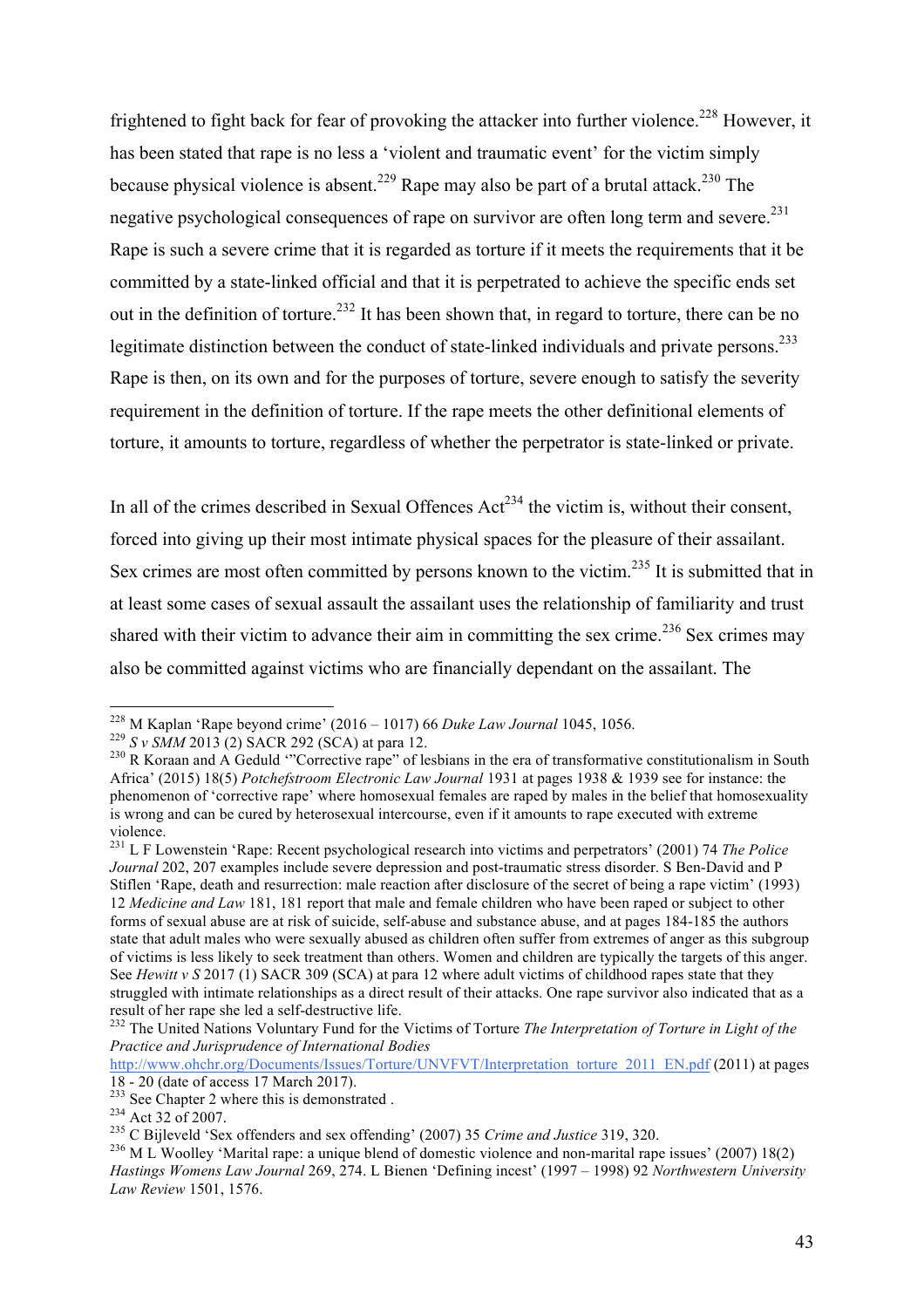position of trust and financial power over a victim renders them particularly vulnerable.<sup>237</sup> It is submitted that the severity of a sex crime is compounded by factors such as the deep humiliation felt by victims of sex crimes;<sup>238</sup> the betrayal of trust caused by the assailant; and that the victims are sometimes children<sup>239</sup> who are particularly vulnerable due to their age.<sup>240</sup>

## *5.3.4 Criminal defamation*

Criminal defamation is the unlawful and intentional<sup>241</sup> violation of a person's reputation through the publication of information. A person's reputation is the esteem in which the person is viewed by others. The crime of criminal defamation thus requires that the information which lowers this esteem be made known to someone other than the victim so that the victim's reputation is damaged. Such information must in the eyes of 'a right thinking person generally', lower their opinion of the victim.<sup>242</sup> It is submitted that in some instances, criminal defamation is capable of amounting to severe mental suffering for the purposes of the definition of torture,  $243$  but is most likely to meet the severity requirement for torture only when combined with other crimes.<sup>244</sup>

#### *5.3.5 Kidnapping*

Kidnapping is the intentional and unlawful deprivation of a person's freedom of movement.<sup>245</sup> It is not required that a person be removed from one place to another, just that the victim be deprived of their freedom of movement. The victim is rendered powerless in that escape may be impossible or come with the risk of being caught and perhaps punished. It is further submitted that kidnapping may be severe enough to amount to torture if the victim is kept in

<sup>&</sup>lt;sup>237</sup> Bienen *op cit* at footnote 236.<br><sup>238</sup> Bijleveld *op cit* 320 & 372.<br><sup>239</sup> Bijleveld *op cit* 360 states that the majority of males who experience some form of sexual abuse do so as children.

<sup>240</sup> J Lindt 'Protecting the most vulnerable victims: prosecution of child sex offenses in Illinois *post Crawford v Washington*' (2006 – 2007) 27 *Northern Illinois University Law Review* 95, 129 this is attributed to their dependence on others and general trusting nature.<br><sup>241</sup> Burchell *op cit* at page 745 the intention must be to injure the reputation of the victim.

 $^{242}$  Burchell *op cit* at pages 714 and 744.<br><sup>243</sup> Torture Act s 3. See J Opdam 'Unraveling HIV stigma in South Africa' (2014) 23(2) *Human Rights Defender* 32, 32. The disclosure or publication of a person's HIV status if they are HIV positive often comes at a price. Victims face exclusion, ostracism, and questions around their sexuality and gender. <sup>244</sup> See: *McCallum v South Africa supra* at footnote 68. <sup>245</sup> Snyman *op cit* at page 479.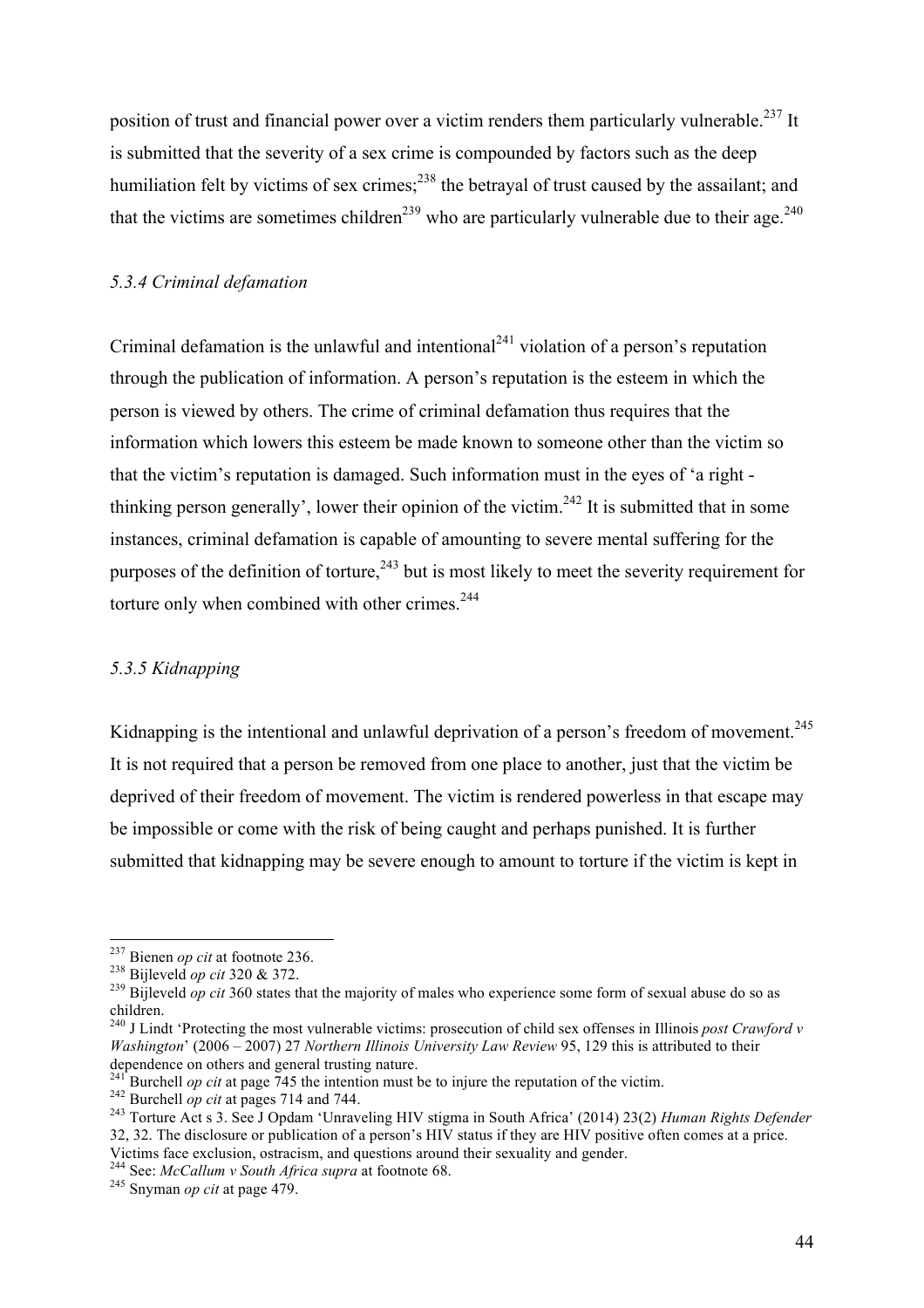isolation<sup>246</sup> or is combined with other crimes.<sup>247</sup>

#### *5.4 Conclusion*

This chapter demonstrates that the culmination of various statutory or common law crimes, or extreme instances of a statutory or common law crime may meet the definition of 'torture',<sup>248</sup> but for the requirement that the prohibited conduct be perpetrated by a state - linked official.<sup>249</sup> The result is that the crime or crimes which comprise the conduct which would amount to torture had they been committed by a state-linked person have to be prosecuted as ordinary crimes.

<sup>&</sup>lt;sup>246</sup> See: pages  $17 - 19$  in the text above where solitary confinement is discussed. It is submitted that isolation see.  $p_{\text{ageS}}$  17 – 17 in the text above where solitary commented is discussed not imply state sanctioned isolation and includes private instances.<br><sup>247</sup> See: text on page 42 above where this point is argued for.<br><sup>248</sup> T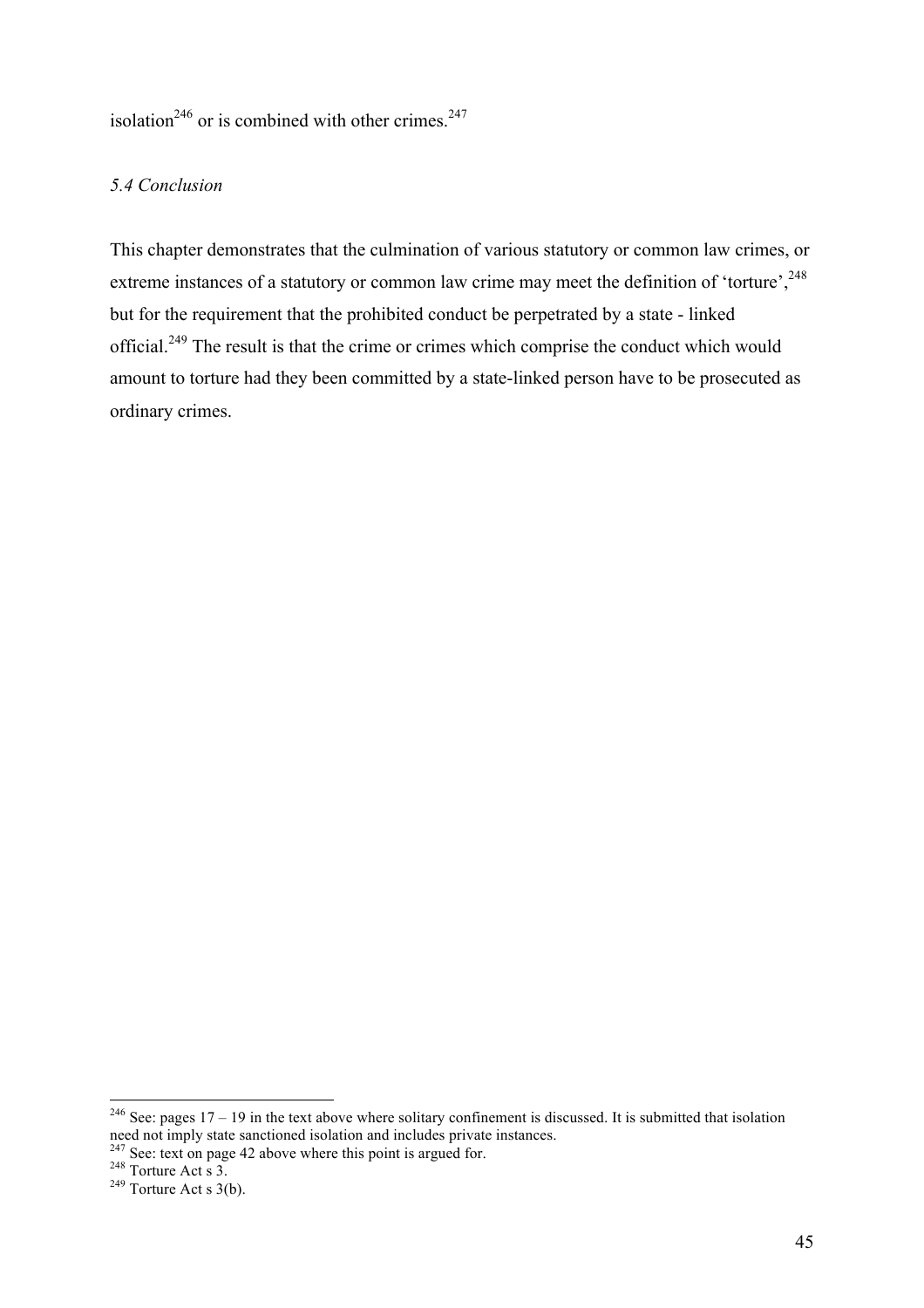# *Chapter 6: Conclusion*

#### *6.1 Findings*

It is submitted that it has been demonstrated that international human rights law places no obstacles in the way of the South African Parliament criminalising torture perpetrated by private persons. In addition, the right to be free from torture contained in the South African Bill of Rights operates horizontally. Torture is regarded as a particularly serious crime<sup>250</sup> and efforts are underway to stamp it out.<sup>251</sup> The Constitution of the Republic of South Africa envisages a society where every person is protected against torture.<sup>252</sup>

Parliament has chosen to limit the application of the Torture Act to state actors who perpetrate the crime. This is not automatically unconstitutional as victims of torture perpetrated by private persons are not left without a remedy. Their torture may be prosecuted under the name and requirements of other crimes. Within the bounds of this dissertation there are no constitutional impediments to extending the crime of torture to private perpetrators. The failure to extend the crime beyond its current legislative framework is not unconstitutional yet it is submitted that further study be instituted to investigate this matter from other perspectives.

#### *6.2 Recommendation*

It is submitted that distinguishing between the victims of crimes based on the perpetrators affiliation to the state or not may result in what would otherwise amount to torture if perpetrated by a state actor, being seen as less of a crime simply because it is prosecuted, for instance, as assault with intention to do grievous bodily harm. The United Nations Committee Against Torture (CT) argues that the creation of a specific crime of torture is necessary because:

a) it identifies and singles out torture as a crime of severe gravity, making this evident to

 <sup>250</sup> *Filártiga v Peña Irala* 630 F 2d 876 (2d CIR 1980) Kaufman J at part IV available at http://hrp.law.harvard.edu/wp-content/uploads/2011/04/filartiga-v-pena-irala.pdf (date of access 7 November 2015).

<sup>251</sup> See Chapter 3. <sup>252</sup> *Ibid*.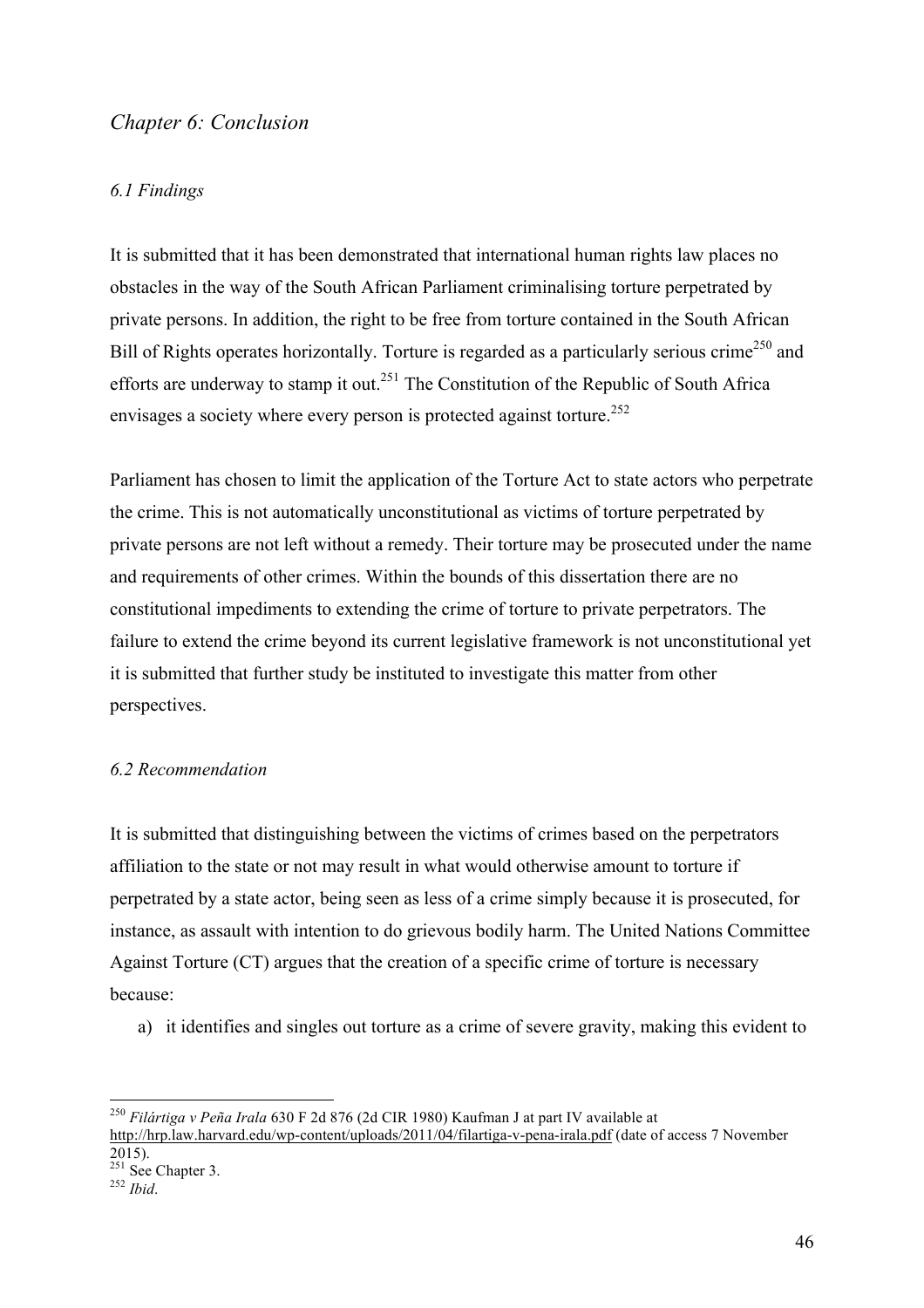the public, perpetrators and victims;

- b) it emphasises the need for punishment which takes the abhorrent nature of the offence into account;
- c) it strengthens the deterrent effect of the offence;
- d) it improves the ability of responsible persons to monitor for the presence and prevalence of the crime; and
- e) it promotes transparency such that the public may monitor, and, if necessary take action against an errant state. $253$

The present writer respectfully agrees with the CT in this regard. Torture is an abhorrent act. The South African Bill of Rights<sup>254</sup> provides a clear opportunity for the South African Parliament to promulgate legislation which deals decisively with torture perpetrated by any person, regardless of their affiliation.

## *6.3 Suggested further area of research*

It is submitted that a fruitful area of further research on the topic of torture in South Africa would be to examine whether or not state linked perpetrators are being tried and convicted for the crime of torture. From this it could perhaps be determined if the Torture Act is an effective tool in the prevention of torture.

A further area of research, it is submitted, might be that if it is found that state-linked perpetrators of torture are being prosecuted under the Torture Act, a study could be conducted to collect data on the sentences handed down by our courts to these perpetrators. These sentences could then be compared to instances where private perpetrators of torture who were prosecuted under other statutory laws and the common law were sentenced for crimes with the same or similar facts. This would allow any disparities between the two to become apparent and possibly open the door for an investigation as to whether this violates the right to be free from torture contained in s 12(1)(d) of the Constitution when examined under the limitations clause in s 36 of the Constitution. If it is found that any sentence disparities are not capable of justification under s 36 of the Constitution, the Torture Act would need to be

<sup>&</sup>lt;sup>253</sup> Committee Against Torture, General Comment No. 2, Implementation of article 2 by States parties CAT/C/GC/2, 24 January 2008 at para 11.

 $254$  Section 12(1)(d).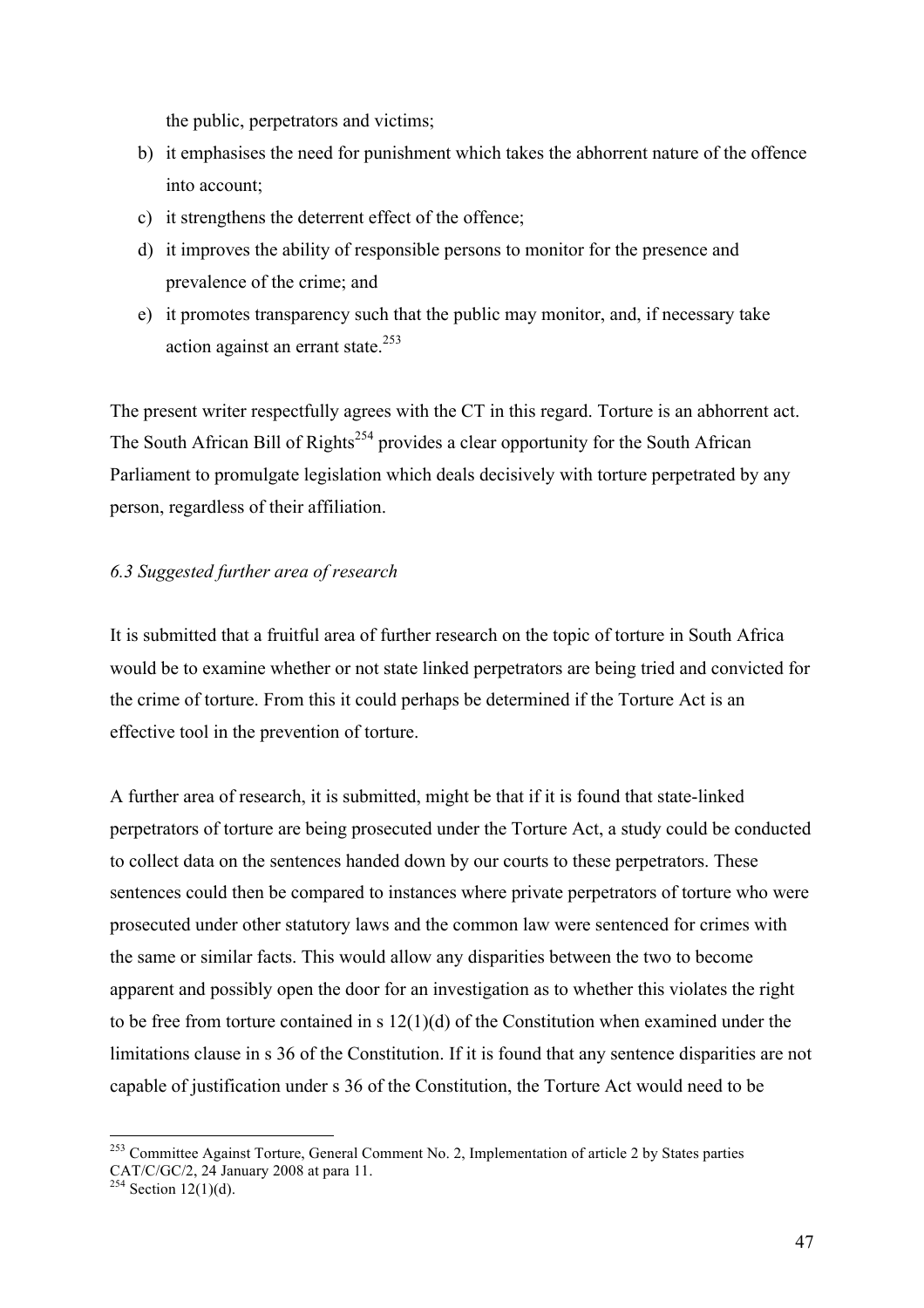amended to correct this by perhaps including private perpetrators of torture in the definition of 'torture'.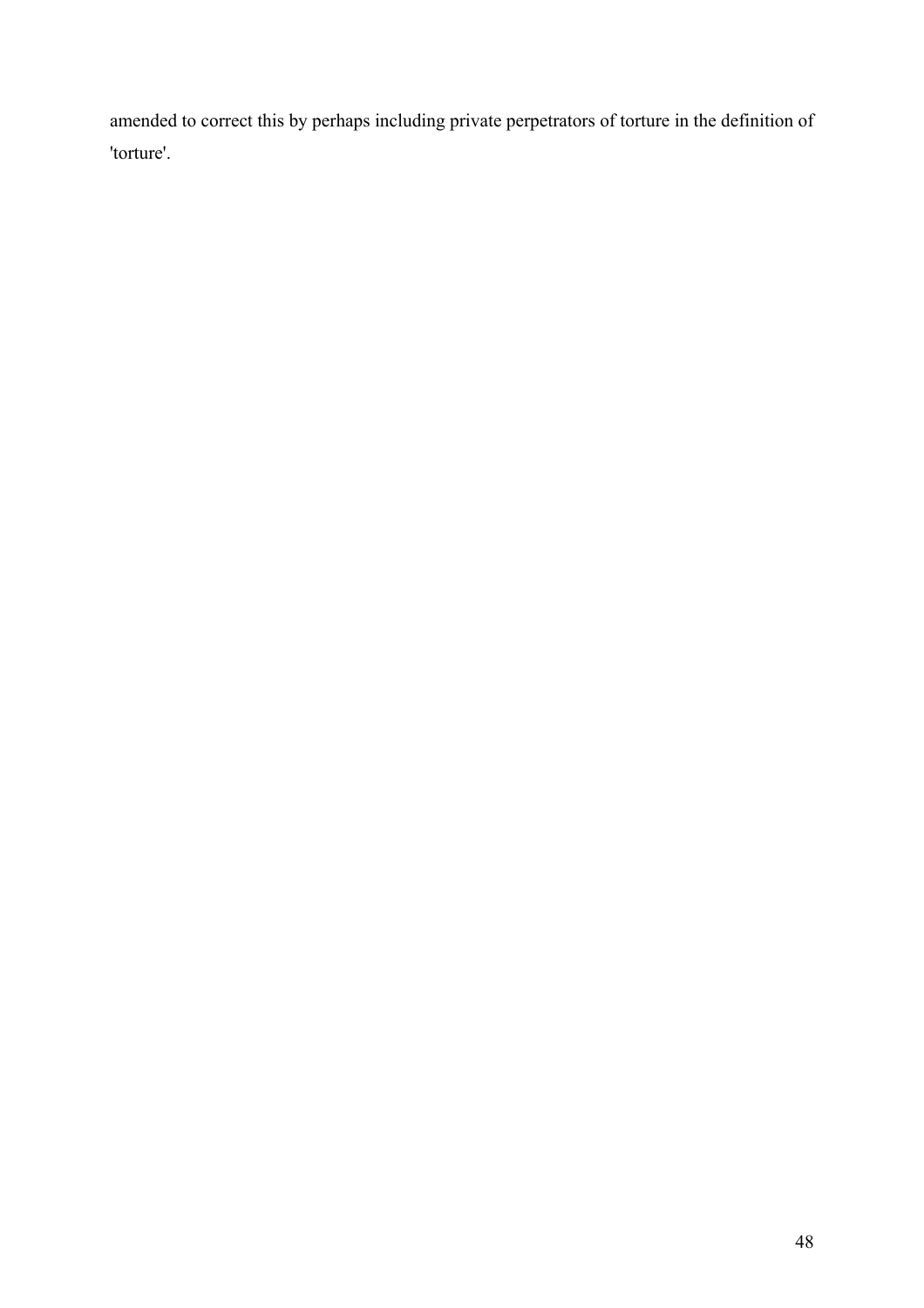# *Bibliography*

## *Primary sources*

*Table of cases*

# **South Africa**

*Bertie van Zyl (Pty) Ltd & another v Minister for Safety and Security & others 2010 (2) SA* 181 (CC).

*Bruce v Fleecytex Johannesburg CC* 1998 2 SA 1143 CC.

*Ecclesia De Lange v The Presiding Bishop of the Methodist Church of Southern Africa*

(726/13) [2014] ZASCA 151 (29 September 2014).

*Hewitt v S* 2017 (1) SACR 309 (SCA).

*Investigating Directorate: Serious Economic Offences v Hyundai Motor Distributors (Pty)* 

Ltd: In re Hyundai Motor Distributors (Pty) Ltd v Smit 2001 (1) SA 545 (CC).

*Khumalo v Holomisa* 2002 (8) BCLR 771 (CC).

*Le Roux v Dey* 2011 (3) SA 274 (CC).

*Mthembu v S* [2008] 4 All SA 517 (SCA).

*Moseneke v Master of the High Court* 2001 2 SA 18 CC.

*Ndlazi v Minister of Safety and Security* [2016] JOL 36445 (GNP).

*President of the Republic of South Africa v Hugo* 1997 (4) SA 1 (CC).

*President of RSA & others v M & G Media Ltd* 2015 (1) SA 92 (SCA).

*Prinsloo v Van der Linde* 1997 (6) BCLR 759 (CC).

*S v Kotze and Others* (CC 119/12) [2013] ZAGPPHC217 (15 July 2013).

*S v Madikane and Others* [1990] 3 All SA 785 (N).

*S v Makwanyane and Another* 1995 (6) BCLR 665 (CC).

*S v Malele and Others* [2015] ZAGPPHC 793 (11 November 2015).

*S v SMM* 2013 (2) SACR 292 (SCA).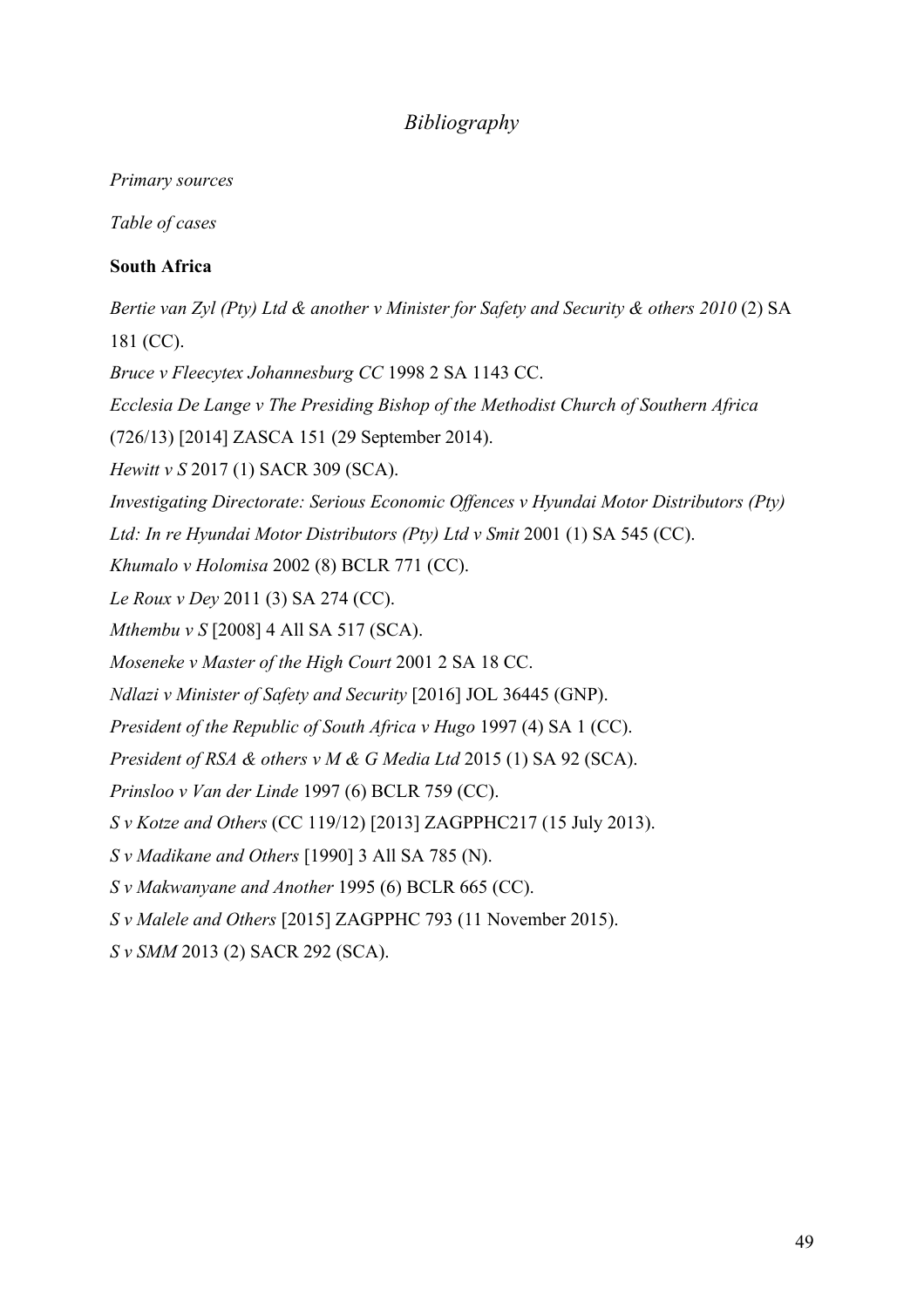## *International Courts*

## **European Court of Human Rights**

*Al-Adsani v The United Kingdom* Application No. 35763/97, 21 November 2001 European Court of Human Rights. *Costello-Roberts v United Kingdom* Application No. 13134/87, 25 March 1993 European Court of Human Rights. *Dikme v Turkey* Application No. 20869/92, 11 July 2000, European Court of Human Rights. *Ireland v United Kingdom* Application No. 5310/71, 18 January 1978, European Court of Human Rights. *O'Keeffe v Ireland* Application No. 35810/09, 28 January 2014, European Court of Human Rights. *Selmouni v France* Application No. 25803/94, 28 July 1999 European Court of Human Rights. *S.W. v United* Kingdom Application No. 20166/92, 22 November 1995, European Court of Human Rights. *Tyrer v United Kingdom,* Application No. 5856/72, 25 April 1978 European Court of Human Rights.

#### **Inter-American Court on Human Rights**

*Tibi v Ecuador* Series C No. 114, 7 September 2004 Inter-American Court of Human Rights.

*Foreign Courts*

#### **United States of America**

*Filártiga v Peña Irala* 630 F 2d 876 (2d CIR 1980).

#### **Canada**

*R v Morgentaler,* [1988] 1 S.C.R. 30, 177 (Can.) [227].

## **Zimbabwe**

*Mukoko v Attorney General* [2012] JOL 29664 ZS.

*International committees*

## **Committee Against Torture**

Committee Against Torture, General Comment No. 2, Implementation of article 2 by States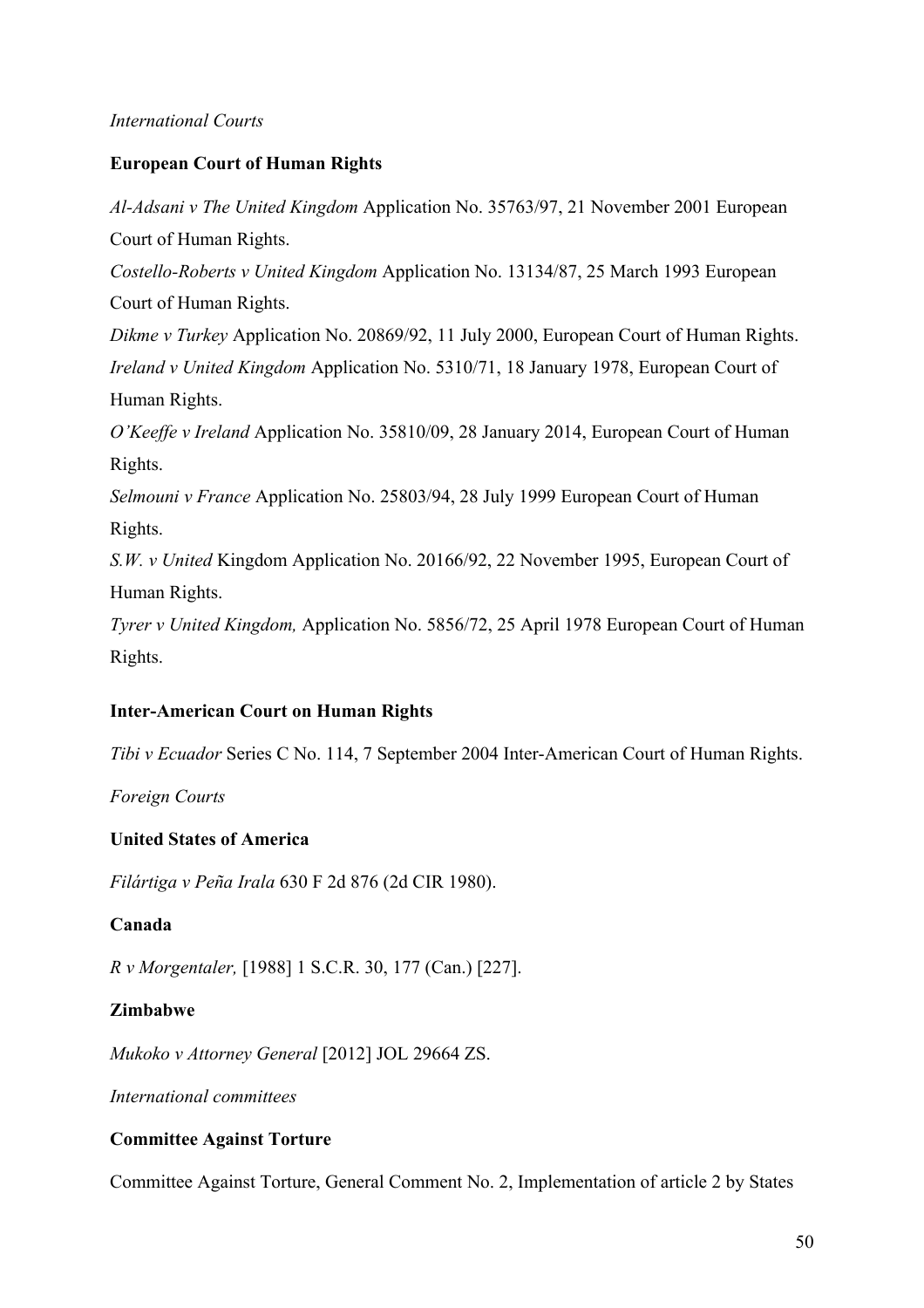parties CAT/C/GC/2, 24 January 2008.

# **Human Rights Committee**

Human Rights Committee, General Comment 20: Article 7 (Prohibition of torture, or other cruel, inhuman or degrading treatment or punishment),  $44^{\text{th}}$  Session (1992).

*M.T. v Uzbekistan* Communication No. 2234/2013, CCPR/C/114/D/2234/2013, 21 October 2015.

*McCallum v South Africa* heard by the Human Rights Committee CCPR/C/100/D/1818/2008, 2 November 2010.

*Slimane Mecha*ni v Algeria Communication No. 1807/2008, CCPR/C/107/D/1807/2008, 19 June 2013.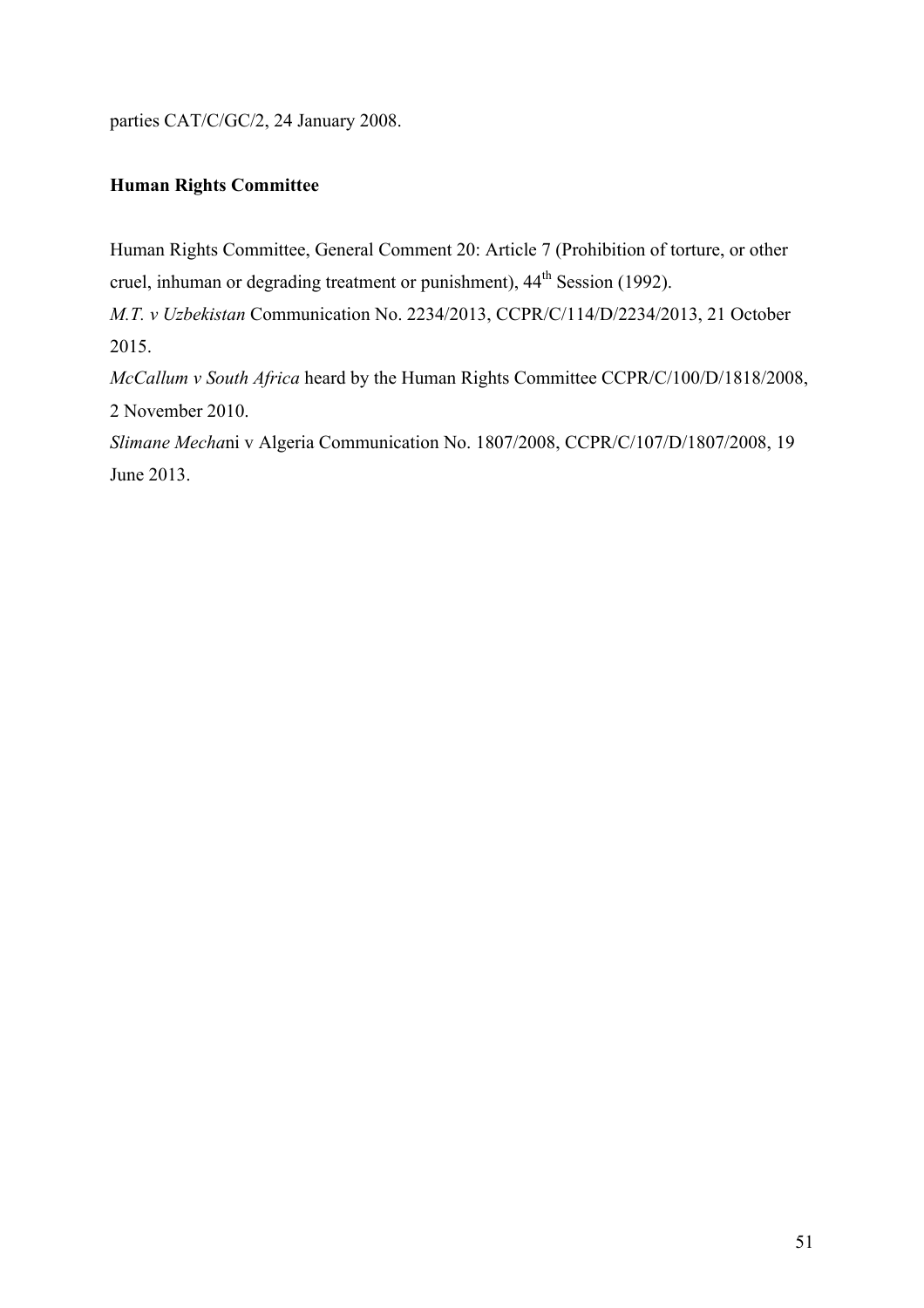## *Table of legislation*

#### **South Africa**

Correctional Services Act 111 of 1998. Correctional Services Amendment Act 25 of 2008. Criminal Law (Sexual Offences and Related Matters) Amendment Act 32 of 2007. Criminal Procedure Act 51 of 1977. Firearms Control Act 60 of 2000. Independent Police Investigative Directorate Act 1 of 2011. National Prosecuting Authority Act 32 of 1998. The Constitution of the Republic of South Africa, 1996.

## **South Africa, delegated legislation**

Gazette No. 36716, Notice No. 545, dated 29 July 2013.

## *International Conventions*

Charter of the United Nations (1945). International Covenant on Civil and Political Rights UN Doc. A/6316 (1966). Rome Statute of the International Criminal Court A/CONF.183/9 (2002). Statute of the International Court of Justice (1946). United Nations Convention Against Torture and Other Cruel, Inhuman or degrading Treatment, A/RES/39/64 (1984). United Nations Universal Declaration of Human Rights (1948). World Medical Association Declaration of Tokyo: Guidelines for Physicians Concerning Torture and other Cruel, Inhuman or Degrading Treatment or Punishment in Relation to Detention and Imprisonment (1975).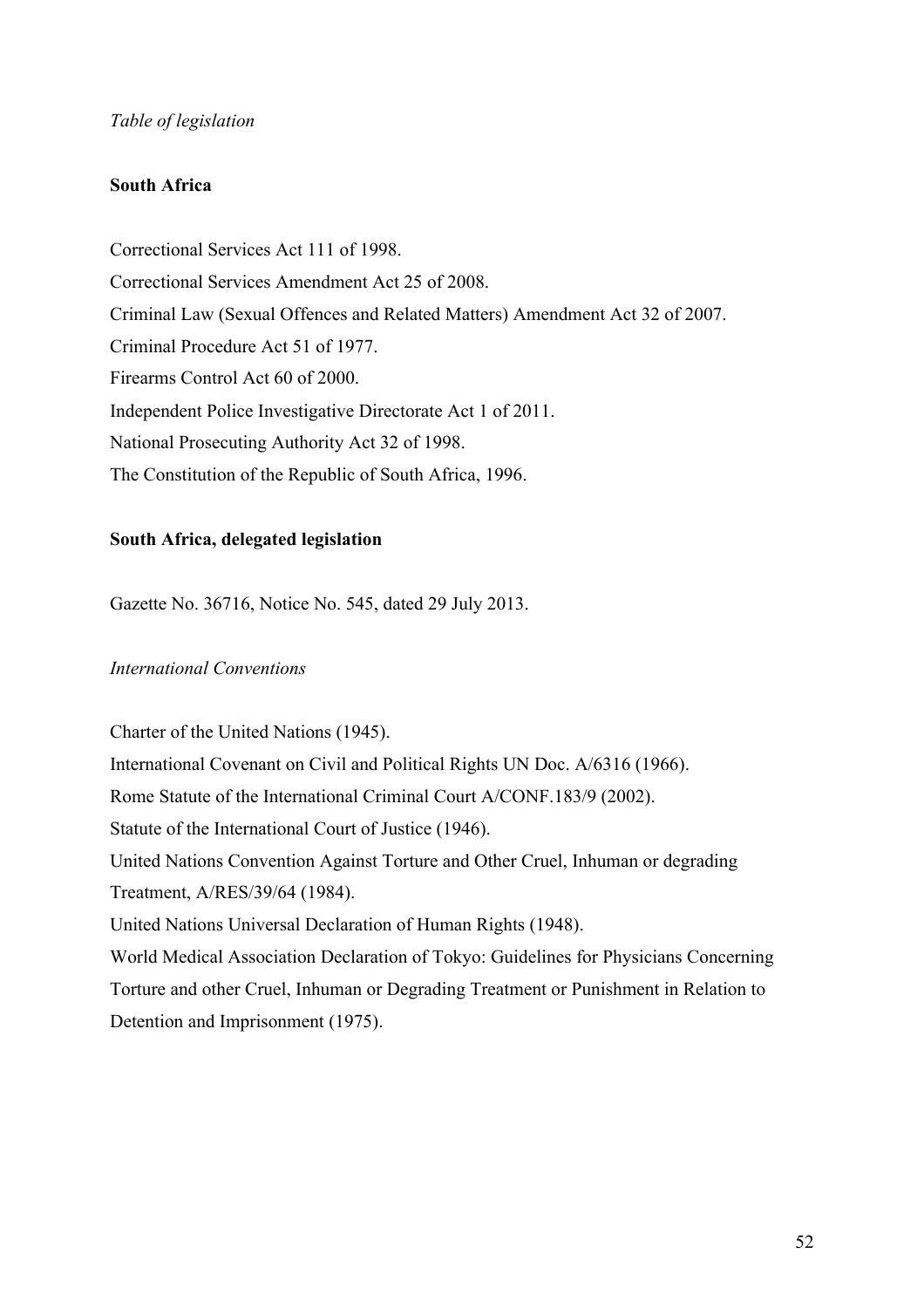#### *Secondary sources*

#### *Journals*

#### **Australia**

P Easteal and Emerson-Elliott 'Domestic violence and marriage like relationships. Social security law at the crossroads' (2009) 34(3) *Alternative Law Journal* 173.

#### **Canada**

E Domovitch, P Berger, M J Wawer *et al* 'Human torture: description and sequlae of 104 cases' (1984) 30 *Canadian Family Physician* 827.

#### **Israel**

S Ben-David and P Stiflen 'Rape death and resurrection: male reaction after disclosure of the secret of being a rape victim' (1993) 12 *Medicine and Law* 181.

M Isac 'Some psychological reactions of rape victims' (1992) 11 *Medicine and Law* 303.

## **South Africa**

C Agboola *Memories of the 'inside': Conditions in South African women's prisons* (2016) 56 *South African Crime Quarterly* 17.

P de Vos 'A bridge too far? History as context in interpretation of the South African Constitution' (2001) *South African Journal of Human Rights* 1.

B Hamber ' "Have no doubt it is fear in the land" An exploration of the continuing cycles of violence in South Africa' (1999) 12(1) *South African Journal of Child and Adolescent Mental Health* 5.

R Koraan and A Geduld '"Corrective rape" of lesbians in the era of transformative constitutionalism in South Africa' (2015) 18(5) *Potchefstroom Electronic Law Journal* 1931. A Minnaar *The new vigilantism in Post-April 1994 South Africa: Crime prevention or an expression of lawlessness* Institute for Human Rights and Criminal Justice Studies, Technikon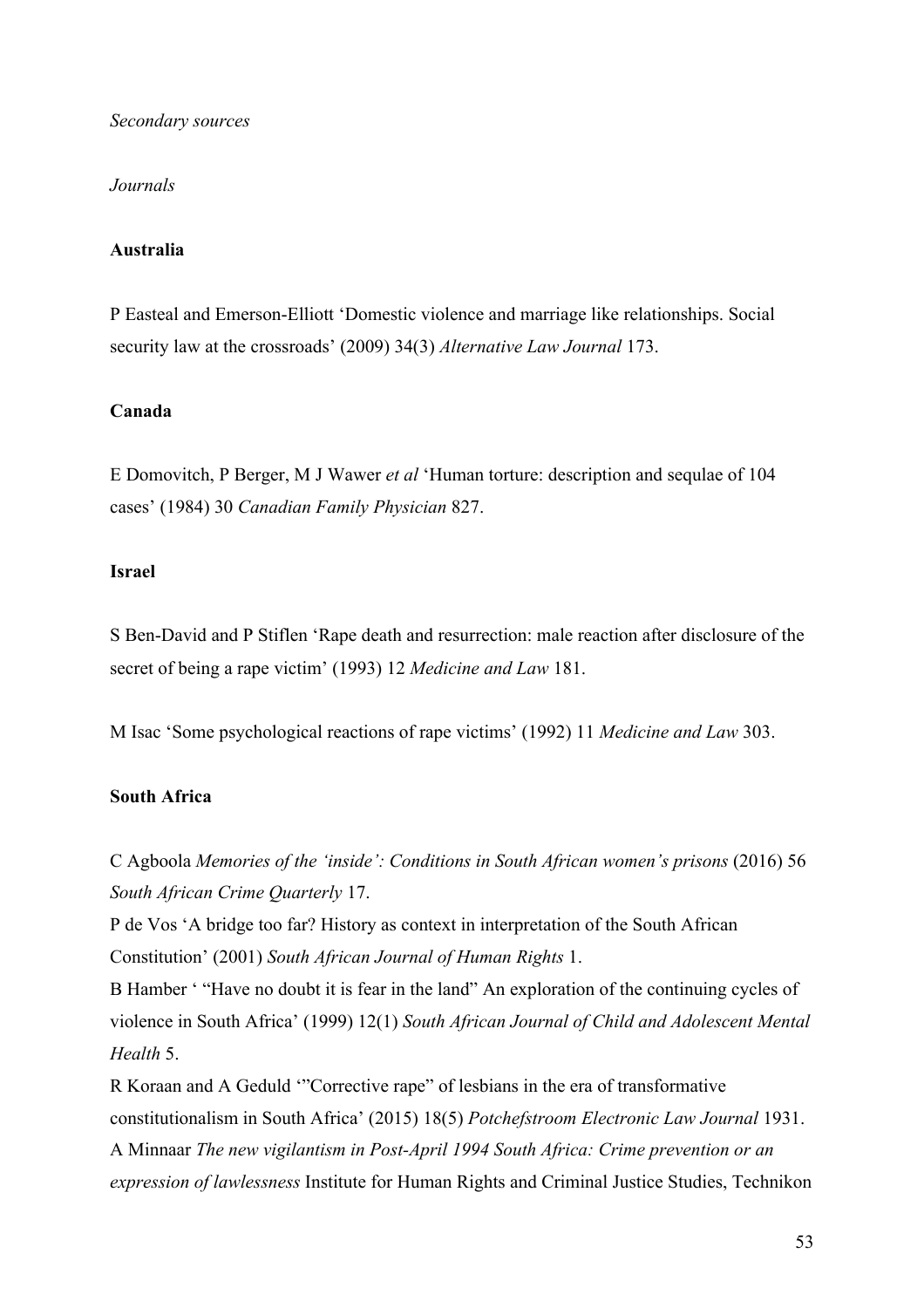SA (2001) 1.

J Opdam 'Unraveling HIV stigma in South Africa' (2014) 23(2) *Human Rights Defender* 32. N Smith 'The purposes behind the words' (1996) 12 *South African Journal on Human Rights* 90.

# **United Kingdom**

L F Lowenstein 'Rape: Recent psychological research into victims and perpetrators' (2001) 74 *The Police Journal* 202.

# **United States of America**

B E Aguirre 'Dialectics of Vulnerability and Resilience' (2007) 14 *The Georgetown Journal on Poverty Law and Policy* 42.

L Bienen 'Defining incest' (1997 – 1998) 92 *Northwestern University Law Review* 1501.

C Bijleveld 'Sex offenders and sex offending' (2007) 35 *Crime and Justice* 319.

C Correa 'Waterboarding prisoners and justifying torture: lessons for the US from the Chilean experience' (2007) 14(2) *Human Rights Brief* 21.

A Moreno and M A Grodin 'Torture and its neurological sequlae' (2002) 40 *Spinal Cord* 213. S Juliano 'Superheroes, bandits and cyber nerds: exploring the history and contemporary development of the vigilante' (2012) 7(1) *Journal of International Commercial Law and Technology* 44.

M Kaplan 'Rape beyond crime' (2016 – 1017) 66 *Duke Law Journal* 1045.

Rebecca Schecter 'Intentional starvation as torture: exploring the grey area between ill treatment and torture' (2002 – 2003) 18 *American University International Law Review*. M Strauss 'Torture' (2003 – 2004) 48 *New York Law School Review* 201.

M L Woolley 'Marital rape: a unique blend of domestic violence and non-marital rape issues' (2007) 18(2) *Hastings Womens Law Journal* 269.

# *Textbooks*

Botha Christo *Statutory Interpretation an Introduction for Students* 4<sup>th</sup> ed Cape Town: Juta, (2005).

Burchell Jonathan and Milton John *Principles of Criminal Law* 3 ed Lansdowne: Juta and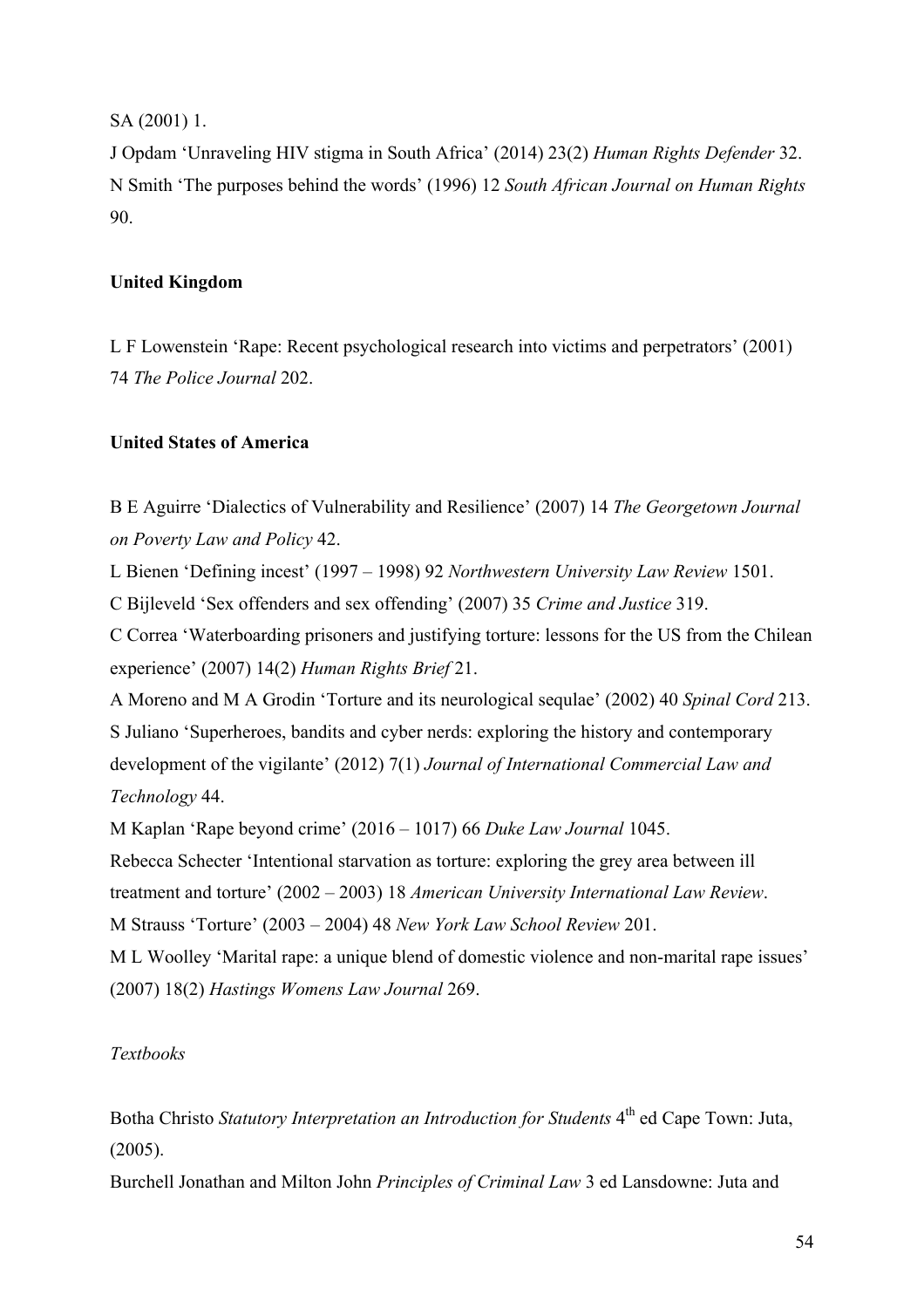Company (2006).

Currie Iain and de Waal Johan *The Bill of Rights Handbook* 6 ed Cape Town: Juta and Co (2014).

Dada Mahomed Ayob, Olumbe Kirasi Alex, McQuoid-Mason David Jan *Concise Text and Manual of Forensic Medicine, Medical Law and Ethics in East Africa* Nairobi: Independent Medico-Legal Unit (2005).

Dugard John 'International Human Rights' in Dawid van Wyk *et* al (eds) *Rights and Constitutionalism: the New South African Order* New York: Juta and Company, (1994). Dugard John *International Law A South African Perspective* Cape Town: Juta and Co, (2013). Harris Bronwyn 'Xenophobia: A New Pathology for a New South Africa' in Hook D and Eagle G (eds) *Psychopathology and Social Prejudice*, Cape Town, University of Cape Town Press (2002).

Joubert J. J (ed) *Criminal Procedure Handbook* 9 ed Claremont: Juta and Company, (2010). Neethling J and Potgieter JM (eds) *Law of Delict* 6 ed Durban: Lexis Nexis, (2010).

Payne-James James, Busuttil Anthony and Smock William (eds) *Forensic Medicine Clinical and Pathological Aspects* London: Greenwich Medical Media (2003).

Saukko Pekka and Knight Bernard *Knight's Forensic Pathology* Boka Raton: Taylor and Francis Group (2004).

C R Snyman *Criminal Law* 5th ed Durban: Lexis Nexis (2008).

# *Essays*

Henry C Lea *Superstition and Force: Essays on the Wager of Law, the Wager of Battle, the Ordeal, Torture* (2<sup>nd</sup> ed rev) 1870.

## *Dictionaries*

R.E Allen (ed) *The Oxford Concise Dictionary of Current English* 8 ed Oxford: Clarendon Press (1990).

Bryan Garner *A Dictionary of Modern Legal Usage* 2 ed New York: Oxford University Press (1995).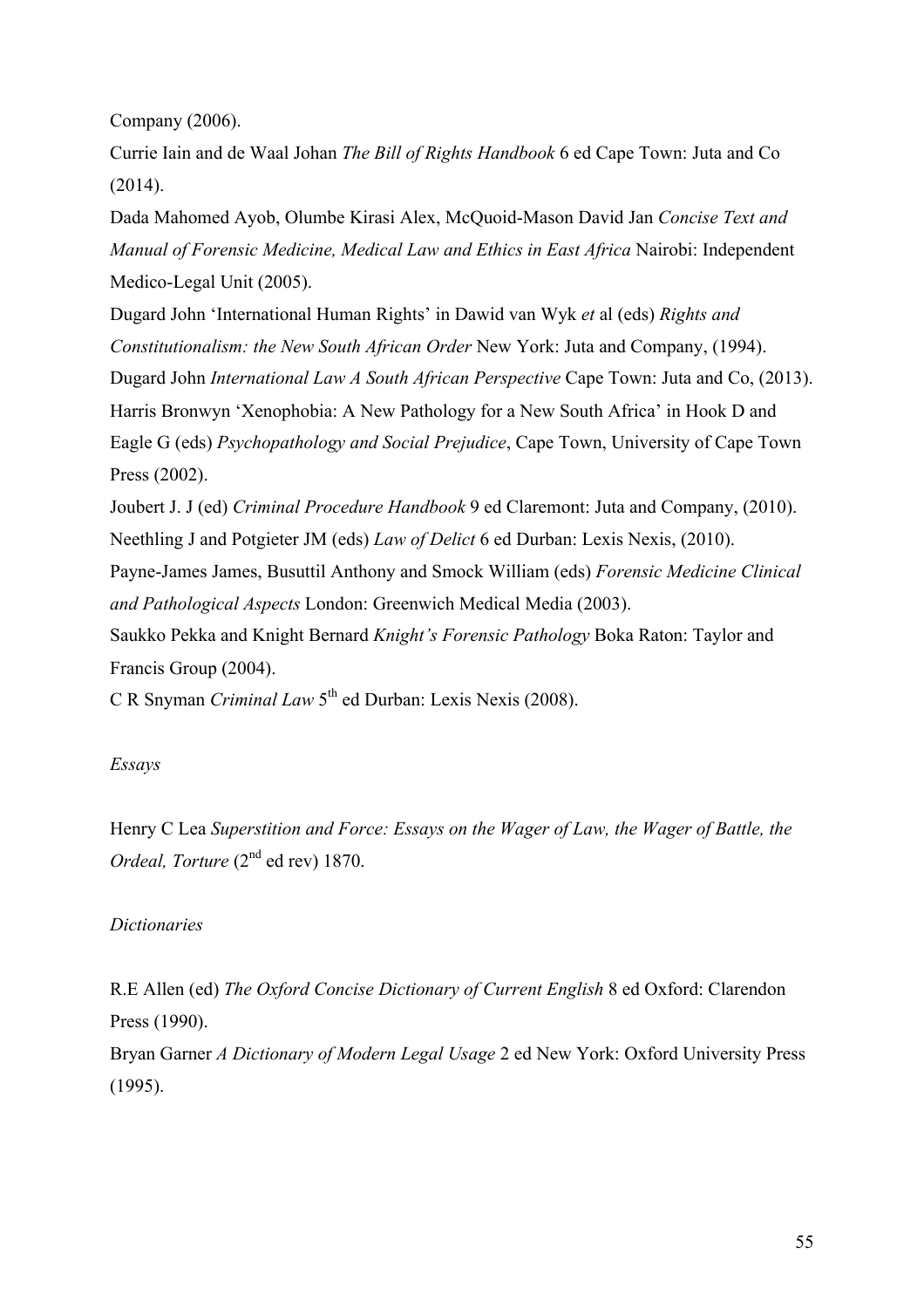## *Websites*

Amnesty International *Amnesty International Report 2015/6 The State of the Worlds Human Rights* (23 February 2016) available at https://www.amnesty.org/en/latest/research/2016/02/annual-report-201516/ (accessed on 12 September 2016)

Bronwyn Harris '"As for Violent Crime that's our daily bread": Vigilante violence during South Africa's Period of Transition' (2001) 1 *Violence and Transition Series* available at https://www.google.com/url?sa=t&rct=j&q=&esrc=s&source=web&cd=2&cad=rja&uact=8& ved=0ahUKEwjpj8q90e\_SAhXJCcAKHQiAAiUQFgggMAE&url=https%3A%2F%2Fwww. csvr.org.za%2Fwits%2Fpapers%2Fpapvtp1.htm&usg=AFQjCNGAEC4FXrXIyHwKyTnLN EEhrIlMnQ&sig2=vI7d4P\_NJq\_2He-rsyfm9A (date of access 17 March 2017).

*Filártiga v Peña Irala* 630 F 2d 876 (2d CIR 1980) Kaufman J at part IV available at http://hrp.law.harvard.edu/wp-content/uploads/2011/04/filartiga-v-pena-irala.pdf (date of access 7 November 2015).

Dullah Omar Institute for Constitutional Law, Governance and Human Rights *Third Cycle of the Universal Periodic Review, South Africa, Submission to the UN Human Rights Council* available at http://dullahomarinstitute.org.za/about-us/reviews-submissions-reports/universalperiodic-review-dullah-omar-institute-to-submission-to-the-un-human-rights-council (date of access 6 March 2017), (No date of publication available).

Carolyn Raphaely *Solitary confinement uncovers abuses* The Saturday Star 15 December 2012 available at https://witsjusticeproject.files.wordpress.com/2014/04/when-perpetratorbecomes-victim-reports-on-torture-in-south-africa.pdf (date of access 6 March 2017).

National Council of Provinces, Security and Justice *Prevention and Combating of Torture of Persons Bill [B21B-2012]: deliberations; Reports on Magistrates Ndamase, Dumani and Ntuli NCOP Security and Justice* (20 May 2013) at page 2 available at https://pmg.org.za/committee-meeting/15878/ (date of access 6 December 2017).

National Council of Provinces, Security and Justice *Prevention and Combating of Torture of*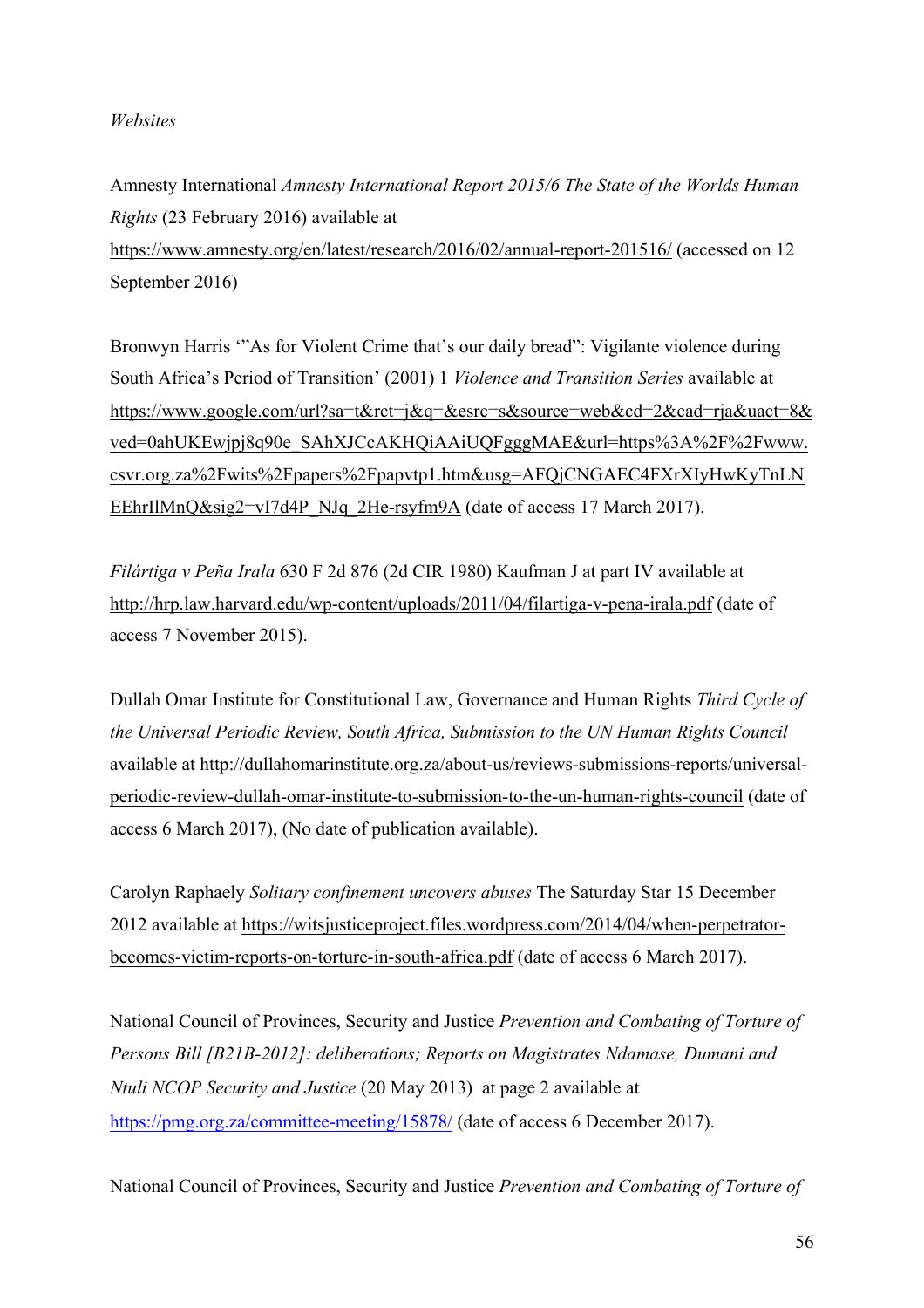*Persons Bill [B21-2012]: public hearings Justice and Correctional Services* (03 September 2012) at page 4 available at https://pmg.org.za/committee-meeting/14822/#s87734929 (date of access 3 December 2017).

Office of the High Commissioner on Human Rights webpage under the undated section 'about us' http://www.ohchr.org/en/hrbodies/cat/pages/catindex.aspx (date of access 11 July 2016).

The United Nations Voluntary Fund for the Victims of Torture *The Interpretation of Torture in Light of the Practice and Jurisprudence of International Bodies* http://www.ohchr.org/Documents/Issues/Torture/UNVFVT/Interpretation\_torture\_2011\_EN. pdf (2011) (date of access 17 March 2017)

*United States Senate Select Committee on Intelligence Committee Study of the Central Intelligence Agency's Detention and Interrogation Program* (13 December 2012) *https://www.amnestyusa.org/pdfs/sscistudy1.pdf* (date accessed 7 September 2016).

*Theses, dissertations and research reports*

## **Scotland**

Paul McCarry Kidd *King James VI and the Demonic Conspiracy: Witch-hunting and anti-Catholicism in 16c. and early 17c. Scotland* (MPhil History 'dissertation', University of Glasgow, 2004).

#### **South Africa**

L Muntingh 'Guide to the UN Convention against torture in South Africa' Civil Society Prison Reform Initiative, Community Law Centre, University of the Western Cape (2011). *Truth and Reconciliation Commission of South Africa Final Report* Volume 2 (29 October 1998).

*Truth and Reconciliation Commission of South Africa Final Report* Volume 3 (29 October 1998).